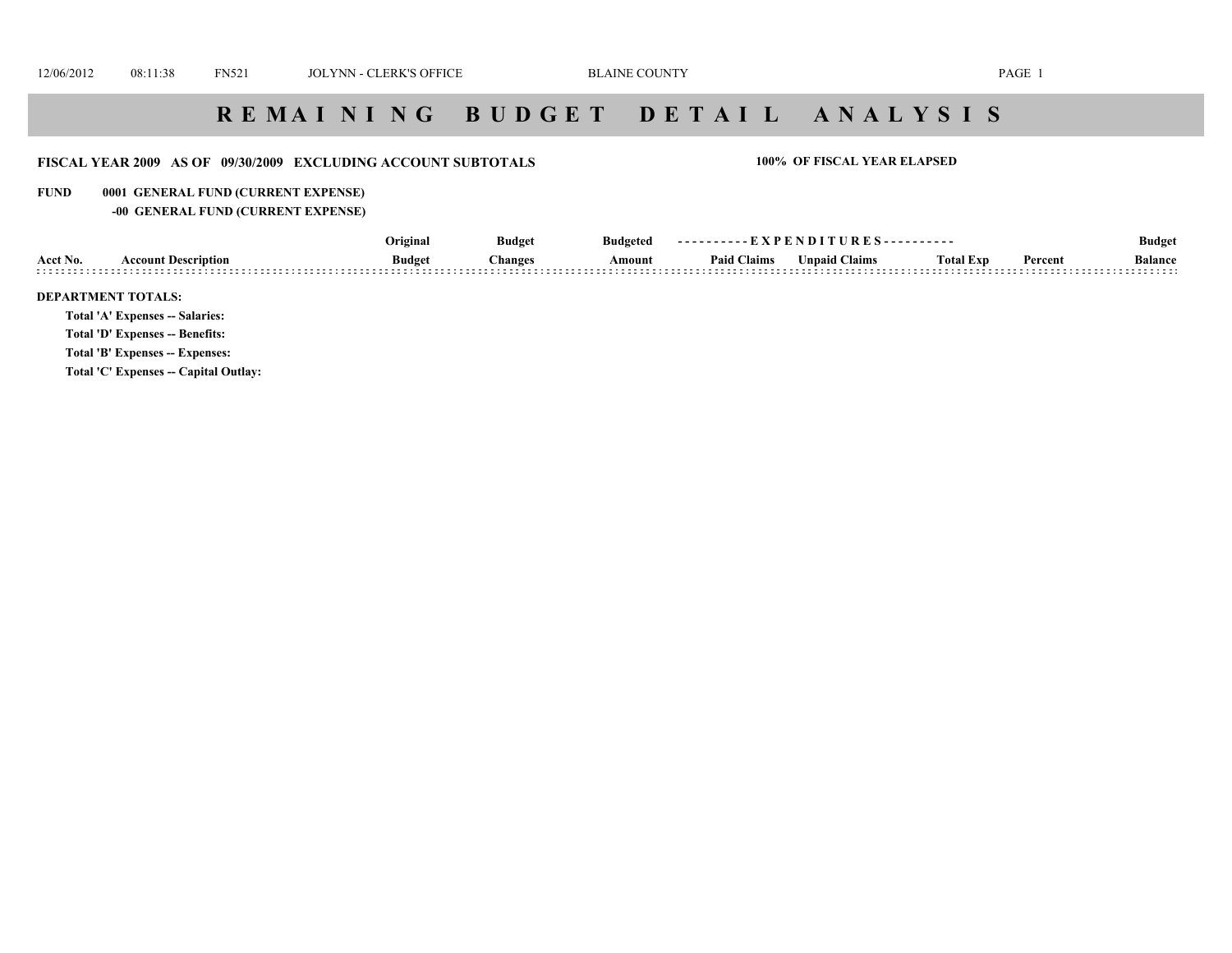# **FISCAL YEAR 2009 AS OF 09/30/2009 EXCLUDING ACCOUNT SUBTOTALS 100% OF FISCAL YEAR ELAPSED**

# **FUND 0001 GENERAL FUND (CURRENT EXPENSE)**

**-01 CLERK / AUDITOR**

|           |                                       | Original      | <b>Budget</b><br><b>Budgeted</b> |                    |                                          |         | <b>Budget</b>  |
|-----------|---------------------------------------|---------------|----------------------------------|--------------------|------------------------------------------|---------|----------------|
| Acct No.  | <b>Account Description</b>            | <b>Budget</b> | <b>Changes</b><br>Amount         | <b>Paid Claims</b> | <b>Unpaid Claims</b><br><b>Total Exp</b> | Percent | <b>Balance</b> |
| 0401-0000 | SALARIES - OFFICER                    | 77,319.00     | 77,319.00                        | 76,126.62          | 76,126.62                                | 98.46%  | 1,192.38       |
| 0401-0001 | SALARIES - CHIEF DEPUTY               | 96,746.00     | 96,746.00                        | 97,661.54          | 97,661.54                                | 100.95% | (915.54)       |
| 0401-0002 | <b>SALARIES - DEPUTIES</b>            | 472,255.00    | 472,255.00                       | 453,235.57         | 453,235.57                               | 95.97%  | 19,019.43      |
| 0409-0099 | <b>SALARIES - OVERTIME</b>            | 2,000.00      | 2,000.00                         | 718.46             | 718.46                                   | 35.92%  | 1,281.54       |
|           | Total 'A' Budget -- Salaries:         | 648,320.00    | 648,320.00                       | 627,742.19         | 627,742.19                               | 96.83%  | 20,577.81      |
| 0439-0000 | <b>TRAVEL - OTHER</b>                 | 1,800.00      | 1,800.00                         | 2,257.75           | 2,257.75                                 | 125.43% | (457.75)       |
| 0439-0001 | PER DIEM                              | 1,200.00      | 1,200.00                         | 611.00             | 611.00                                   | 50.92%  | 589.00         |
| 0440-0000 | SUPPLIES - OFFICE                     | 13,500.00     | 13,500.00                        | 10,958.13          | 10,958.13                                | 81.17%  | 2,541.87       |
| 0440-0001 | OFFICE EQUIPMENT                      | 3,000.00      | 3,000.00                         | 752.61             | 752.61                                   | 25.09%  | 2,247.39       |
| 0440-0007 | <b>OVERPAYMENT REFUNDS</b>            | 100.00        | 100.00                           | 226.00             | 226.00                                   | 226.00% | (126.00)       |
| 0464-0000 | UTILITIES- TELEPHONE, OTHER           | 1,600.00      | 1,600.00                         | 752.36             | 752.36                                   | 47.02%  | 847.64         |
| 0492-0000 | REPAIRS/MAINT- OFFICE EQUIPMT         | 1,000.00      | 1,000.00                         | 2,306.09           | 2,306.09                                 | 230.61% | (1,306.09)     |
| 0492-0001 | <b>REPAIRS/VEHICLE &amp; OTHER</b>    | 300.00        | 300.00                           | 56.00              | 56.00                                    | 18.67%  | 244.00         |
| 0497-0000 | MAINTENANCE AGREEMENTS                | 4,500.00      | 4,500.00                         | 4,180.00           | 4,180.00                                 | 92.89%  | 320.00         |
| 0528-0000 | <b>DUES / MEMBERSHIPS</b>             | 500.00        | 500.00                           | 208.50             | 208.50                                   | 41.70%  | 291.50         |
| 0542-0000 | <b>POSTAGE</b>                        | 3,800.00      | 3,800.00                         | 3,817.50           | 3,817.50                                 | 100.46% | (17.50)        |
| 0563-0000 | <b>CONVENTIONS</b>                    | 1,000.00      | 1,000.00                         | 330.00             | 330.00                                   | 33.00%  | 670.00         |
| 0569-0000 | <b>EDUCATION- OTHER</b>               | 3,000.00      | 3,000.00                         | 155.00             | 155.00                                   | 5.17%   | 2,845.00       |
|           | <b>Total 'B' Budget -- Expenses:</b>  | 35,300.00     | 35,300.00                        | 26,610.94          | 26,610.94                                | 75.39%  | 8,689.06       |
|           | DEPARTMENT TOTALS:                    |               |                                  |                    |                                          |         |                |
|           | Total 'A' Expenses -- Salaries:       | 648,320.00    | 648,320.00                       | 627,742.19         | 627,742.19                               | 96.83%  | 20,577.81      |
|           | Total 'D' Expenses -- Benefits:       |               |                                  |                    |                                          |         |                |
|           | Total 'B' Expenses -- Expenses:       | 35,300.00     | 35,300.00                        | 26,610.94          | 26,610.94                                | 75.39%  | 8,689.06       |
|           | Total 'C' Expenses -- Capital Outlay: |               |                                  |                    |                                          |         |                |
|           |                                       | 683.620.00    | 683,620.00                       | 654,353.13         | 654,353.13                               | 95.72%  | 29,266.87      |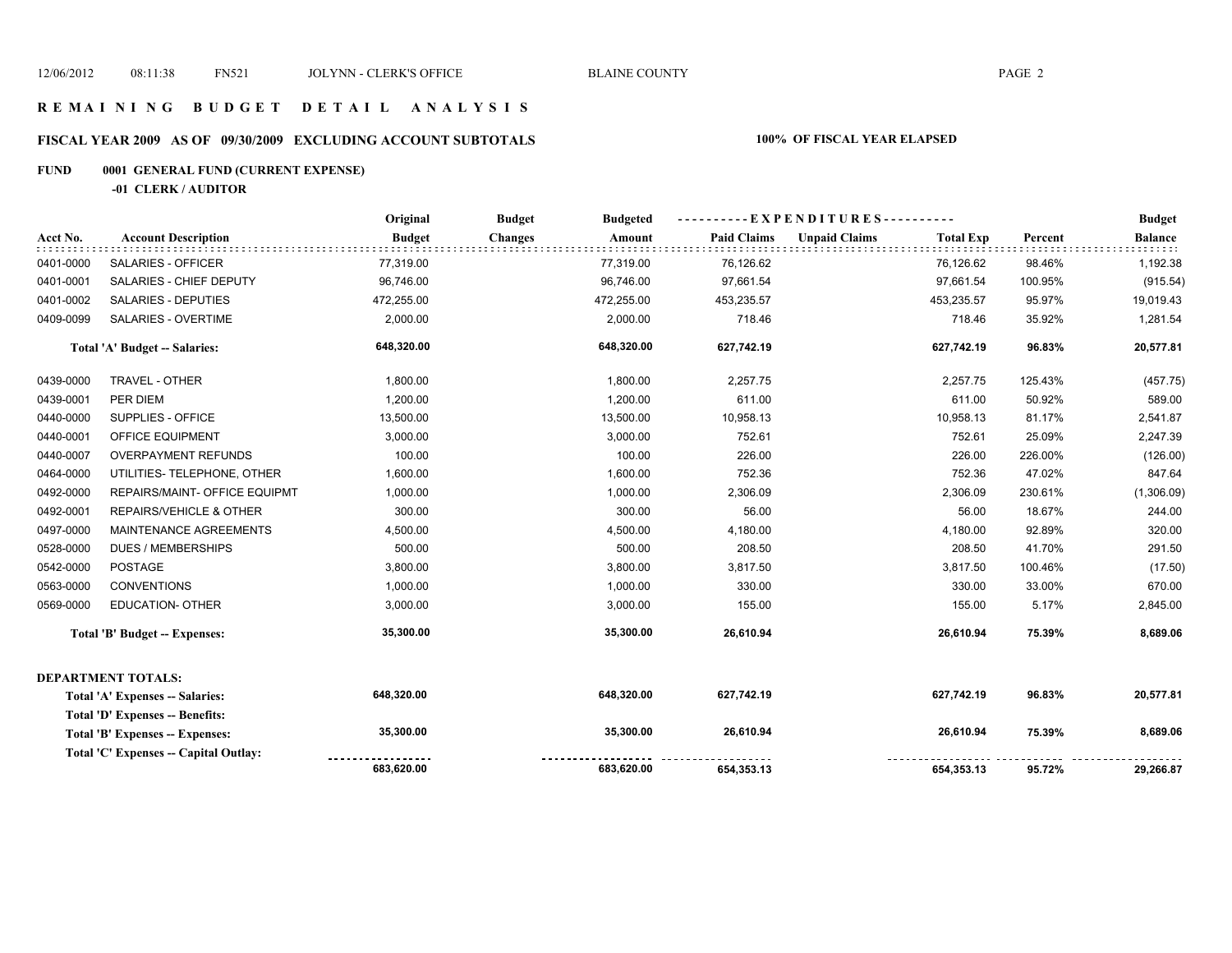#### **R E M A I N I N G B U D G E T D E T A I L A N A L Y S I S**

# **FISCAL YEAR 2009 AS OF 09/30/2009 EXCLUDING ACCOUNT SUBTOTALS 100% OF FISCAL YEAR ELAPSED**

# **FUND 0001 GENERAL FUND (CURRENT EXPENSE)**

**-02 ASSESSOR**

|           |                                       | Original      | <b>Budget</b><br><b>Budgeted</b> | $-EXPENDITURES$ --------- |                                          | <b>Budget</b> |                |
|-----------|---------------------------------------|---------------|----------------------------------|---------------------------|------------------------------------------|---------------|----------------|
| Acct No.  | <b>Account Description</b>            | <b>Budget</b> | <b>Changes</b><br>Amount         | <b>Paid Claims</b>        | <b>Unpaid Claims</b><br><b>Total Exp</b> | Percent       | <b>Balance</b> |
| 0401-0000 | SALARIES - OFFICER                    | 77,319.00     | 77,319.00                        | 76,125.70                 | 76,125.70                                | 98.46%        | 1,193.30       |
| 0402-0000 | SALARIES - CHIEF DEPUTIES             | 50,520.00     | 50,520.00                        | 45,629.51                 | 45,629.51                                | 90.32%        | 4,890.49       |
| 0402-0003 | SALARIES - ASSESSOR'S DEPUTIES        | 26,045.00     | 26,045.00                        | 20,976.28                 | 20,976.28                                | 80.54%        | 5,068.72       |
| 0402-0004 | SALARIES - MOTOR VEH. DEPUTIES        | 96,211.00     | 96,211.00                        | 94,080.07                 | 94,080.07                                | 97.79%        | 2,130.93       |
| 0409-0099 | SALARIES - OVERTIME                   | 1,300.00      | 1,300.00                         | 509.48                    | 509.48                                   | 39.19%        | 790.52         |
|           | Total 'A' Budget -- Salaries:         | 251,395.00    | 251,395.00                       | 237,321.04                | 237,321.04                               | 94.40%        | 14,073.96      |
| 0426-0000 | <b>ADVERTISING</b>                    | 500.00        | 500.00                           | 334.80                    | 334.80                                   | 66.96%        | 165.20         |
| 0439-0001 | PER DIEM                              | 500.00        | 500.00                           | 293.25                    | 293.25                                   | 58.65%        | 206.75         |
| 0440-0001 | SUPPLIES - ASSESSOR & MTR VEH         | 9,000.00      | 9,000.00                         | 8,176.60                  | 8,176.60                                 | 90.85%        | 823.40         |
| 0464-0001 | TELEPHONE - ASSESSOR & MTR VEH        | 2,200.00      | 2,200.00                         | 1,610.01                  | 1,610.01                                 | 73.18%        | 589.99         |
| 0490-0000 | <b>MAINT AGREE &amp; EQUIP</b>        | 2,440.00      | 2,440.00                         | 2,237.03                  | 2,237.03                                 | 91.68%        | 202.97         |
| 0542-0001 | POSTAGE-ASSESSOR/MOTOR VEH            | 12,000.00     | 12,000.00                        | 11,107.00                 | 11,107.00                                | 92.56%        | 893.00         |
| 0542-0003 | POSTAGE - RENEWAL - BOISE             | 4,700.00      | 4,700.00                         | 5,277.15                  | 5,277.15                                 | 112.28%       | (577.15)       |
| 0563-0000 | <b>CONVENTIONS</b>                    | 800.00        | 800.00                           | 570.00                    | 570.00                                   | 71.25%        | 230.00         |
| 0569-0000 | <b>EDUCATION- OTHER</b>               | 500.00        | 500.00                           | 416.00                    | 416.00                                   | 83.20%        | 84.00          |
| 0741-0000 | GIS                                   | 2,000.00      | 2,000.00                         |                           |                                          | 0.00%         | 2,000.00       |
| 0783-0002 | <b>CREDIT CARD FEES/EXPENSES</b>      | 18,000.00     | 18,000.00                        | 17,598.36                 | 17,598.36                                | 97.77%        | 401.64         |
|           | <b>Total 'B' Budget -- Expenses:</b>  | 52,640.00     | 52,640.00                        | 47,620.20                 | 47,620.20                                | 90.46%        | 5,019.80       |
|           | DEPARTMENT TOTALS:                    |               |                                  |                           |                                          |               |                |
|           | Total 'A' Expenses -- Salaries:       | 251,395.00    | 251,395.00                       | 237,321.04                | 237,321.04                               | 94.40%        | 14,073.96      |
|           | Total 'D' Expenses -- Benefits:       |               |                                  |                           |                                          |               |                |
|           | Total 'B' Expenses -- Expenses:       | 52,640.00     | 52,640.00                        | 47,620.20                 | 47,620.20                                | 90.46%        | 5,019.80       |
|           | Total 'C' Expenses -- Capital Outlay: |               |                                  |                           |                                          |               |                |
|           |                                       | 304,035.00    | 304,035.00                       | 284,941.24                | 284,941.24                               | 93.72%        | 19,093.76      |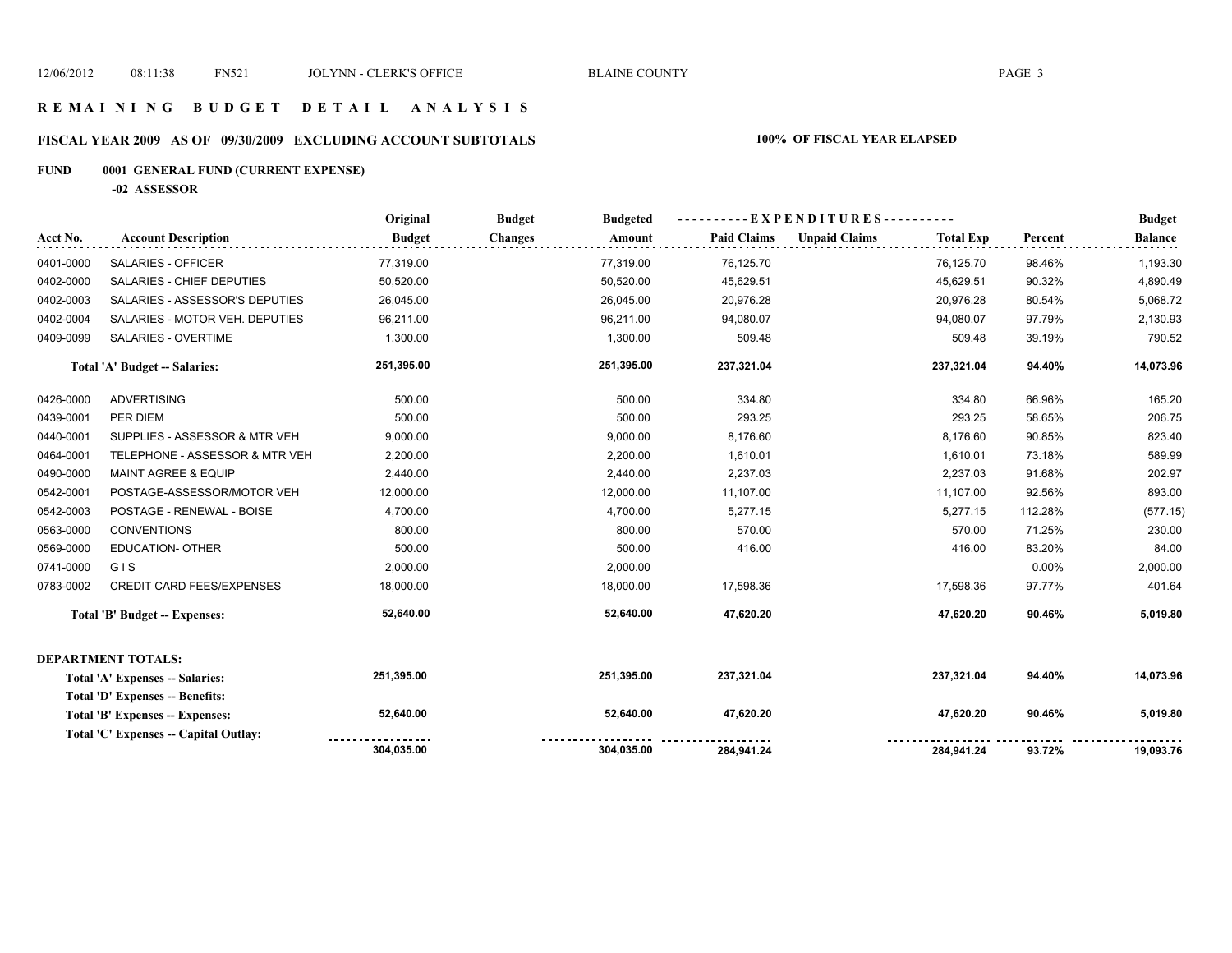# **FISCAL YEAR 2009 AS OF 09/30/2009 EXCLUDING ACCOUNT SUBTOTALS 100% OF FISCAL YEAR ELAPSED**

#### **FUND 0001 GENERAL FUND (CURRENT EXPENSE)**

#### **-03 TREASURER / TAX COLLECTOR**

|           |                                        | Original      | <b>Budget</b><br><b>Budgeted</b> |                    | ----------EXPENDITURES----------         |         | <b>Budget</b>          |
|-----------|----------------------------------------|---------------|----------------------------------|--------------------|------------------------------------------|---------|------------------------|
| Acct No.  | <b>Account Description</b>             | <b>Budget</b> | <b>Changes</b><br>Amount         | <b>Paid Claims</b> | <b>Unpaid Claims</b><br><b>Total Exp</b> | Percent | <b>Balance</b><br>:::: |
| 0401-0000 | SALARIES - OFFICER                     | 77,319.00     | 77,319.00                        | 76,126.62          | 76,126.62                                | 98.46%  | 1,192.38               |
| 0402-0000 | <b>SALARIES - DEPUTIES</b>             | 34,412.00     | 34,412.00                        | 34,674.16          | 34,674.16                                | 100.76% | (262.16)               |
| 0402-0001 | SALARIES - CHIEF DEPUTY                | 46,847.00     | 46,847.00                        | 46,987.47          | 46,987.47                                | 100.30% | (140.47)               |
| 0409-0099 | <b>SALARIES - OVERTIME</b>             | 85.00         | 85.00                            | 128.86             | 128.86                                   | 151.60% | (43.86)                |
|           | Total 'A' Budget -- Salaries:          | 158,663.00    | 158,663.00                       | 157,917.11         | 157,917.11                               | 99.53%  | 745.89                 |
| 0434-0000 | TRAVEL - REGISTRATION, FEES            | 1,200.00      | 1,200.00                         | 1,335.00           | 1,335.00                                 | 111.25% | (135.00)               |
| 0439-0000 | TRAVEL - OTHER                         | 4,000.00      | 4,000.00                         | 2,852.52           | 2,852.52                                 | 71.31%  | 1,147.48               |
| 0439-0001 | PER DIEM                               |               |                                  | 8.00               | 8.00                                     | 0.00%   | (8.00)                 |
| 0440-0000 | SUPPLIES - OFFICE                      | 5,222.00      | 5,222.00                         | 5,402.34           | 5,402.34                                 | 103.45% | (180.34)               |
| 0440-0002 | PROP TAX SHORT PAYMENTS                | 25.00         | 25.00                            | 44.20              | 44.20                                    | 176.80% | (19.20)                |
| 0464-0000 | UTILITIES- TELEPHONE, OTHER            | 900.00        | 900.00                           | 477.01             | 477.01                                   | 53.00%  | 422.99                 |
| 0499-0000 | REPAIRS/MAINT- OTHER                   | 1,700.00      | 1,700.00                         | 427.00             | 427.00                                   | 25.12%  | 1,273.00               |
| 0521-0000 | EXPENSES-PUBLIC ADMINISTRATOR          | 100.00        | 100.00                           | 905.50             | 905.50                                   | 905.50% | (805.50)               |
| 0528-0000 | <b>DUES / MEMBERSHIPS</b>              | 260.00        | 260.00                           | 320.00             | 320.00                                   | 123.08% | (60.00)                |
| 0542-0000 | POSTAGE/OUTSOURCE BILLING              | 12,000.00     | 12,000.00                        | 11,995.85          | 11,995.85                                | 99.97%  | 4.15                   |
| 0546-0000 | <b>PUBLICATIONS</b>                    | 800.00        | 800.00                           | 1,329.80           | 1,329.80                                 | 166.23% | (529.80)               |
| 0559-0001 | MISC-BANK FEES (LOCKBOX)               | 5,000.00      | 5,000.00                         | 5,000.00           | 5,000.00                                 | 100.00% |                        |
| 0569-0000 | <b>EDUCATION- OTHER</b>                | 2,000.00      | 2,000.00                         | 300.00             | 300.00                                   | 15.00%  | 1,700.00               |
| 0569-0001 | <b>EDUCATION - DEPUTIES</b>            | 300.00        | 300.00                           | 50.00              | 50.00                                    | 16.67%  | 250.00                 |
| 0701-0000 | <b>LIEN SEARCHES</b>                   | 1,200.00      | 1,200.00                         | 2,325.00           | 2,325.00                                 | 193.75% | (1, 125.00)            |
|           | <b>Total 'B' Budget -- Expenses:</b>   | 34,707.00     | 34,707.00                        | 32,772.22          | 32,772.22                                | 94.43%  | 1,934.78               |
|           | DEPARTMENT TOTALS:                     |               |                                  |                    |                                          |         |                        |
|           | Total 'A' Expenses -- Salaries:        | 158,663.00    | 158,663.00                       | 157,917.11         | 157,917.11                               | 99.53%  | 745.89                 |
|           | <b>Total 'D' Expenses -- Benefits:</b> |               |                                  |                    |                                          |         |                        |
|           | Total 'B' Expenses -- Expenses:        | 34,707.00     | 34,707.00                        | 32,772.22          | 32,772.22                                | 94.43%  | 1,934.78               |
|           | Total 'C' Expenses -- Capital Outlay:  |               |                                  |                    |                                          |         |                        |
|           |                                        | 193,370.00    | 193,370.00                       | 190,689.33         | 190,689.33                               | 98.61%  | 2,680.67               |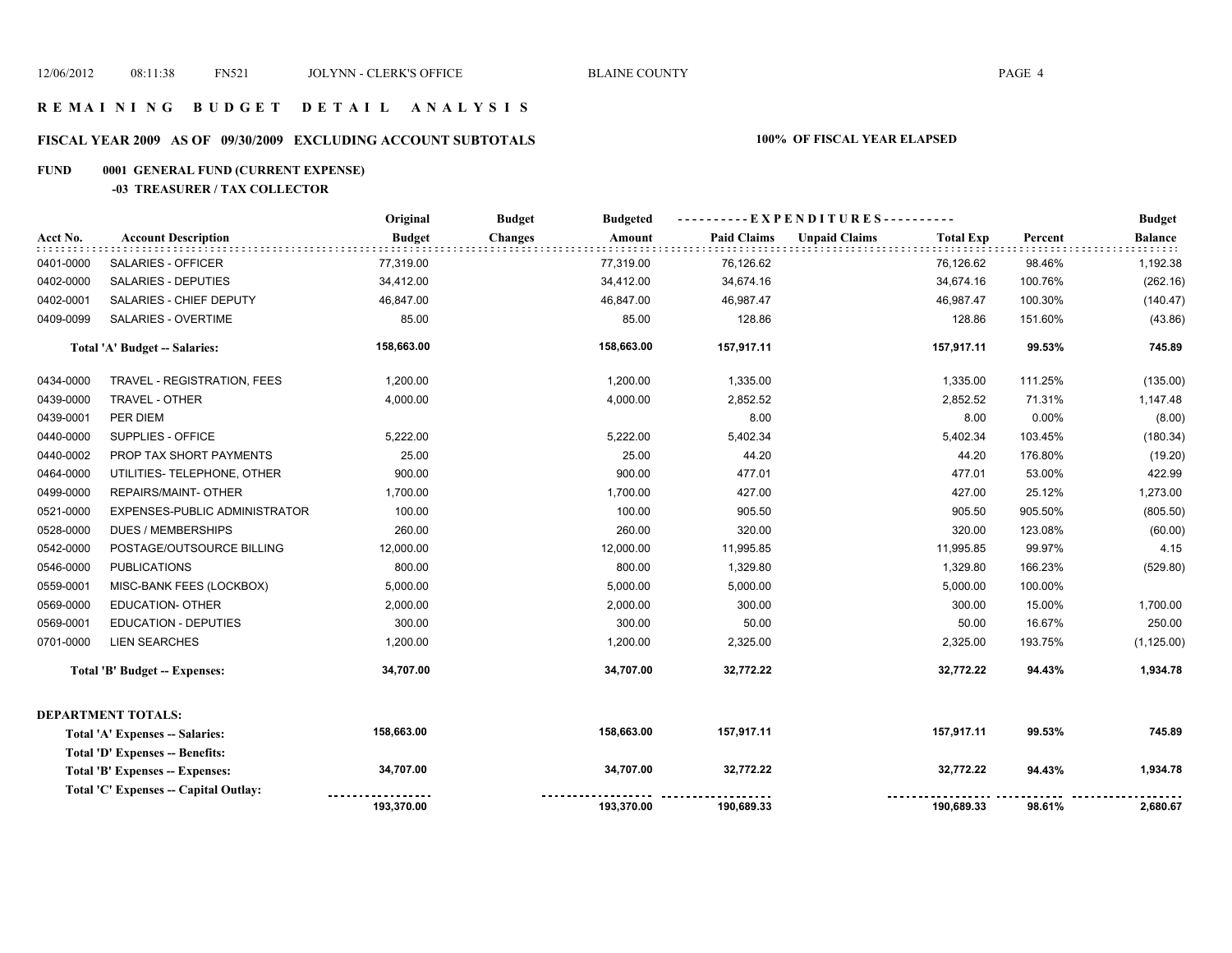# **FISCAL YEAR 2009 AS OF 09/30/2009 EXCLUDING ACCOUNT SUBTOTALS 100% OF FISCAL YEAR ELAPSED**

# **FUND 0001 GENERAL FUND (CURRENT EXPENSE)**

**-04 SHERIFF**

|           |                                       | Original      | <b>Budget</b> | <b>Budgeted</b> | ----------EXPENDITURES---------- |                      |                  | <b>Budget</b> |                |
|-----------|---------------------------------------|---------------|---------------|-----------------|----------------------------------|----------------------|------------------|---------------|----------------|
| Acct No.  | <b>Account Description</b>            | <b>Budget</b> | Changes       | Amount          | <b>Paid Claims</b>               | <b>Unpaid Claims</b> | <b>Total Exp</b> | Percent       | <b>Balance</b> |
| 0401-0000 | SALARIES-OFFICER                      | 88,159.00     |               | 88,159.00       | 88,017.67                        |                      | 88,017.67        | 99.84%        | 141.33         |
| 0401-0001 | SALARIES-CHIEF DEPUTY                 | 80,146.00     |               | 80,146.00       | 81,646.71                        |                      | 81,646.71        | 101.87%       | (1,500.71)     |
| 0402-0000 | SALARIES-DEPUTIES                     | 865,756.00    |               | 865,756.00      | 823,554.39                       |                      | 823,554.39       | 95.13%        | 42,201.61      |
| 0402-0001 | SALARIES-ANIMAL CONTROL               | 19,372.00     |               | 19,372.00       | 19,334.32                        |                      | 19,334.32        | 99.81%        | 37.68          |
| 0402-0002 | SALARIES - OF FICE ADMIN              | 137,325.00    |               | 137,325.00      | 143,921.92                       |                      | 143,921.92       | 104.80%       | (6,596.92)     |
| 0402-0003 | SALARIES - PHONE REIMBURSEMENT        | 3,308.00      |               | 3,308.00        | 3,296.50                         |                      | 3,296.50         | 99.65%        | 11.50          |
| 0402-0004 | SALARIES-BELLEVUE MARSHALL/DEP        | 277,058.00    | (26, 875.00)  | 250,183.00 C    | 250,748.32                       |                      | 250,748.32       | 100.23%       | (565.32)       |
| 0402-0007 | SALARIES-DISASTER SVCS                | 31,185.00     |               | 31,185.00       | 30,063.00                        |                      | 30,063.00        | 96.40%        | 1,122.00       |
| 0402-0008 | SALARIES - PROTECTIVE CUSTODY         | 3,500.00      |               | 3,500.00        | 3,518.20                         |                      | 3,518.20         | 100.52%       | (18.20)        |
| 0402-0009 | *SALARIES-RMS ADMIN                   | 41,103.00     |               | 41,103.00       | 40,765.34                        |                      | 40,765.34        | 99.18%        | 337.66         |
| 0409-0002 | SALARIES-RESERVES                     | 500.00        |               | 500.00          |                                  |                      |                  | $0.00\%$      | 500.00         |
| 0409-0097 | SALARIES-BELLEVUE OVERTIME            | 12,000.00     |               | 12,000.00       | 10,076.84                        |                      | 10,076.84        | 83.97%        | 1,923.16       |
| 0409-0099 | SALARIES-OVERTIME                     | 55,000.00     |               | 55,000.00       | 59,786.73                        |                      | 59,786.73        | 108.70%       | (4,786.73)     |
|           | Total 'A' Budget -- Salaries:         | 1,614,412.00  | (26, 875.00)  | 1,587,537.00    | 1,554,729.94                     |                      | 1,554,729.94     | 97.93%        | 32,807.06      |
| 0439-0000 | <b>TRAVEL - SHERIFF</b>               | 3,500.00      |               | 3,500.00        | 1,764.21                         |                      | 1,764.21         | 50.41%        | 1,735.79       |
| 0439-0001 | PER DIEM                              | 4,000.00      |               | 4,000.00        | 5,451.50                         |                      | 5,451.50         | 136.29%       | (1,451.50)     |
| 0439-0002 | TRAVEL EXPENSES FOR TRAINING          | 5,000.00      |               | 5,000.00        | 5,472.06                         |                      | 5,472.06         | 109.44%       | (472.06)       |
| 0440-0000 | SUPPLIES - OFFICE                     | 12,000.00     |               | 12,000.00       | 14,316.10                        |                      | 14,316.10        | 119.30%       | (2,316.10)     |
| 0440-0001 | *SUPPLIES-JUSTICE FORFEITURE          |               | 7,425.48      | 7,425.48 C      | 7,425.48                         |                      | 7,425.48         | 100.00%       |                |
| 0440-0002 | *OFFICE EQUIP-JUSTICE FORF            |               | 7,818.28      | 7,818.28 C      | 7,818.28                         |                      | 7,818.28         | 100.00%       |                |
| 0440-0005 | * SUPPLIES-SDFS GRANT                 |               | 5,300.00      | 5,300.00 C      | 5,300.00                         |                      | 5,300.00         | 100.00%       |                |
| 0440-0006 | BELLEVUE PATROL EXPENSES              | 42,682.00     |               | 42,682.00       | 21,337.92                        |                      | 21,337.92        | 49.99%        | 21,344.08      |
| 0464-0000 | UTILITIES- TELEPHONE, OTHER           | 17,500.00     |               | 17,500.00       | 21,824.57                        |                      | 21,824.57        | 124.71%       | (4,324.57)     |
| 0479-0000 | <b>VEHICLES - OTHER OPERATING EXP</b> | 128,500.00    |               | 128,500.00      | 89,502.05                        |                      | 89,502.05        | 69.65%        | 38,997.95      |
| 0479-0002 | OPERATING EXP - DISASTER SVCS         | 2,200.00      | 626.65        | 2,826.65 C      | 2,991.69                         |                      | 2,991.69         | 105.84%       | (165.04)       |
| 0479-0003 | OPERATING EXP-SEARCH RESCUE           | 4,000.00      | 15,766.00     | 19,766.00 C     | 18,549.36                        |                      | 18,549.36        | 93.84%        | 1,216.64       |
| 0479-0004 | *OPERATING EXP-JUSTICE FORF           |               | 44,303.12     | 44,303.12 C     | 44,347.32                        |                      | 44,347.32        | 100.10%       | (44.20)        |
| 0479-0006 | *DRUG COALITION-OTHER EXPENSES        |               | 10,772.37     | 10,772.37 C     | 10,772.37                        |                      | 10,772.37        | 100.00%       |                |
| 0489-0000 | PROFESSIONAL SVC- OTHER               | 1,000.00      |               | 1,000.00        | 69.00                            |                      | 69.00            | 6.90%         | 931.00         |
| 0495-0000 | REPAIRS/MAINT- COMMUNICATIONS         | 5,000.00      |               | 5,000.00        | 1,835.25                         |                      | 1,835.25         | 36.71%        | 3,164.75       |
| 0499-0000 | REPAIRS/MAINT- OTHER                  | 5,000.00      |               | 5,000.00        | 1,651.76                         |                      | 1,651.76         | 33.04%        | 3,348.24       |
| 0503-0002 | PROTECTIVE CUSTODY/MENTAL HOLD        |               |               |                 | 615.00                           |                      | 615.00           | $0.00\%$      | (615.00)       |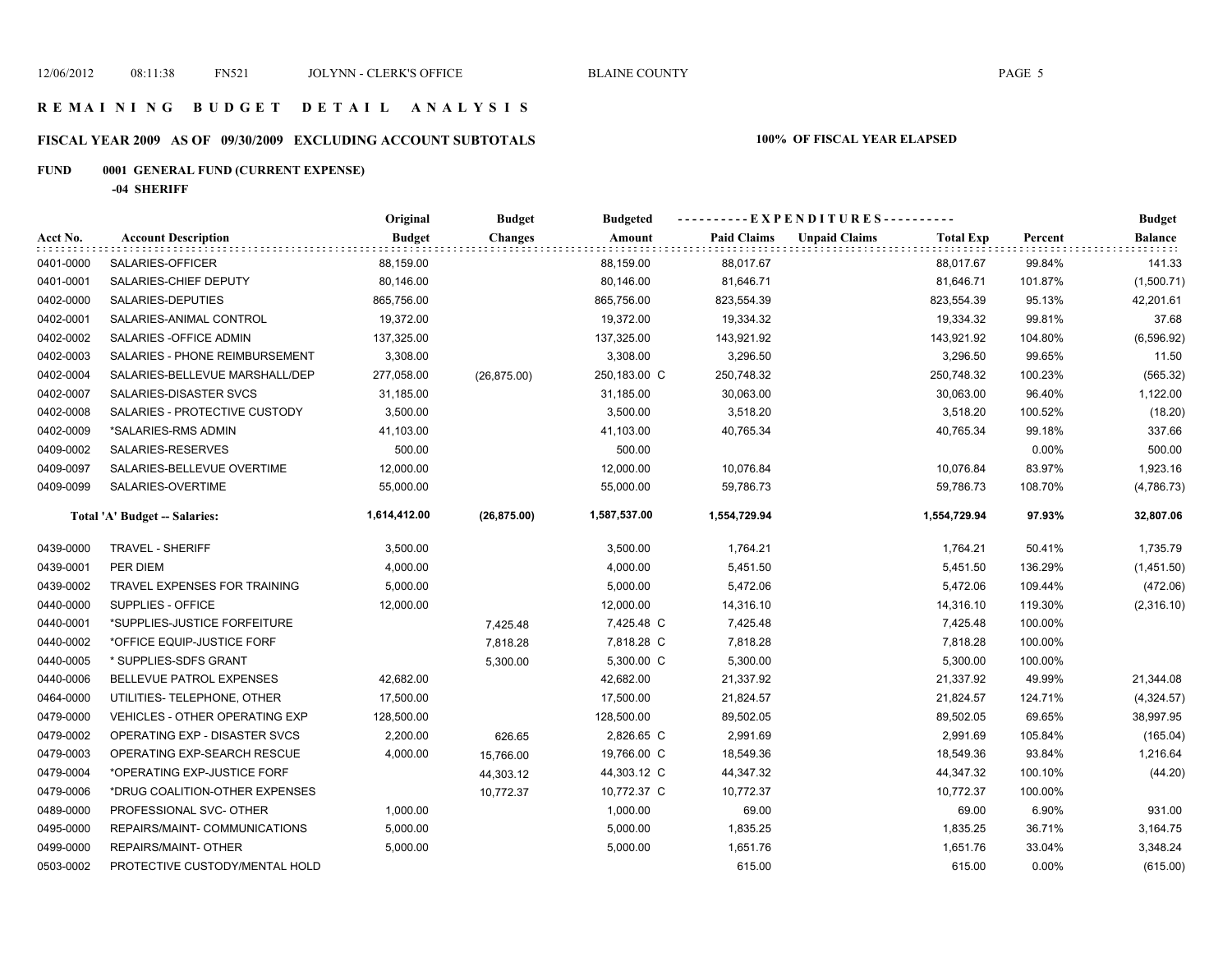# **FISCAL YEAR 2009 AS OF 09/30/2009 EXCLUDING ACCOUNT SUBTOTALS 100% OF FISCAL YEAR ELAPSED**

# **FUND 0001 GENERAL FUND (CURRENT EXPENSE)**

**-04 SHERIFF**

|           |                                        | Original      | <b>Budget</b>  | <b>Budgeted</b> |                    | -----EXPENDITURES----------              |         | <b>Budget</b>  |
|-----------|----------------------------------------|---------------|----------------|-----------------|--------------------|------------------------------------------|---------|----------------|
| Acct No.  | <b>Account Description</b>             | <b>Budget</b> | <b>Changes</b> | Amount          | <b>Paid Claims</b> | <b>Unpaid Claims</b><br><b>Total Exp</b> | Percent | <b>Balance</b> |
| 0528-0000 | <b>DUES / MEMBERSHIPS</b>              | 1,900.00      |                | 1,900.00        | 1,676.00           | 1,676.00                                 | 88.21%  | 224.00         |
| 0533-0000 | <b>INVESTIGATION</b>                   | 3,000.00      |                | 3,000.00        | 1,132.58           | 1,132.58                                 | 37.75%  | 1,867.42       |
| 0542-0000 | <b>POSTAGE</b>                         | 4,000.00      |                | 4,000.00        | 4,203.83           | 4,203.83                                 | 105.10% | (203.83)       |
| 0554-0000 | <b>UNIFORMS</b>                        | 15,000.00     |                | 15,000.00       | 15,012.47          | 15,012.47                                | 100.08% | (12.47)        |
| 0554-0001 | UNIFORMS-ADMIN                         |               |                |                 | 196.99             | 196.99                                   | 0.00%   | (196.99)       |
| 0556-0000 | WEAPONS / AMMUNITION, ETC              | 3,500.00      |                | 3,500.00        | 3,462.98           | 3,462.98                                 | 98.94%  | 37.02          |
| 0556-0001 | SUPPLIES - EQUIPMENT                   | 4,000.00      |                | 4,000.00        | 4,119.87           | 4,119.87                                 | 103.00% | (119.87)       |
| 0556-0002 | *RMS LOGISYS/MOTOROLA NON-CAP          | 33,948.00     | 74,540.80      | 108,488.80 C    | 108,488.80         | 108,488.80                               | 100.00% |                |
| 0556-0003 | *SERT TRAINING-TREASURY FORF           |               | 1,558.90       | 1,558.90 C      | 1,674.20           | 1,674.20                                 | 107.40% | (115.30)       |
| 0559-0000 | MISCELLANEOUS OTHER EXP                |               |                |                 | 17.00              | 17.00                                    | 0.00%   | (17.00)        |
| 0569-0000 | <b>EDUCATION -OTHER</b>                | 15,000.00     |                | 15,000.00       | 9,996.15           | 9,996.15                                 | 66.64%  | 5,003.85       |
| 0569-0001 | EDUCATION-ADMIN                        |               |                |                 | 355.00             | 355.00                                   | 0.00%   | (355.00)       |
| 0591-0002 | <b>RECRUITMENT/JOB FAIRS</b>           | 2,500.00      |                | 2,500.00        | 2,370.49           | 2,370.49                                 | 94.82%  | 129.51         |
| 0670-0002 | *CONTRACT-DRUG COALITION COORD         |               | 36,219.79      | 36,219.79 C     | 35,883.15          | 35,883.15                                | 99.07%  | 336.64         |
| 0671-0015 | *HOMELAND SECURITY GRANT EXP           |               | 26,535.81      | 26,535.81 C     | 26,535.81          | 26,535.81                                | 100.00% |                |
| 0780-0000 | <b>CRIME PREVENTION</b>                | 500.00        |                | 500.00          | 562.50             | 562.50                                   | 112.50% | (62.50)        |
| 0780-0001 | * FRFTURE FNDS DARE/PAL                |               | 30,500.00      | 30,500.00 C     | 30,500.00          | 30,500.00                                | 100.00% |                |
| 0780-0002 | * PAL OPERATING BUDGET                 |               | 10,000.00      | 10,000.00 C     | 10,000.00          | 10,000.00                                | 100.00% |                |
| 0783-0002 | <b>CREDIT CARD FEES/EXPENSES</b>       | 2,000.00      |                | 2,000.00        | 2,416.53           | 2,416.53                                 | 120.83% | (416.53)       |
|           | <b>Total 'B' Budget -- Expenses:</b>   | 315,730.00    | 271,367.20     | 587,097.20      | 519,648.27         | 519,648.27                               | 88.51%  | 67,448.93      |
| 0801-0000 | <b>CAPITAL-VEHICLES</b>                | 73,050.00     |                | 73,050.00       | 71,634.69          | 71,634.69                                | 98.06%  | 1,415.31       |
| 0801-0001 | CAPITAL-BELLEVUE PATROL                | 15,151.00     |                | 15,151.00       |                    |                                          | 0.00%   | 15,151.00      |
| 0806-0003 | CAPITAL-EQUIPMENT                      |               |                |                 | 180.00             | 180.00                                   | 0.00%   | (180.00)       |
|           | Total 'C' Budget -- Capital Outlay:    | 88,201.00     |                | 88,201.00       | 71,814.69          | 71,814.69                                | 81.42%  | 16,386.31      |
|           | <b>DEPARTMENT TOTALS:</b>              |               |                |                 |                    |                                          |         |                |
|           | Total 'A' Expenses -- Salaries:        | 1,614,412.00  | (26, 875.00)   | 1,587,537.00    | 1,554,729.94       | 1,554,729.94                             | 97.93%  | 32,807.06      |
|           | <b>Total 'D' Expenses -- Benefits:</b> |               |                |                 |                    |                                          |         |                |
|           | Total 'B' Expenses -- Expenses:        | 315,730.00    | 271,367.20     | 587,097.20      | 519,648.27         | 519,648.27                               | 88.51%  | 67,448.93      |
|           | Total 'C' Expenses -- Capital Outlay:  | 88,201.00     |                | 88,201.00       | 71,814.69          | 71,814.69                                | 81.42%  | 16,386.31      |
|           |                                        | 2,018,343.00  | 244,492.20     | 2,262,835.20    | 2,146,192.90       | 2,146,192.90                             | 94.85%  | 116,642.30     |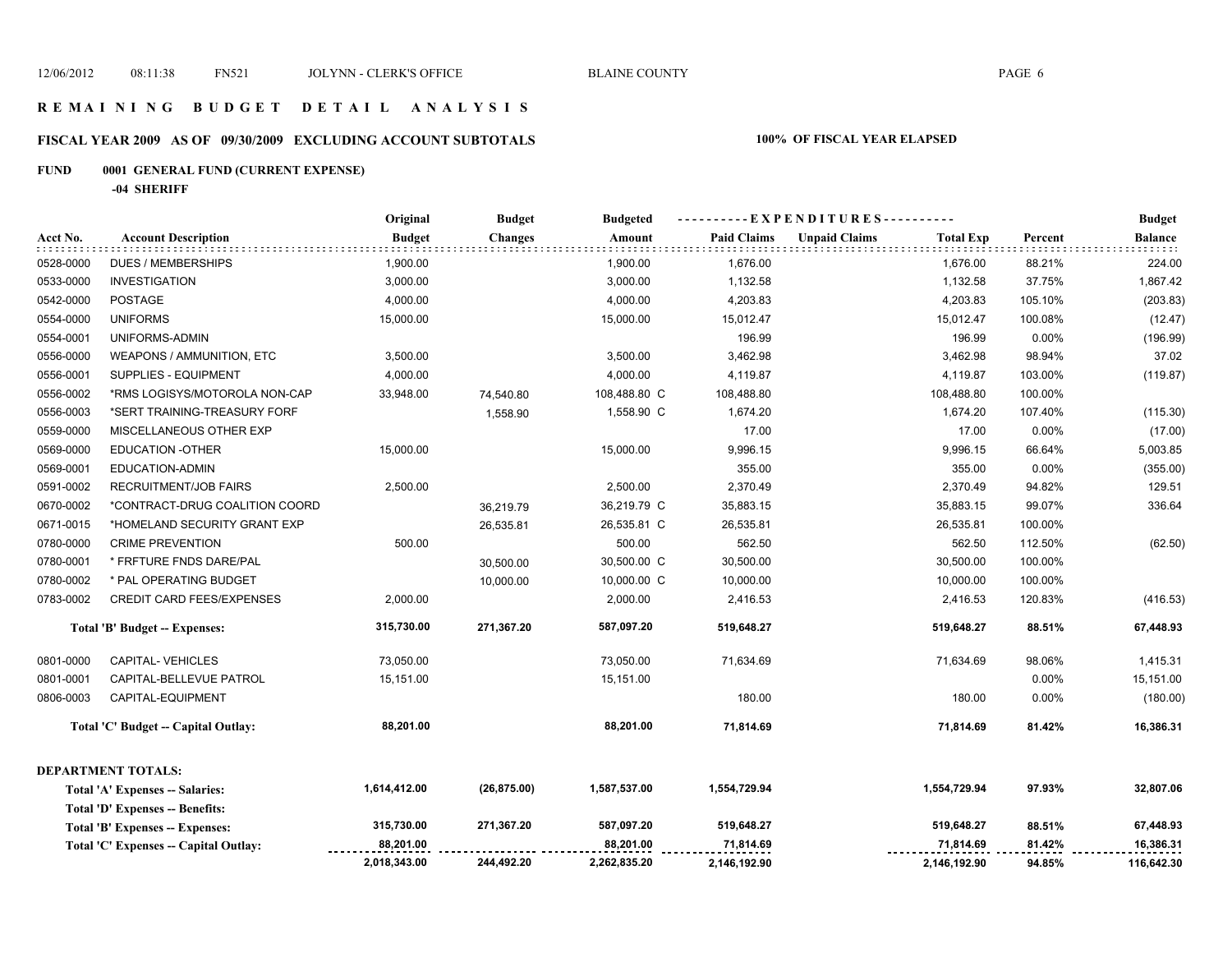# **FISCAL YEAR 2009 AS OF 09/30/2009 EXCLUDING ACCOUNT SUBTOTALS 100% OF FISCAL YEAR ELAPSED**

# **FUND 0001 GENERAL FUND (CURRENT EXPENSE)**

**-05 COMMISSIONERS**

|           |                                        | Original      | <b>Budget</b>  | <b>Budgeted</b> | - EXPENDITURES -   |                      |                  |          | <b>Budget</b>  |
|-----------|----------------------------------------|---------------|----------------|-----------------|--------------------|----------------------|------------------|----------|----------------|
| Acct No.  | <b>Account Description</b>             | <b>Budget</b> | <b>Changes</b> | Amount          | <b>Paid Claims</b> | <b>Unpaid Claims</b> | <b>Total Exp</b> | Percent  | <b>Balance</b> |
| 0401-0000 | SALARIES - OFFICER                     | 164,596.00    |                | 164,596.00      | 164,490.51         |                      | 164,490.51       | 99.94%   | 105.49         |
| 0401-0001 | SALARIES - ADMINISTRATOR               | 136,552.00    | 695.00         | 137,247.00 C    | 110,768.76         |                      | 110,768.76       | 80.71%   | 26,478.24      |
| 0409-0003 | SALARIES - ASSISTANT                   | 36,278.00     |                | 36,278.00       | 35,940.19          |                      | 35,940.19        | 99.07%   | 337.81         |
| 0409-0099 | SALARIES - OVERTIME                    | 25.00         |                | 25.00           |                    |                      |                  | $0.00\%$ | 25.00          |
|           | Total 'A' Budget -- Salaries:          | 337,451.00    | 695.00         | 338,146.00      | 311,199.46         |                      | 311,199.46       | 92.03%   | 26,946.54      |
| 0439-0000 | TRAVEL - OTHER (OUT OF TOWN)           | 8,000.00      |                | 8,000.00        | 8,036.97           |                      | 8,036.97         | 100.46%  | (36.97)        |
| 0439-0001 | PER DIEM                               |               |                |                 | 1,215.00           |                      | 1,215.00         | $0.00\%$ | (1,215.00)     |
| 0439-0002 | <b>MEALS (IN TOWN)</b>                 | 500.00        |                | 500.00          | 343.54             |                      | 343.54           | 68.71%   | 156.46         |
| 0439-0003 | CONFERENCE-EDUCATION                   | 3,000.00      |                | 3,000.00        | 3,010.00           |                      | 3,010.00         | 100.33%  | (10.00)        |
| 0440-0000 | SUPPLIES - OFFICE                      | 3,000.00      |                | 3,000.00        | 1,753.89           |                      | 1,753.89         | 58.46%   | 1,246.11       |
| 0440-0001 | SUPPLIES/MEETINGS                      | 1,500.00      |                | 1,500.00        | 253.21             |                      | 253.21           | 16.88%   | 1,246.79       |
| 0464-0000 | UTILITIES- TELEPHONE, OTHER            | 2,500.00      |                | 2,500.00        | 1,947.57           |                      | 1,947.57         | 77.90%   | 552.43         |
| 0480-0002 | PROFESSIONAL SVC-COMM                  |               |                |                 | 18,005.04          |                      | 18,005.04        | $0.00\%$ | (18,005.04)    |
| 0492-0001 | REPAIRS/MAINT-VEHICLE                  | 300.00        |                | 300.00          | 55.98              |                      | 55.98            | 18.66%   | 244.02         |
| 0497-0000 | MAINTENANCE AGREEMENTS                 | 600.00        |                | 600.00          | 574.25             |                      | 574.25           | 95.71%   | 25.75          |
| 0528-0000 | <b>DUES / MEMBERSHIPS</b>              | 2,000.00      |                | 2,000.00        | 2,475.41           |                      | 2,475.41         | 123.77%  | (475.41)       |
| 0542-0000 | <b>POSTAGE</b>                         | 750.00        |                | 750.00          | 295.21             |                      | 295.21           | 39.36%   | 454.79         |
|           | <b>Total 'B' Budget -- Expenses:</b>   | 22,150.00     |                | 22,150.00       | 37,966.07          |                      | 37,966.07        | 171.40%  | (15, 816.07)   |
|           | <b>DEPARTMENT TOTALS:</b>              |               |                |                 |                    |                      |                  |          |                |
|           | Total 'A' Expenses -- Salaries:        | 337,451.00    | 695.00         | 338,146.00      | 311,199.46         |                      | 311,199.46       | 92.03%   | 26,946.54      |
|           | <b>Total 'D' Expenses -- Benefits:</b> |               |                |                 |                    |                      |                  |          |                |
|           | Total 'B' Expenses -- Expenses:        | 22,150.00     |                | 22,150.00       | 37,966.07          |                      | 37,966.07        | 171.40%  | (15, 816.07)   |
|           | Total 'C' Expenses -- Capital Outlay:  |               |                |                 |                    |                      |                  |          |                |
|           |                                        | 359,601.00    | 695.00         | 360,296.00      | 349,165.53         |                      | 349,165.53       | 96.91%   | 11,130.47      |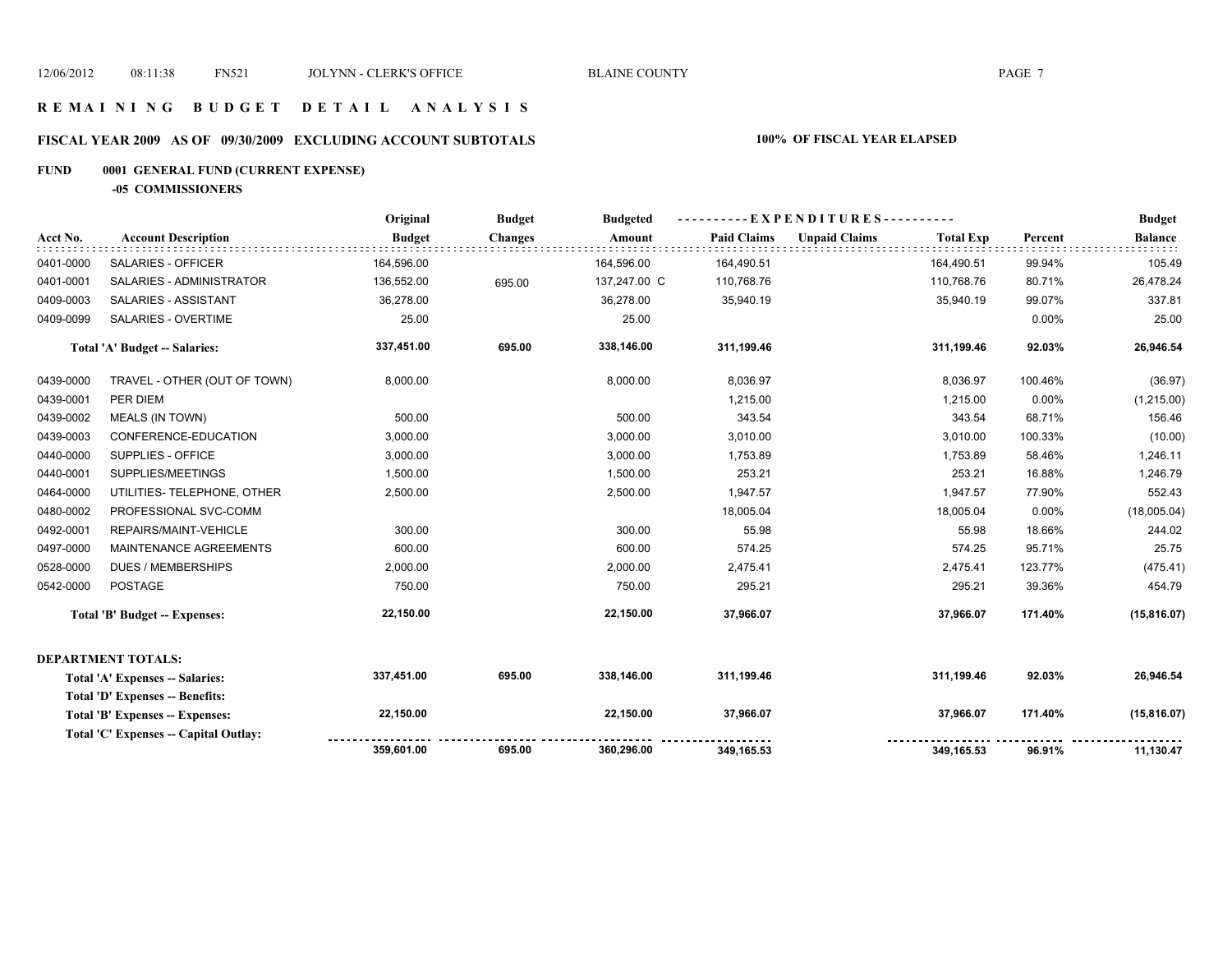### **R E M A I N I N G B U D G E T D E T A I L A N A L Y S I S**

# **FISCAL YEAR 2009 AS OF 09/30/2009 EXCLUDING ACCOUNT SUBTOTALS 100% OF FISCAL YEAR ELAPSED**

# **FUND 0001 GENERAL FUND (CURRENT EXPENSE)**

**-06 CORONER**

|           |                                       | Original      | <b>Budget</b><br><b>Budgeted</b> | - - E X P E N D I T U R E S - - - - - - - - - - |                    |                      |                  | <b>Budget</b> |                |
|-----------|---------------------------------------|---------------|----------------------------------|-------------------------------------------------|--------------------|----------------------|------------------|---------------|----------------|
| Acct No.  | <b>Account Description</b>            | <b>Budget</b> | <b>Changes</b>                   | Amount                                          | <b>Paid Claims</b> | <b>Unpaid Claims</b> | <b>Total Exp</b> | Percent       | <b>Balance</b> |
| 0401-0000 | <b>SALARIES - OFFICER</b>             | 23,299.00     |                                  | 23,299.00                                       | 22,938.67          |                      | 22,938.67        | 98.45%        | 360.33         |
| 0401-0002 | SALARIES - DEPUTY CORONER             | 20,000.00     |                                  | 20,000.00                                       | 10,833.29          |                      | 10,833.29        | 54.17%        | 9,166.71       |
|           | <b>Total 'A' Budget -- Salaries:</b>  | 43,299.00     |                                  | 43,299.00                                       | 33,771.96          |                      | 33,771.96        | 78.00%        | 9,527.04       |
| 0430-0000 | TRAVEL - MILEAGE - AUTOPSIES          | 2,500.00      |                                  | 2,500.00                                        | 1,050.00           |                      | 1,050.00         | 42.00%        | 1,450.00       |
| 0440-0000 | SUPPLIES - OFFICE                     | 1,300.00      |                                  | 1,300.00                                        | 2,159.49           |                      | 2,159.49         | 166.11%       | (859.49)       |
| 0464-0000 | UTILITIES- TELEPHONE, OTHER           | 600.00        |                                  | 600.00                                          | 467.34             |                      | 467.34           | 77.89%        | 132.66         |
| 0509-0000 | <b>TRAINING</b>                       | 4,000.00      |                                  | 4,000.00                                        |                    |                      |                  | 0.00%         | 4,000.00       |
| 0610-0000 | CORONER-LABORATORY                    | 1,500.00      |                                  | 1,500.00                                        | 1,987.85           |                      | 1,987.85         | 132.52%       | (487.85)       |
| 0611-0000 | CORONER-AUTOPSIES / INQUESTS          | 12,575.00     |                                  | 12,575.00                                       | 8,477.00           |                      | 8,477.00         | 67.41%        | 4,098.00       |
| 0611-0001 | <b>FORENSIC INVESTIGATION</b>         | 3,000.00      |                                  | 3,000.00                                        |                    |                      |                  | 0.00%         | 3,000.00       |
| 0679-0000 | <b>CONTRACT-OFFICE ASSISTANT</b>      | 4,500.00      |                                  | 4,500.00                                        | 4,500.00           |                      | 4,500.00         | 100.00%       |                |
|           | <b>Total 'B' Budget -- Expenses:</b>  | 29,975.00     |                                  | 29,975.00                                       | 18,641.68          |                      | 18,641.68        | 62.19%        | 11,333.32      |
|           | <b>DEPARTMENT TOTALS:</b>             |               |                                  |                                                 |                    |                      |                  |               |                |
|           | Total 'A' Expenses -- Salaries:       | 43,299.00     |                                  | 43,299.00                                       | 33,771.96          |                      | 33,771.96        | 78.00%        | 9,527.04       |
|           | Total 'D' Expenses -- Benefits:       |               |                                  |                                                 |                    |                      |                  |               |                |
|           | Total 'B' Expenses -- Expenses:       | 29,975.00     |                                  | 29,975.00                                       | 18,641.68          |                      | 18,641.68        | 62.19%        | 11,333.32      |
|           | Total 'C' Expenses -- Capital Outlay: |               |                                  |                                                 |                    |                      |                  |               |                |
|           |                                       | 73,274.00     |                                  | 73,274.00                                       | 52.413.64          |                      | 52.413.64        | 71.53%        | 20,860.36      |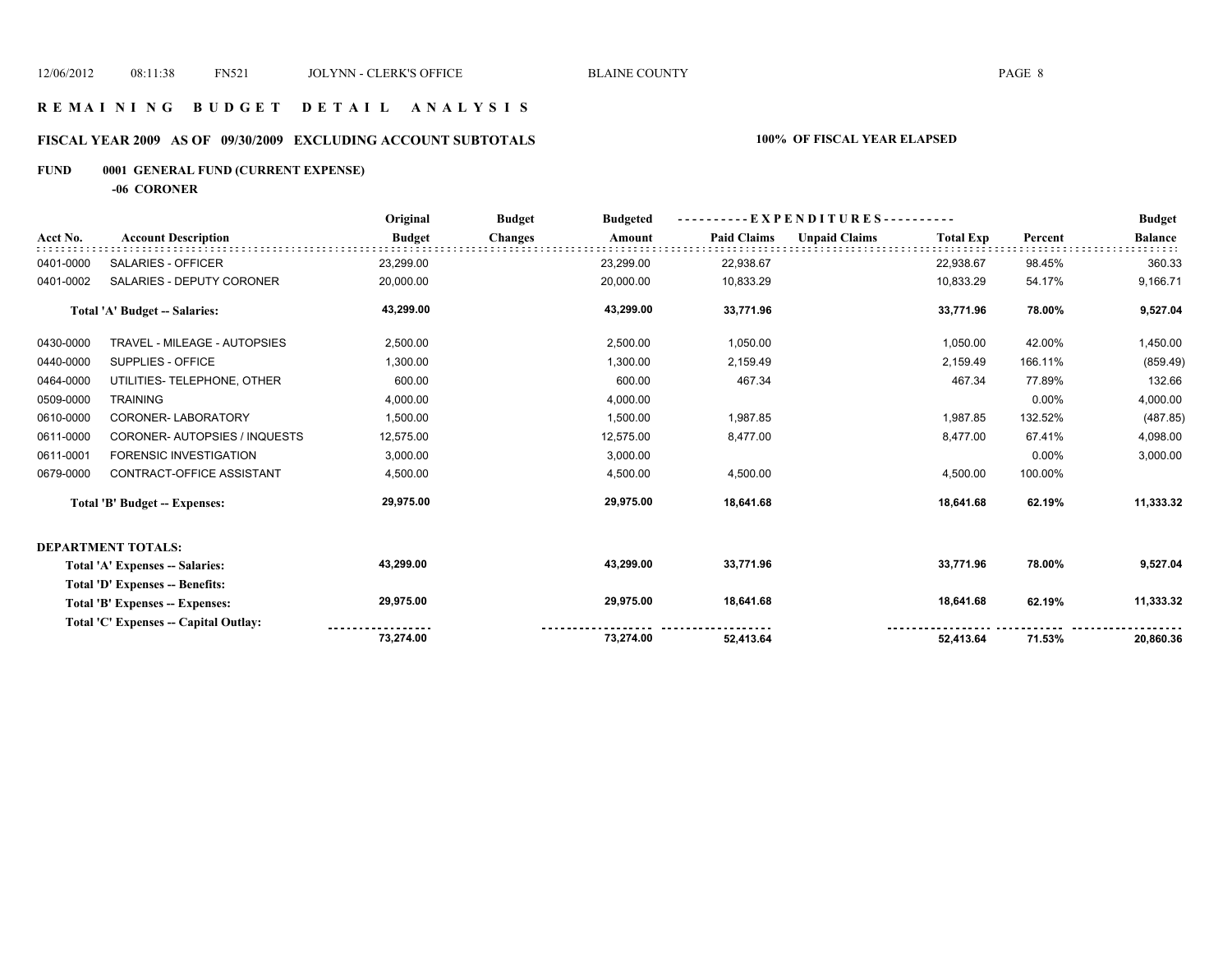# **FISCAL YEAR 2009 AS OF 09/30/2009 EXCLUDING ACCOUNT SUBTOTALS 100% OF FISCAL YEAR ELAPSED**

#### **FUND 0001 GENERAL FUND (CURRENT EXPENSE)**

#### **-07 PROSECUTING ATTORNEY**

|           |                                       | Original      | <b>Budget</b> | <b>Budgeted</b> | ----------EXPENDITURES---------- |                      |                  |         | <b>Budget</b>  |
|-----------|---------------------------------------|---------------|---------------|-----------------|----------------------------------|----------------------|------------------|---------|----------------|
| Acct No.  | <b>Account Description</b>            | <b>Budget</b> | Changes       | Amount          | <b>Paid Claims</b>               | <b>Unpaid Claims</b> | <b>Total Exp</b> | Percent | <b>Balance</b> |
| 0401-0000 | SALARIES - OFFICER                    | 114,876.00    |               | 114,876.00      | 114,691.88                       |                      | 114,691.88       | 99.84%  | 184.12         |
| 0402-0000 | SALARIES - CHIEF DEPUTY               | 103,344.00    |               | 103,344.00      | 103,178.38                       |                      | 103,178.38       | 99.84%  | 165.62         |
| 0405-0000 | <b>SALARIES - DEPUTIES</b>            | 122,024.00    |               | 122,024.00      | 121,828.58                       |                      | 121,828.58       | 99.84%  | 195.42         |
| 0405-0008 | SALARIES - LEGAL SEC/CRIM PARA        | 137,054.00    |               | 137,054.00      | 134,286.40                       |                      | 134,286.40       | 97.98%  | 2,767.60       |
| 0405-0014 | SALARIES - PHONE REIMBURSEMEN         | 500.00        |               | 500.00          | 456.00                           |                      | 456.00           | 91.20%  | 44.00          |
| 0409-0099 | <b>SALARIES - OVERTIME</b>            | 1,500.00      |               | 1,500.00        | 913.50                           |                      | 913.50           | 60.90%  | 586.50         |
|           | Total 'A' Budget -- Salaries:         | 479,298.00    |               | 479,298.00      | 475,354.74                       |                      | 475,354.74       | 99.18%  | 3,943.26       |
| 0439-0000 | TRAVEL - OTHER                        | 4,000.00      |               | 4,000.00        | 7,390.89                         |                      | 7,390.89         | 184.77% | (3,390.89)     |
| 0439-0001 | PER DIEM (MEALS)                      | 1,000.00      |               | 1,000.00        | 2,014.82                         |                      | 2,014.82         | 201.48% | (1,014.82)     |
| 0440-0000 | SUPPLIES - OFFICE                     | 9,500.00      |               | 9,500.00        | 9,218.19                         |                      | 9,218.19         | 97.03%  | 281.81         |
| 0464-0000 | UTILITIES- TELEPHONE, OTHER           | 3,000.00      |               | 3,000.00        | 2,985.12                         |                      | 2,985.12         | 99.50%  | 14.88          |
| 0492-0000 | REPAIRS/MAINT - OFFICE EQUIP          | 2,000.00      |               | 2,000.00        | 1,564.78                         |                      | 1,564.78         | 78.24%  | 435.22         |
| 0528-0000 | <b>DUES / MEMBERSHIPS</b>             | 4,000.00      |               | 4,000.00        | 3,828.91                         |                      | 3,828.91         | 95.72%  | 171.09         |
| 0536-0000 | <b>LAW LIBRARY</b>                    | 8,500.00      |               | 8,500.00        | 9,044.60                         |                      | 9,044.60         | 106.41% | (544.60)       |
| 0542-0000 | <b>POSTAGE</b>                        | 2,500.00      |               | 2,500.00        | 1,622.35                         |                      | 1,622.35         | 64.89%  | 877.65         |
| 0546-0000 | <b>PUBLICATIONS</b>                   |               |               |                 | 243.00                           |                      | 243.00           | 0.00%   | (243.00)       |
| 0560-0000 | EDUCATION- TUITION, REGISTR.          | 2,000.00      |               | 2,000.00        | 1,647.51                         |                      | 1,647.51         | 82.38%  | 352.49         |
| 0704-0000 | PROFESSIONAL & WITNESS FEES           | 12,000.00     |               | 12,000.00       | 11,489.64                        |                      | 11,489.64        | 95.75%  | 510.36         |
| 0704-0001 | <b>DESIGNATED EXAMINATIONS</b>        | 15,000.00     |               | 15,000.00       | 42,137.65                        |                      | 42,137.65        | 280.92% | (27, 137.65)   |
| 0704-0003 | CONTRACT/LEGAL                        | 18,000.00     |               | 18,000.00       | 11,061.29                        |                      | 11,061.29        | 61.45%  | 6,938.71       |
| 0706-0001 | <b>TRANSCRIPTS</b>                    | 3,000.00      |               | 3,000.00        | 1,969.78                         |                      | 1,969.78         | 65.66%  | 1,030.22       |
| 0750-0001 | CR03-18200/CV04-269 - JOHNSON         |               | 1,304.09      | 1,304.09 C      | 1,485.39                         |                      | 1,485.39         | 113.90% | (181.30)       |
|           | <b>Total 'B' Budget -- Expenses:</b>  | 84,500.00     | 1,304.09      | 85,804.09       | 107,703.92                       |                      | 107,703.92       | 125.52% | (21, 899.83)   |
|           | DEPARTMENT TOTALS:                    |               |               |                 |                                  |                      |                  |         |                |
|           | Total 'A' Expenses -- Salaries:       | 479,298.00    |               | 479,298.00      | 475,354.74                       |                      | 475,354.74       | 99.18%  | 3,943.26       |
|           | Total 'D' Expenses -- Benefits:       |               |               |                 |                                  |                      |                  |         |                |
|           | Total 'B' Expenses -- Expenses:       | 84,500.00     | 1,304.09      | 85,804.09       | 107,703.92                       |                      | 107,703.92       | 125.52% | (21, 899.83)   |
|           | Total 'C' Expenses -- Capital Outlay: |               |               |                 |                                  |                      |                  |         |                |
|           |                                       | 563,798.00    | 1,304.09      | 565,102.09      | 583,058.66                       |                      | 583,058.66       | 103.18% | (17, 956.57)   |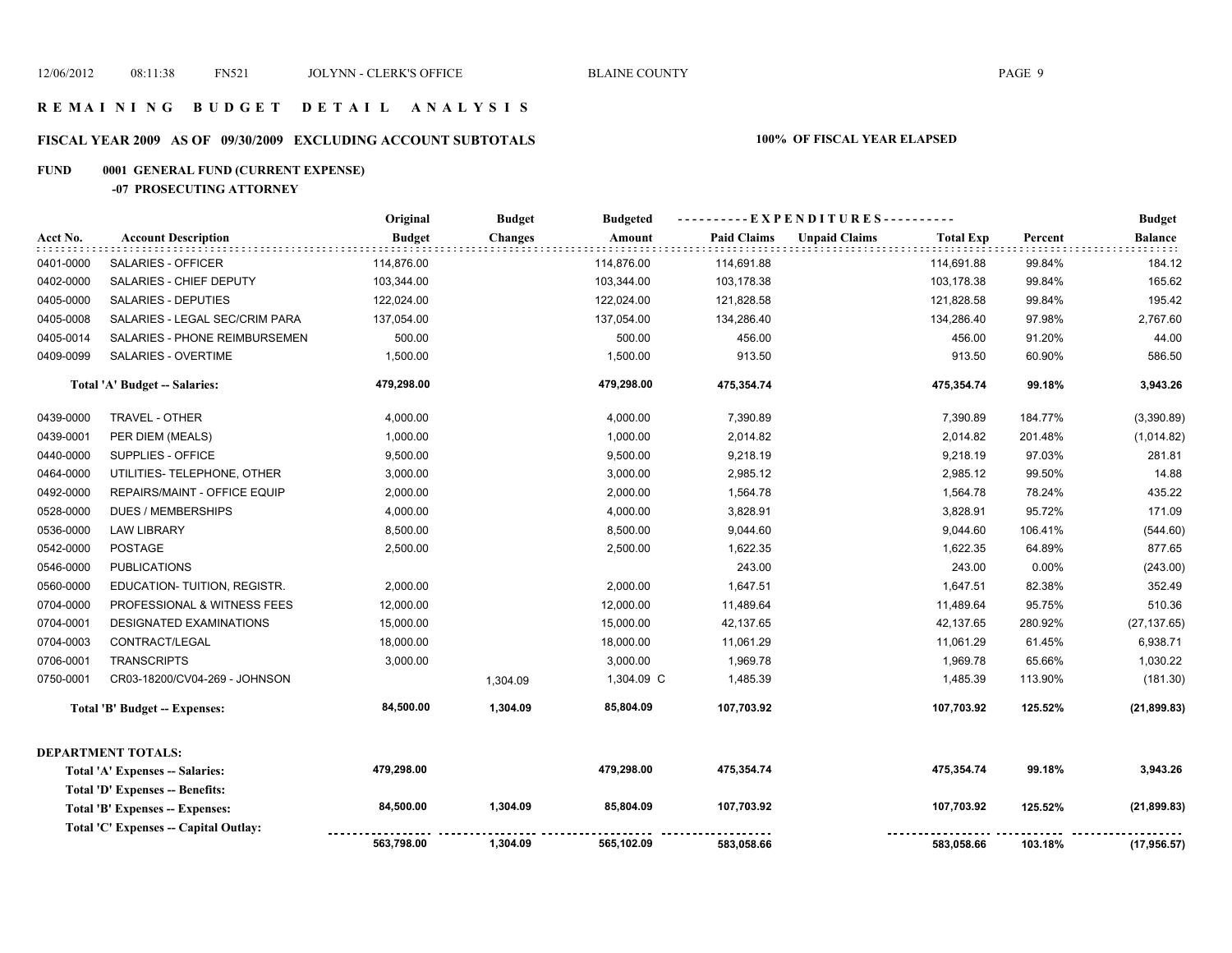#### **R E M A I N I N G B U D G E T D E T A I L A N A L Y S I S**

# **FISCAL YEAR 2009 AS OF 09/30/2009 EXCLUDING ACCOUNT SUBTOTALS 100% OF FISCAL YEAR ELAPSED**

#### **FUND 0001 GENERAL FUND (CURRENT EXPENSE)**

**-08 PROBATION DEPARTMENT**

|           |                                        | Original      | <b>Budget</b>  | <b>Budgeted</b> | ----------EXPENDITURES---------- |                      |                  |          | <b>Budget</b>  |
|-----------|----------------------------------------|---------------|----------------|-----------------|----------------------------------|----------------------|------------------|----------|----------------|
| Acct No.  | <b>Account Description</b>             | <b>Budget</b> | <b>Changes</b> | Amount          | <b>Paid Claims</b>               | <b>Unpaid Claims</b> | <b>Total Exp</b> | Percent  | <b>Balance</b> |
| 0405-0007 | SALARIES - PROBATION OFFICER           | 72,425.00     |                | 72,425.00       | 72,378.42                        |                      | 72,378.42        | 99.94%   | 46.58          |
| 0405-0008 | SALARIES - PROBATION                   | 173,724.00    |                | 173,724.00      | 173,436.24                       |                      | 173,436.24       | 99.83%   | 287.76         |
| 0409-0099 | <b>SALARIES - OVERTIME</b>             | 25.00         |                | 25.00           |                                  |                      |                  | $0.00\%$ | 25.00          |
|           | <b>Total 'A' Budget -- Salaries:</b>   | 246,174.00    |                | 246,174.00      | 245,814.66                       |                      | 245,814.66       | 99.85%   | 359.34         |
| 0439-0000 | TRAVEL-OTHER                           |               |                |                 | 493.67                           |                      | 493.67           | $0.00\%$ | (493.67)       |
| 0439-0001 | PER DIEM                               | 2,500.00      |                | 2,500.00        | 2,349.39                         |                      | 2,349.39         | 93.98%   | 150.61         |
| 0440-0001 | <b>SUPPLIES</b>                        | 3,400.00      |                | 3,400.00        | 4,576.44                         |                      | 4,576.44         | 134.60%  | (1, 176.44)    |
| 0440-0003 | <b>DRUG TESTS</b>                      |               | 5,076.27       | 5,076.27 C      | 5,076.27                         |                      | 5,076.27         | 100.00%  |                |
| 0464-0000 | UTILITIES- TELEPHONE, OTHER            |               |                |                 | 6.56                             |                      | 6.56             | $0.00\%$ | (6.56)         |
| 0464-0001 | UTILITIES-TELEPHONE                    | 2,000.00      |                | 2,000.00        | 1,245.19                         |                      | 1,245.19         | 62.26%   | 754.81         |
| 0479-0001 | *OPERATING EXPENSE-TOBACCO TAX         |               | 69,478.79      | 69,478.79 C     | 70,111.29                        |                      | 70,111.29        | 100.91%  | (632.50)       |
| 0479-0007 | * SUBSTANCE ABUSE                      |               | 30,688.00      | 30,688.00 C     | 30,688.00                        |                      | 30,688.00        | 100.00%  |                |
| 0492-0001 | <b>VEHICLE REPAIR/MAINT</b>            |               |                |                 | 679.70                           |                      | 679.70           | 0.00%    | (679.70)       |
| 0542-0000 | <b>POSTAGE</b>                         | 140.00        |                | 140.00          | 71.30                            |                      | 71.30            | 50.93%   | 68.70          |
| 0569-0001 | EDUCATION - PROBATION                  | 3,500.00      |                | 3,500.00        | 1,759.65                         |                      | 1,759.65         | 50.28%   | 1,740.35       |
| 0707-0000 | <b>JAIBG MATCHING FUNDS</b>            | 500.00        |                | 500.00          |                                  |                      |                  | $0.00\%$ | 500.00         |
| 0707-0002 | ADULT PROGRAMMING                      | 8,500.00      |                | 8,500.00        | 6,379.90                         |                      | 6,379.90         | 75.06%   | 2,120.10       |
|           | <b>Total 'B' Budget -- Expenses:</b>   | 20,540.00     | 105,243.06     | 125,783.06      | 123,437.36                       |                      | 123,437.36       | 98.14%   | 2,345.70       |
|           | <b>DEPARTMENT TOTALS:</b>              |               |                |                 |                                  |                      |                  |          |                |
|           | Total 'A' Expenses -- Salaries:        | 246,174.00    |                | 246,174.00      | 245,814.66                       |                      | 245,814.66       | 99.85%   | 359.34         |
|           | <b>Total 'D' Expenses -- Benefits:</b> |               |                |                 |                                  |                      |                  |          |                |
|           | Total 'B' Expenses -- Expenses:        | 20,540.00     | 105,243.06     | 125,783.06      | 123,437.36                       |                      | 123,437.36       | 98.14%   | 2,345.70       |
|           | Total 'C' Expenses -- Capital Outlay:  |               |                |                 |                                  |                      |                  |          |                |
|           |                                        | 266,714.00    | 105,243.06     | 371,957.06      | 369,252.02                       |                      | 369,252.02       | 99.27%   | 2,705.04       |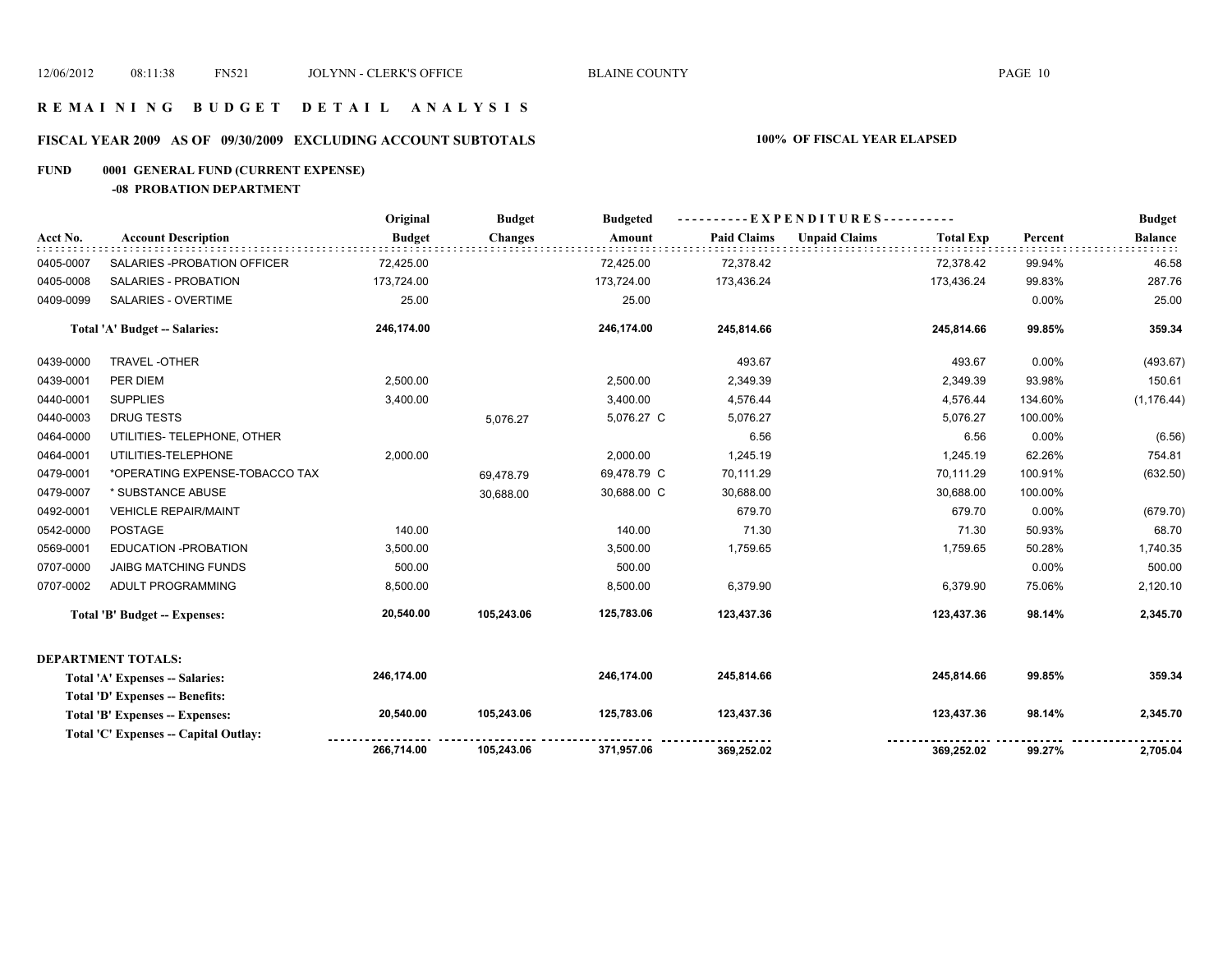# **FISCAL YEAR 2009 AS OF 09/30/2009 EXCLUDING ACCOUNT SUBTOTALS 100% OF FISCAL YEAR ELAPSED**

# **FUND 0001 GENERAL FUND (CURRENT EXPENSE)**

**-11 BUILDING AND GROUNDS**

|           |                                | Original      | <b>Budget</b>  | <b>Budgeted</b> | ----------EXPENDITURES---------- |                      |                  |         | <b>Budget</b>        |
|-----------|--------------------------------|---------------|----------------|-----------------|----------------------------------|----------------------|------------------|---------|----------------------|
| Acct No.  | <b>Account Description</b>     | <b>Budget</b> | <b>Changes</b> | Amount          | <b>Paid Claims</b>               | <b>Unpaid Claims</b> | <b>Total Exp</b> | Percent | Balance<br>did bibli |
| 0402-0000 | SALARIES-MAINTENANCE           | 80,212.00     |                | 80,212.00       | 78,855.50                        |                      | 78,855.50        | 98.31%  | 1,356.50             |
| 0402-0001 | SALARIES-CUSTODIAL             | 54,426.00     |                | 54,426.00       | 54,389.50                        |                      | 54,389.50        | 99.93%  | 36.50                |
| 0402-0003 | SALARIES - OPERATIONS DIRECTOR | 59,280.00     |                | 59,280.00       | 59,866.73                        |                      | 59,866.73        | 100.99% | (586.73)             |
| 0405-0014 | SALARIES - PHONE REIMBURSEMENT |               | 250.00         | 250.00 C        | 180.50                           |                      | 180.50           | 72.20%  | 69.50                |
| 0409-0099 | SALARIES - OVERTIME            | 2,500.00      |                | 2,500.00        | 13.09                            |                      | 13.09            | 0.52%   | 2,486.91             |
|           | Total 'A' Budget -- Salaries:  | 196,418.00    | 250.00         | 196,668.00      | 193,305.32                       |                      | 193,305.32       | 98.29%  | 3,362.68             |
| 0439-0000 | <b>TRAVEL - OTHER</b>          | 1,500.00      |                | 1,500.00        | 1,499.61                         |                      | 1,499.61         | 99.97%  | 0.39                 |
| 0440-0000 | SUPPLIES - OFFICE              | 600.00        |                | 600.00          | 570.33                           |                      | 570.33           | 95.06%  | 29.67                |
| 0449-0000 | SUPPLIES - COURTHOUSE          | 6,000.00      |                | 6,000.00        | 5,809.37                         |                      | 5,809.37         | 96.82%  | 190.63               |
| 0449-0001 | SUPPLIES - JUDICIAL            | 4,000.00      |                | 4,000.00        | 4,731.70                         |                      | 4,731.70         | 118.29% | (731.70)             |
| 0449-0002 | SUPPLIES - MCBRIDE BLDG        | 500.00        |                | 500.00          |                                  |                      |                  | 0.00%   | 500.00               |
| 0449-0003 | TOOLS/EQUIPMENT                | 900.00        |                | 900.00          | 1,133.26                         |                      | 1,133.26         | 125.92% | (233.26)             |
| 0449-0004 | SUPPLIES - ANNEX               | 7,000.00      |                | 7,000.00        | 5,364.88                         |                      | 5,364.88         | 76.64%  | 1,635.12             |
| 0449-0005 | SUPPLIES - PSF                 |               | 2,100.00       | 2,100.00 C      | 2,556.26                         |                      | 2,556.26         | 121.73% | (456.26)             |
| 0460-0000 | UTILITIES-GAS HTNG-COURT HOUSE | 4,900.00      |                | 4,900.00        | 4,305.81                         |                      | 4,305.81         | 87.87%  | 594.19               |
| 0460-0001 | UTILITIES-GAS ANNEX            | 11,200.00     |                | 11,200.00       | 7,770.81                         |                      | 7,770.81         | 69.38%  | 3,429.19             |
| 0460-0002 | UTILITIES-GAS-JUDICIAL         | 3,800.00      |                | 3,800.00        | 3,523.18                         |                      | 3,523.18         | 92.72%  | 276.82               |
| 0460-0003 | UTILITIES-GAS-MCBRIDE          | 1,400.00      |                | 1,400.00        | 1,037.94                         |                      | 1,037.94         | 74.14%  | 362.06               |
| 0460-0004 | UTILITIES-GAS-PSF              | 53,460.00     |                | 53,460.00       | 37,048.36                        |                      | 37,048.36        | 69.30%  | 16,411.64            |
| 0460-0005 | UTILITIES-GAS-OLD JAIL         |               |                |                 | 3,256.70                         |                      | 3,256.70         | 0.00%   | (3,256.70)           |
| 0464-0000 | UTILITIES - TELEPHONE, OTHER   | 2,500.00      | (250.00)       | 2,250.00 C      | 3,229.90                         |                      | 3,229.90         | 143.55% | (979.90)             |
| 0465-0000 | UTILITIES- ELECT -JDCL         | 10,800.00     |                | 10,800.00       | 12,528.39                        |                      | 12,528.39        | 116.00% | (1,728.39)           |
| 0465-0001 | UTILITIES-ELECT COURTHOUSE     | 6,800.00      |                | 6,800.00        | 7,079.93                         |                      | 7,079.93         | 104.12% | (279.93)             |
| 0465-0002 | UTILITIES-ELECTRICITY MCBRIDE  | 700.00        |                | 700.00          | 631.46                           |                      | 631.46           | 90.21%  | 68.54                |
| 0465-0003 | UTILITIES-ELECTRICITY ANNEX    | 10,800.00     |                | 10,800.00       | 14,784.76                        |                      | 14,784.76        | 136.90% | (3,984.76)           |
| 0465-0004 | UTILITIES-ELECTRICITY PSF      | 21,780.00     |                | 21,780.00       | 34,688.05                        |                      | 34,688.05        | 159.27% | (12,908.05)          |
| 0465-0005 | UTILITIES-ELECT - OLD JAIL     |               |                |                 | 3,732.79                         |                      | 3,732.79         | 0.00%   | (3,732.79)           |
| 0494-0000 | REPAIRS/MAINT - CRTHSE         | 6,000.00      |                | 6,000.00        | 7,561.98                         |                      | 7,561.98         | 126.03% | (1,561.98)           |
| 0494-0001 | REPAIRS/MAINT - JDCL BLDG      | 5,000.00      |                | 5,000.00        | 6,431.90                         |                      | 6,431.90         | 128.64% | (1,431.90)           |
| 0494-0002 | REPAIRS/MAINT - MCBRIDE BLDG   | 3,000.00      |                | 3,000.00        | 474.97                           |                      | 474.97           | 15.83%  | 2,525.03             |
| 0494-0003 | REPAIRS/MAINT - ANNEX          | 2,500.00      |                | 2,500.00        | 5,996.87                         |                      | 5,996.87         | 239.87% | (3,496.87)           |
| 0494-0004 | <b>REPAIRS/MAINT - PSF</b>     | 8,000.00      | (2,496.00)     | 5,504.00 C      | 9,587.59                         |                      | 9,587.59         | 174.19% | (4,083.59)           |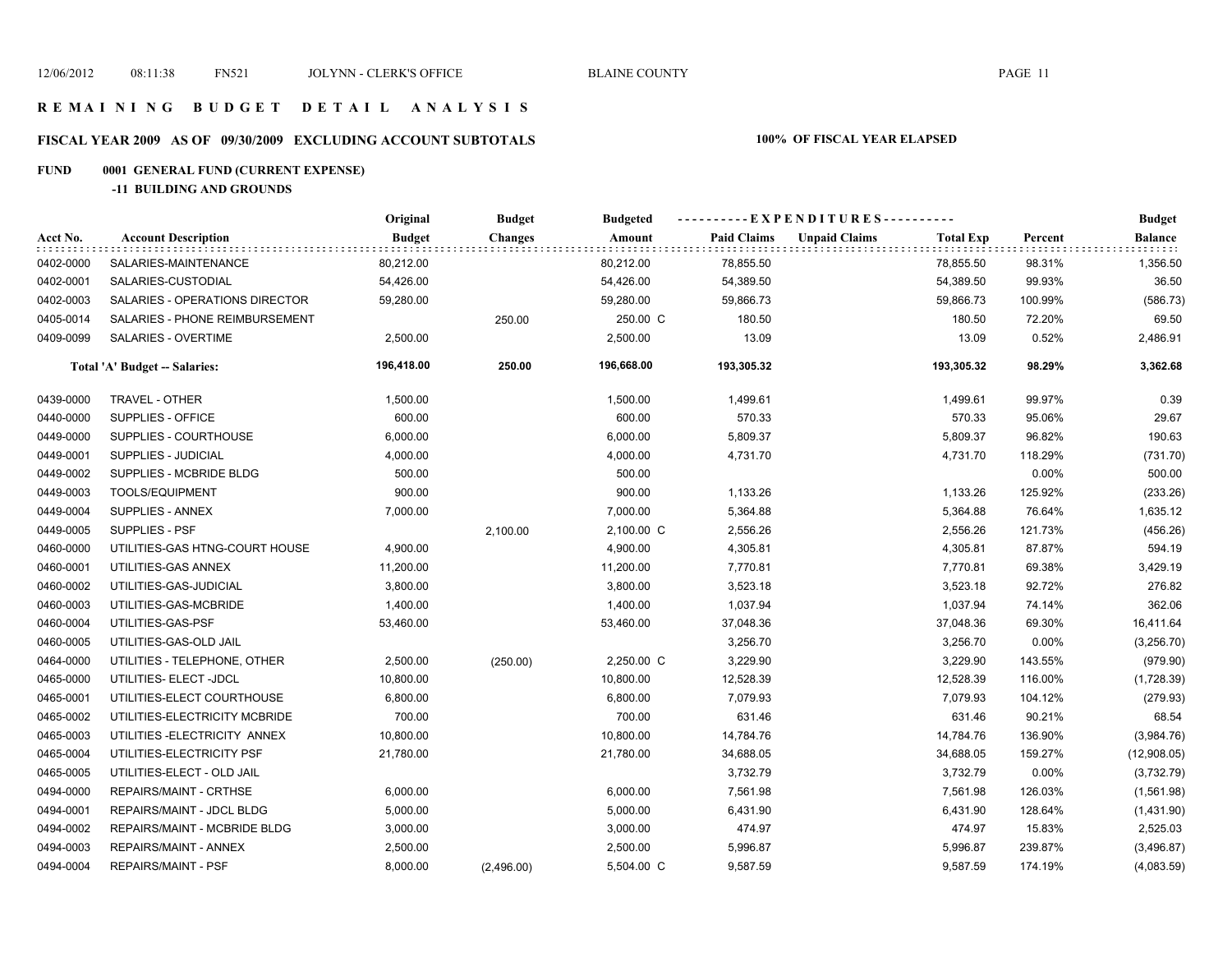#### **R E M A I N I N G B U D G E T D E T A I L A N A L Y S I S**

# **FISCAL YEAR 2009 AS OF 09/30/2009 EXCLUDING ACCOUNT SUBTOTALS 100% OF FISCAL YEAR ELAPSED**

#### **FUND 0001 GENERAL FUND (CURRENT EXPENSE)**

**-11 BUILDING AND GROUNDS**

|           |                                       | Original      | <b>Budget</b>  | <b>Budgeted</b> | ----------EXPENDITURES---------- |                      |                  |         | <b>Budget</b>  |
|-----------|---------------------------------------|---------------|----------------|-----------------|----------------------------------|----------------------|------------------|---------|----------------|
| Acct No.  | <b>Account Description</b>            | <b>Budget</b> | <b>Changes</b> | Amount          | <b>Paid Claims</b>               | <b>Unpaid Claims</b> | <b>Total Exp</b> | Percent | <b>Balance</b> |
| 0494-0005 | REPAIRS/MAINT - OLD HOSP              |               |                |                 | 1,567.49                         |                      | 1,567.49         | 0.00%   | (1,567.49)     |
| 0495-0000 | LANDSCAPE/MAINT                       | 14,000.00     |                | 14,000.00       | 9,975.66                         |                      | 9,975.66         | 71.25%  | 4,024.34       |
| 0499-0004 | FUEL/REPAIRS/MAINT - VEHICLES         | 600.00        |                | 600.00          | 103.58                           |                      | 103.58           | 17.26%  | 496.42         |
| 0511-0000 | <b>STORAGE UNIT</b>                   |               | 396.00         | 396.00 C        | 264.00                           |                      | 264.00           | 66.67%  | 132.00         |
| 0528-0000 | <b>DUES/AIRPORT WEST</b>              | 3,200.00      |                | 3,200.00        | 3,200.00                         |                      | 3,200.00         | 100.00% |                |
| 0569-0000 | <b>EDUCATION- OTHER</b>               | 2,000.00      |                | 2,000.00        | 117.95                           |                      | 117.95           | 5.90%   | 1,882.05       |
| 0571-0000 | <b>SUSTAINABILITY</b>                 |               |                |                 | 800.00                           |                      | 800.00           | 0.00%   | (800.00)       |
| 0679-0000 | CONTRACT SERVICES - JANITORIAL        | 97,000.00     | 434.00         | 97,434.00 C     | 90,262.50                        |                      | 90,262.50        | 92.64%  | 7,171.50       |
| 0679-0001 | <b>CONTRACT - MAINTENANCE</b>         | 10,000.00     |                | 10,000.00       | 10,428.80                        |                      | 10,428.80        | 104.29% | (428.80)       |
| 0705-0000 | WATER & SEWER- CRTHSE BLDG            | 6,500.00      |                | 6,500.00        | 7,722.67                         |                      | 7,722.67         | 118.81% | (1,222.67)     |
| 0705-0001 | WATER & SEWER- JDCL BLDG              | 600.00        |                | 600.00          | 728.41                           |                      | 728.41           | 121.40% | (128.41)       |
| 0705-0002 | WATER & SEWER - ANNEX                 | 2,000.00      |                | 2,000.00        | 2,105.96                         |                      | 2,105.96         | 105.30% | (105.96)       |
| 0705-0003 | <b>WATER &amp; SEWER - MCBRIDE</b>    | 700.00        |                | 700.00          | 659.64                           |                      | 659.64           | 94.23%  | 40.36          |
| 0705-0004 | WATER & SEWER - PSF                   | 19,000.00     |                | 19,000.00       | 7,189.79                         |                      | 7,189.79         | 37.84%  | 11,810.21      |
| 0705-0005 | WATER & SEWER - OLD JAIL              |               |                |                 | 1,581.35                         |                      | 1,581.35         | 0.00%   | (1,581.35)     |
| 0786-0000 | REPAIRS/MNTNNC-ELEVATOR               | 5,000.00      |                | 5,000.00        | 6,387.63                         |                      | 6,387.63         | 127.75% | (1,387.63)     |
|           | Total 'B' Budget -- Expenses:         | 333,740.00    | 184.00         | 333,924.00      | 328,432.23                       |                      | 328,432.23       | 98.36%  | 5,491.77       |
| 0807-0001 | CAPITAL - CONSTRUCTION                | 59,400.00     | 17,654.39      | 77,054.39 C     | 62,545.21                        |                      | 62,545.21        | 81.17%  | 14,509.18      |
| 0870-0000 | CAPITAL-PUBLIC SAFETY FACILITY        |               | 461,700.87     | 461,700.87 C    | 339,548.50                       |                      | 339,548.50       | 73.54%  | 122, 152.37    |
|           | Total 'C' Budget -- Capital Outlay:   | 59,400.00     | 479,355.26     | 538,755.26      | 402,093.71                       |                      | 402,093.71       | 74.63%  | 136,661.55     |
|           | <b>DEPARTMENT TOTALS:</b>             |               |                |                 |                                  |                      |                  |         |                |
|           | Total 'A' Expenses -- Salaries:       | 196,418.00    | 250.00         | 196,668.00      | 193,305.32                       |                      | 193,305.32       | 98.29%  | 3,362.68       |
|           | Total 'D' Expenses -- Benefits:       |               |                |                 |                                  |                      |                  |         |                |
|           | Total 'B' Expenses -- Expenses:       | 333,740.00    | 184.00         | 333,924.00      | 328,432.23                       |                      | 328,432.23       | 98.36%  | 5,491.77       |
|           | Total 'C' Expenses -- Capital Outlay: | 59,400.00     | 479,355.26     | 538,755.26      | 402,093.71                       |                      | 402,093.71       | 74.63%  | 136,661.55     |
|           |                                       | 589,558.00    | 479,789.26     | 1,069,347.26    | 923,831.26                       |                      | 923,831.26       | 86.39%  | 145,516.00     |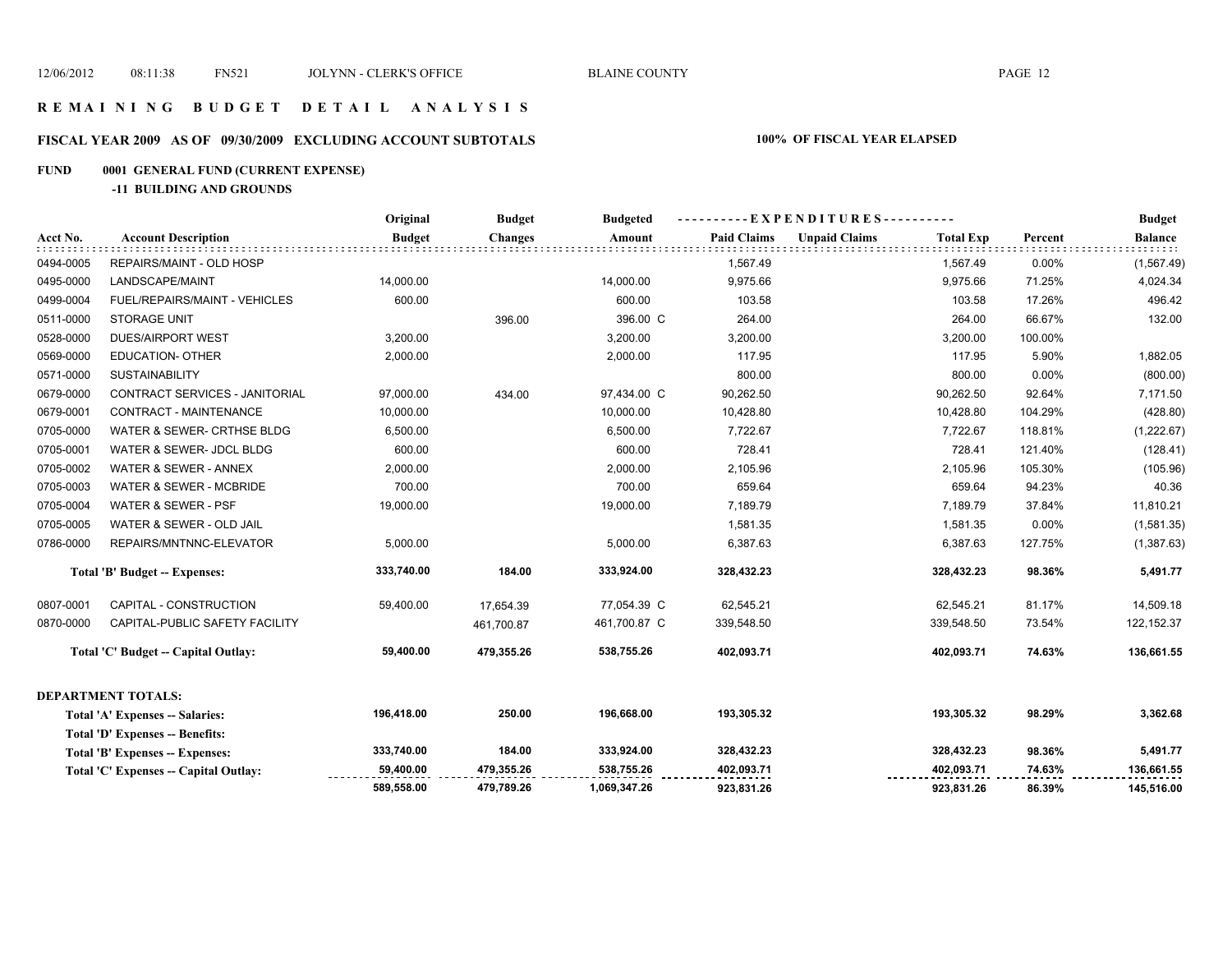### **R E M A I N I N G B U D G E T D E T A I L A N A L Y S I S**

# **FISCAL YEAR 2009 AS OF 09/30/2009 EXCLUDING ACCOUNT SUBTOTALS 100% OF FISCAL YEAR ELAPSED**

# **FUND 0001 GENERAL FUND (CURRENT EXPENSE)**

**-12 HUMAN RESOURCES**

|                                        | Original      | <b>Budget</b><br>Changes | <b>Budgeted</b> | ----------EXPENDITURES---------- |                      |                  |         | <b>Budget</b>  |
|----------------------------------------|---------------|--------------------------|-----------------|----------------------------------|----------------------|------------------|---------|----------------|
| <b>Account Description</b><br>Acct No. | <b>Budget</b> |                          | Amount          | <b>Paid Claims</b>               | <b>Unpaid Claims</b> | <b>Total Exp</b> | Percent | <b>Balance</b> |
| <b>DEPARTMENT TOTALS:</b>              |               |                          |                 |                                  |                      |                  |         |                |
| <b>Total 'A' Expenses -- Salaries:</b> |               |                          |                 |                                  |                      |                  |         |                |
| Total 'D' Expenses -- Benefits:        |               |                          |                 |                                  |                      |                  |         |                |
| Total 'B' Expenses -- Expenses:        |               |                          |                 |                                  |                      |                  |         |                |
| Total 'C' Expenses -- Capital Outlay:  |               |                          |                 |                                  |                      |                  |         |                |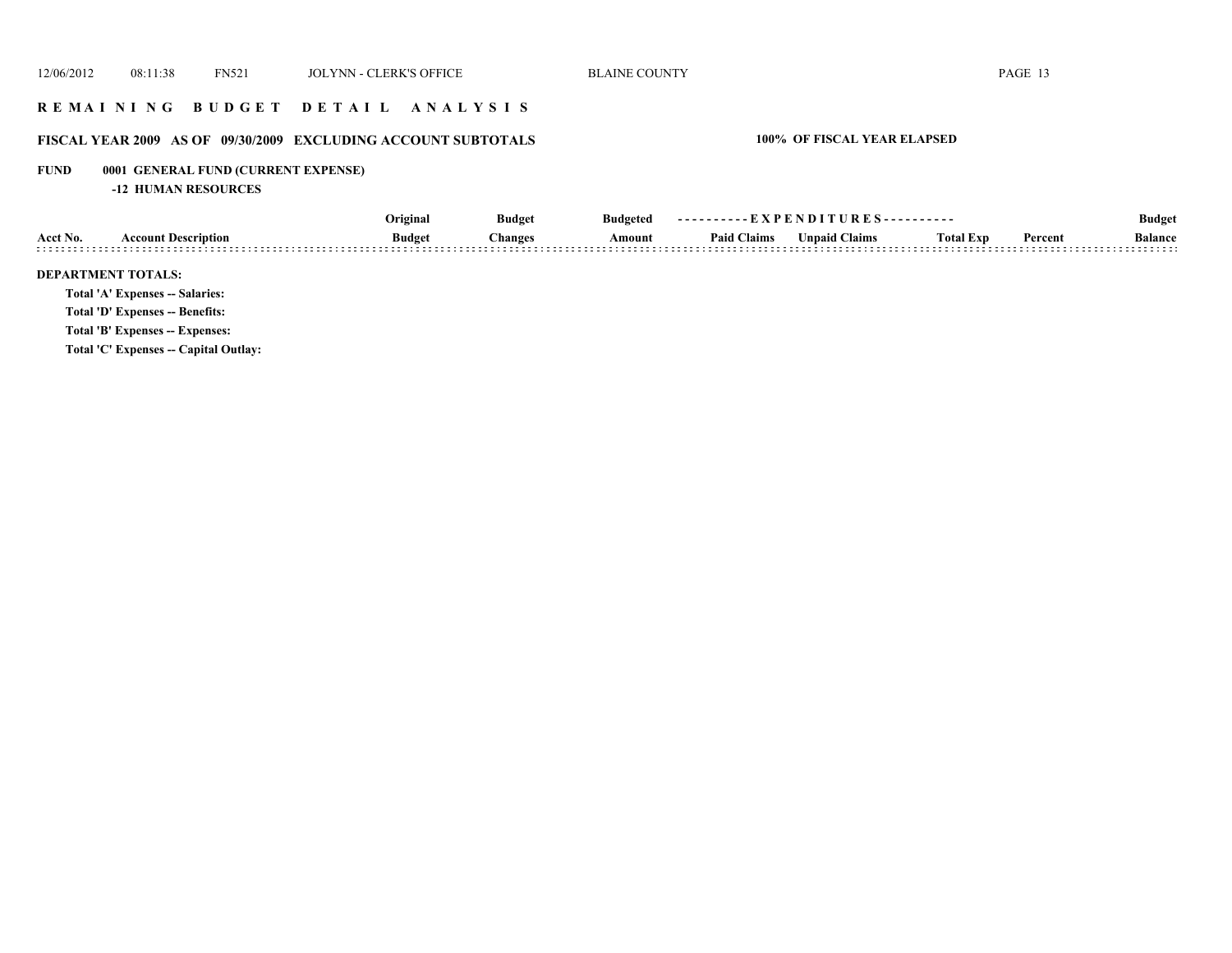#### **R E M A I N I N G B U D G E T D E T A I L A N A L Y S I S**

# **FISCAL YEAR 2009 AS OF 09/30/2009 EXCLUDING ACCOUNT SUBTOTALS 100% OF FISCAL YEAR ELAPSED**

# **FUND 0001 GENERAL FUND (CURRENT EXPENSE)**

**-13 EXTENSION OFFICE**

|           |                                   | Original      | <b>Budget</b>  | <b>Budgeted</b> |                    | ----------EXPENDITURES---------- |                  |         |                |  |
|-----------|-----------------------------------|---------------|----------------|-----------------|--------------------|----------------------------------|------------------|---------|----------------|--|
| Acct No.  | <b>Account Description</b>        | <b>Budget</b> | <b>Changes</b> | Amount          | <b>Paid Claims</b> | <b>Unpaid Claims</b>             | <b>Total Exp</b> | Percent | <b>Balance</b> |  |
| 0439-0000 | <b>TRAVEL - AGENT</b>             | 4,500.00      |                | 4,500.00        | 5,120.16           |                                  | 5,120.16         | 113.78% | (620.16)       |  |
| 0439-0001 | <b>TRAVEL - PROGRAM LEADER</b>    | 1,750.00      |                | 1,750.00        | 1,582.23           |                                  | 1,582.23         | 90.41%  | 167.77         |  |
| 0440-0000 | <b>SUPPLIES</b>                   | 3,240.00      |                | 3,240.00        | 3,441.17           |                                  | 3,441.17         | 106.21% | (201.17)       |  |
| 0449-0001 | 4-H EXPENSES                      |               | 6,531.30       | 6,531.30 C      | 6,790.96           |                                  | 6,790.96         | 103.98% | (259.66)       |  |
| 0449-0002 | CHEMICALS - TREATED BAIT          |               |                |                 | 5.98               |                                  | 5.98             | 0.00%   | (5.98)         |  |
| 0464-0000 | <b>TELEPHONE &amp; FAX</b>        | 2,884.00      |                | 2,884.00        | 2,405.58           |                                  | 2,405.58         | 83.41%  | 478.42         |  |
| 0475-0000 | <b>VEHICLES - MAINTENANCE</b>     | 1,100.00      |                | 1,100.00        | 2,009.84           |                                  | 2,009.84         | 182.71% | (909.84)       |  |
| 0542-0000 | POSTAGE-PUB & NEWS LETTER         | 500.00        |                | 500.00          | 350.00             |                                  | 350.00           | 70.00%  | 150.00         |  |
| 0580-0000 | <b>CONTRACT - EXTENSION AGENT</b> | 1,500.00      |                | 1,500.00        | 750.00             |                                  | 750.00           | 50.00%  | 750.00         |  |
| 0689-0002 | CONTRACTS-U OF ID                 | 87,629.00     |                | 87,629.00       | 87,629.00          |                                  | 87,629.00        | 100.00% |                |  |
|           | Total 'B' Budget -- Expenses:     | 103,103.00    | 6,531.30       | 109,634.30      | 110,084.92         |                                  | 110,084.92       | 100.41% | (450.62)       |  |
|           |                                   |               |                |                 |                    |                                  |                  |         |                |  |

#### **DEPARTMENT TOTALS:**

**Total 'A' Expenses -- Salaries:**

**Total 'D' Expenses -- Benefits:**

| Total 'B' Expenses $-$<br>Expenses:             | 103.103.00 | 5,531.30 | 109.634.30 | 110.084.92          | 110.084.92 | 100.41% | (450.62)               |
|-------------------------------------------------|------------|----------|------------|---------------------|------------|---------|------------------------|
| Total 'C' Expenses --<br><b>Capital Outlav:</b> |            |          |            | ------------------- |            |         | -------<br>----------  |
|                                                 | 103.103.00 | .531.30  |            | 110.084.92          | 110.084.92 | 100.41% | $(ABO$ $B2)$<br>700.04 |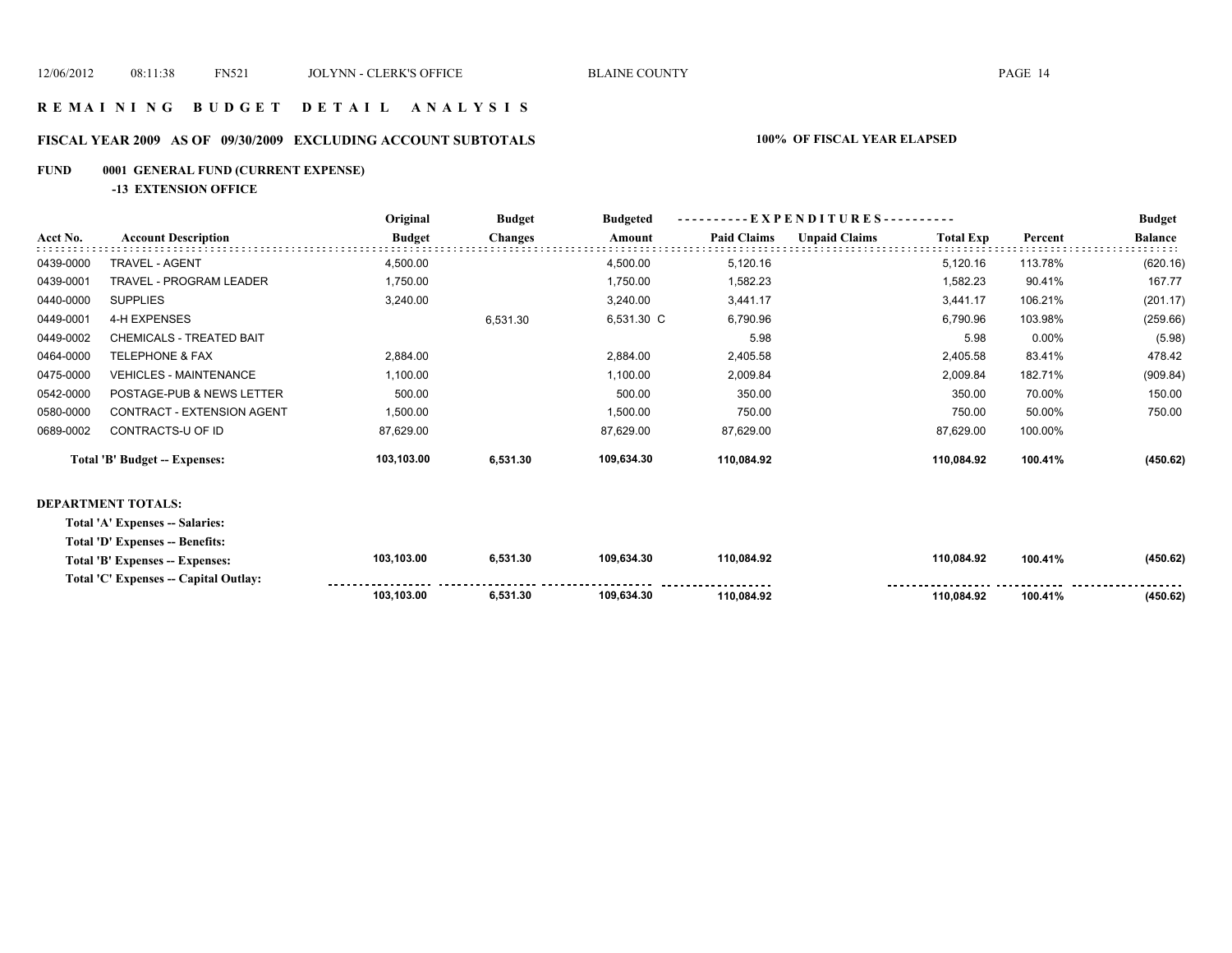### **R E M A I N I N G B U D G E T D E T A I L A N A L Y S I S**

# **FISCAL YEAR 2009 AS OF 09/30/2009 EXCLUDING ACCOUNT SUBTOTALS 100% OF FISCAL YEAR ELAPSED**

# **FUND 0001 GENERAL FUND (CURRENT EXPENSE)**

**-14 IT**

|           |                                        | Original      | <b>Budget</b>  | <b>Budgeted</b> | $-EXPENDITURES$ --------- |                      |                  |          | <b>Budget</b>  |
|-----------|----------------------------------------|---------------|----------------|-----------------|---------------------------|----------------------|------------------|----------|----------------|
| Acct No.  | <b>Account Description</b>             | <b>Budget</b> | <b>Changes</b> | Amount          | <b>Paid Claims</b>        | <b>Unpaid Claims</b> | <b>Total Exp</b> | Percent  | <b>Balance</b> |
| 0404-0000 | SALARIES - MANAGER                     | 60,000.00     |                | 60,000.00       | 55,999.92                 |                      | 55,999.92        | 93.33%   | 4,000.08       |
| 0408-0002 | SALARIES-IT ANALYST                    | 47,700.00     |                | 47,700.00       | 45,000.00                 |                      | 45,000.00        | 94.34%   | 2,700.00       |
|           | <b>Total 'A' Budget -- Salaries:</b>   | 107,700.00    |                | 107,700.00      | 100,999.92                |                      | 100,999.92       | 93.78%   | 6,700.08       |
| 0439-0000 | TRAVEL - TRAVEL/MEALS/MISC             | 2,000.00      | 1,000.00       | 3,000.00 C      | 916.45                    |                      | 916.45           | 30.55%   | 2,083.55       |
| 0439-0001 | PER DIEM                               |               |                |                 | 220.50                    |                      | 220.50           | $0.00\%$ | (220.50)       |
| 0440-0000 | SUPPLIES - OFFICE                      | 5,500.00      |                | 5,500.00        | 1,103.22                  |                      | 1,103.22         | 20.06%   | 4,396.78       |
| 0440-0001 | OFFICE EQUIPMENT                       | 49,707.00     | 27,700.00      | 77,407.00 C     | 59,754.22                 |                      | 59,754.22        | 77.19%   | 17,652.78      |
| 0464-0000 | UTILITIES- TELEPHONE, OTHER            | 900.00        |                | 900.00          | 2,568.82                  |                      | 2,568.82         | 285.42%  | (1,668.82)     |
| 0464-0001 | UTIL - TELECOMMUNICATIONS              | 17,100.00     |                | 17,100.00       | 36,156.66                 |                      | 36,156.66        | 211.44%  | (19,056.66)    |
| 0497-0000 | MAINTENANCE AGREEMENTS                 | 25,000.00     |                | 25,000.00       | 21,029.11                 |                      | 21,029.11        | 84.12%   | 3,970.89       |
| 0542-0000 | <b>POSTAGE</b>                         | 50.00         |                | 50.00           |                           |                      |                  | $0.00\%$ | 50.00          |
| 0569-0000 | <b>EDUCATION- OTHER</b>                | 1,000.00      | 4,000.00       | 5,000.00 C      | 2,728.98                  |                      | 2,728.98         | 54.58%   | 2,271.02       |
| 0677-0000 | CONTRACTS- COMPUTER SERVICES           | 50,000.00     |                | 50,000.00       | 65,273.23                 |                      | 65,273.23        | 130.55%  | (15, 273.23)   |
| 0677-0001 | <b>WEB SITE</b>                        | 3,600.00      |                | 3,600.00        | 1,200.65                  |                      | 1,200.65         | 33.35%   | 2,399.35       |
|           | Total 'B' Budget -- Expenses:          | 154,857.00    | 32,700.00      | 187,557.00      | 190,951.84                |                      | 190,951.84       | 101.81%  | (3,394.84)     |
| 0804-0000 | CAPITAL- COMPUTER                      | 32,700.00     | (32,700.00)    | C               |                           |                      |                  | $0.00\%$ |                |
|           | DEPARTMENT TOTALS:                     |               |                |                 |                           |                      |                  |          |                |
|           | Total 'A' Expenses -- Salaries:        | 107,700.00    |                | 107,700.00      | 100,999.92                |                      | 100,999.92       | 93.78%   | 6,700.08       |
|           | <b>Total 'D' Expenses -- Benefits:</b> |               |                |                 |                           |                      |                  |          |                |
|           | Total 'B' Expenses -- Expenses:        | 154,857.00    | 32,700.00      | 187,557.00      | 190,951.84                |                      | 190,951.84       | 101.81%  | (3,394.84)     |
|           | Total 'C' Expenses -- Capital Outlay:  | 32,700.00     | (32,700.00)    |                 |                           |                      |                  |          |                |
|           |                                        | 295,257.00    |                | 295,257.00      | 291,951.76                |                      | 291,951.76       | 98.88%   | 3,305.24       |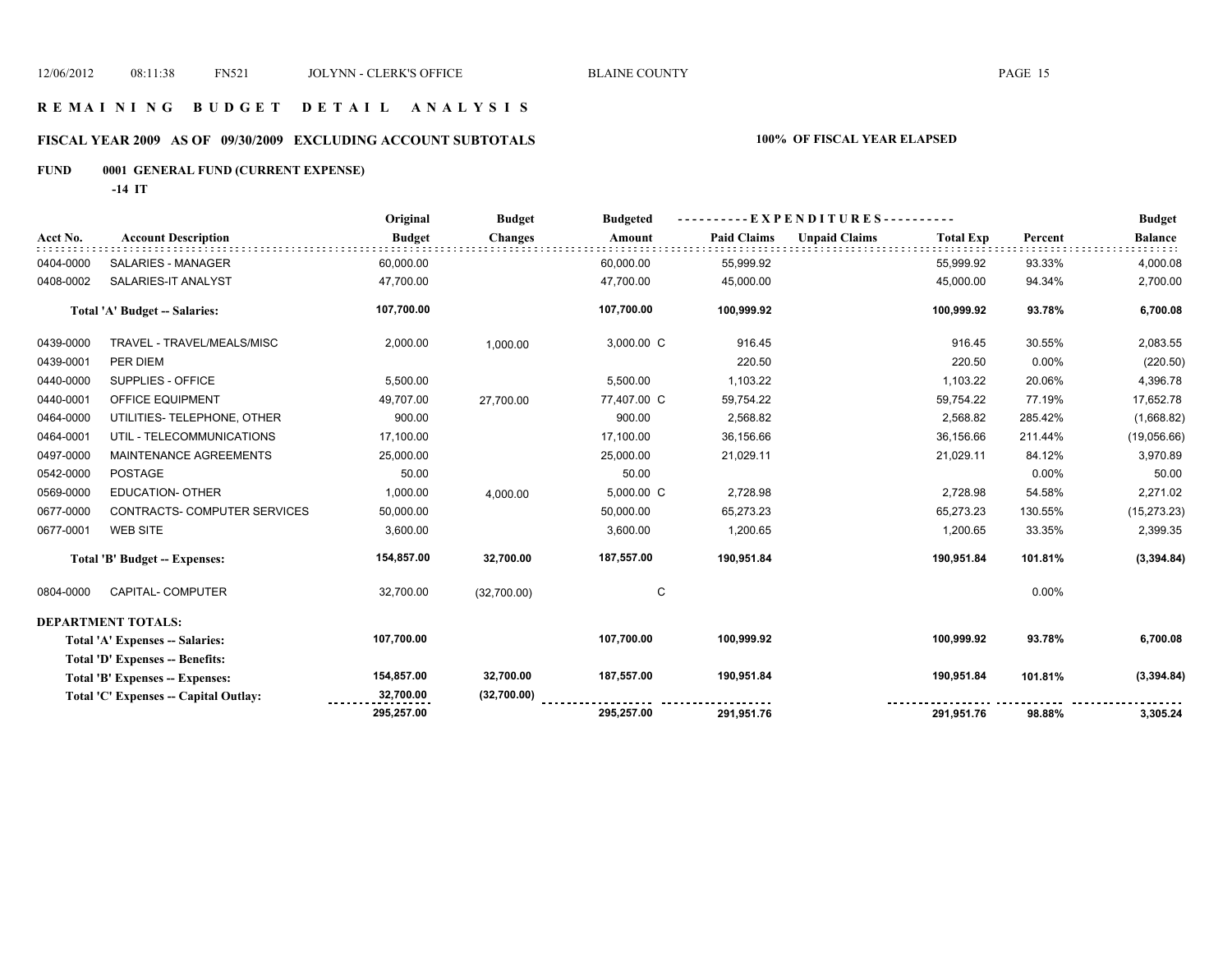### **R E M A I N I N G B U D G E T D E T A I L A N A L Y S I S**

# **FISCAL YEAR 2009 AS OF 09/30/2009 EXCLUDING ACCOUNT SUBTOTALS 100% OF FISCAL YEAR ELAPSED**

# **FUND 0001 GENERAL FUND (CURRENT EXPENSE)**

**-15 ELECTIONS**

|           |                                        | Original      | <b>Budget</b><br><b>Budgeted</b> | - EXPENDITURES - - |                                          | <b>Budget</b> |                |
|-----------|----------------------------------------|---------------|----------------------------------|--------------------|------------------------------------------|---------------|----------------|
| Acct No.  | <b>Account Description</b>             | <b>Budget</b> | <b>Changes</b><br>Amount         | <b>Paid Claims</b> | <b>Unpaid Claims</b><br><b>Total Exp</b> | Percent       | <b>Balance</b> |
| 0402-0000 | <b>SALARIES - DEPUTIES</b>             | 30,023.00     | 30,023.00                        | 26,950.45          | 26,950.45                                | 89.77%        | 3,072.55       |
| 0409-0099 | SALARIES - OVERTIME                    | 300.00        | 300.00                           | 13.63              | 13.63                                    | 4.54%         | 286.37         |
|           | Total 'A' Budget -- Salaries:          | 30,323.00     | 30,323.00                        | 26,964.08          | 26,964.08                                | 88.92%        | 3,358.92       |
| 0439-0000 | TRAVEL - OTHER                         | 800.00        | 800.00                           | 424.77             | 424.77                                   | 53.10%        | 375.23         |
| 0439-0001 | MEALS/ELECTION WORKERS                 | 2,000.00      | 2,000.00                         | 1,726.04           | 1,726.04                                 | 86.30%        | 273.96         |
| 0442-0000 | SUPPLIES - ELECTION                    | 15,000.00     | 15,000.00                        | 4,255.18           | 4,255.18                                 | 28.37%        | 10,744.82      |
| 0464-0000 | UTILITIES- TELEPHONE, OTHER            | 225.00        | 225.00                           | 173.59             | 173.59                                   | 77.15%        | 51.41          |
| 0490-0001 | <b>MAINTENANCE</b>                     | 1,000.00      | 1,000.00                         | 2,895.00           | 2,895.00                                 | 289.50%       | (1,895.00)     |
| 0511-0000 | <b>RENT/LEASE- BUILDINGS</b>           | 750.00        | 750.00                           | 500.00             | 500.00                                   | 66.67%        | 250.00         |
| 0522-0000 | <b>ADVERTISING</b>                     | 3,500.00      | 3,500.00                         | 2,913.88           | 2,913.88                                 | 83.25%        | 586.12         |
| 0542-0000 | POSTAGE                                | 1,750.00      | 1,750.00                         | 700.84             | 700.84                                   | 40.05%        | 1,049.16       |
| 0712-0001 | POLL WORKERS                           | 14,000.00     | 14,000.00                        | 12,380.00          | 12,380.00                                | 88.43%        | 1,620.00       |
| 0712-0002 | MILEAGE-POLL WORKERS                   | 1,000.00      | 1,000.00                         | 633.93             | 633.93                                   | 63.39%        | 366.07         |
| 0712-0003 | DEMOCRACY FUND - MATCH                 | 4,600.00      | 4,600.00                         |                    |                                          | 0.00%         | 4,600.00       |
|           | Total 'B' Budget -- Expenses:          | 44,625.00     | 44,625.00                        | 26,603.23          | 26,603.23                                | 59.62%        | 18,021.77      |
| 0806-0001 | <b>CAPITAL - EQUIPMENT</b>             | 10,000.00     | 10,000.00                        |                    |                                          | 0.00%         | 10,000.00      |
|           | Total 'C' Budget -- Capital Outlay:    | 10,000.00     | 10,000.00                        |                    |                                          |               | 10,000.00      |
|           | DEPARTMENT TOTALS:                     |               |                                  |                    |                                          |               |                |
|           | Total 'A' Expenses -- Salaries:        | 30,323.00     | 30,323.00                        | 26,964.08          | 26,964.08                                | 88.92%        | 3,358.92       |
|           | <b>Total 'D' Expenses -- Benefits:</b> |               |                                  |                    |                                          |               |                |
|           | Total 'B' Expenses -- Expenses:        | 44,625.00     | 44,625.00                        | 26,603.23          | 26,603.23                                | 59.62%        | 18,021.77      |
|           | Total 'C' Expenses -- Capital Outlay:  | 10,000.00     | 10,000.00                        |                    |                                          |               | 10,000.00      |
|           |                                        | 84,948.00     | 84,948.00                        | 53,567.31          | 53,567.31                                | 63.06%        | 31,380.69      |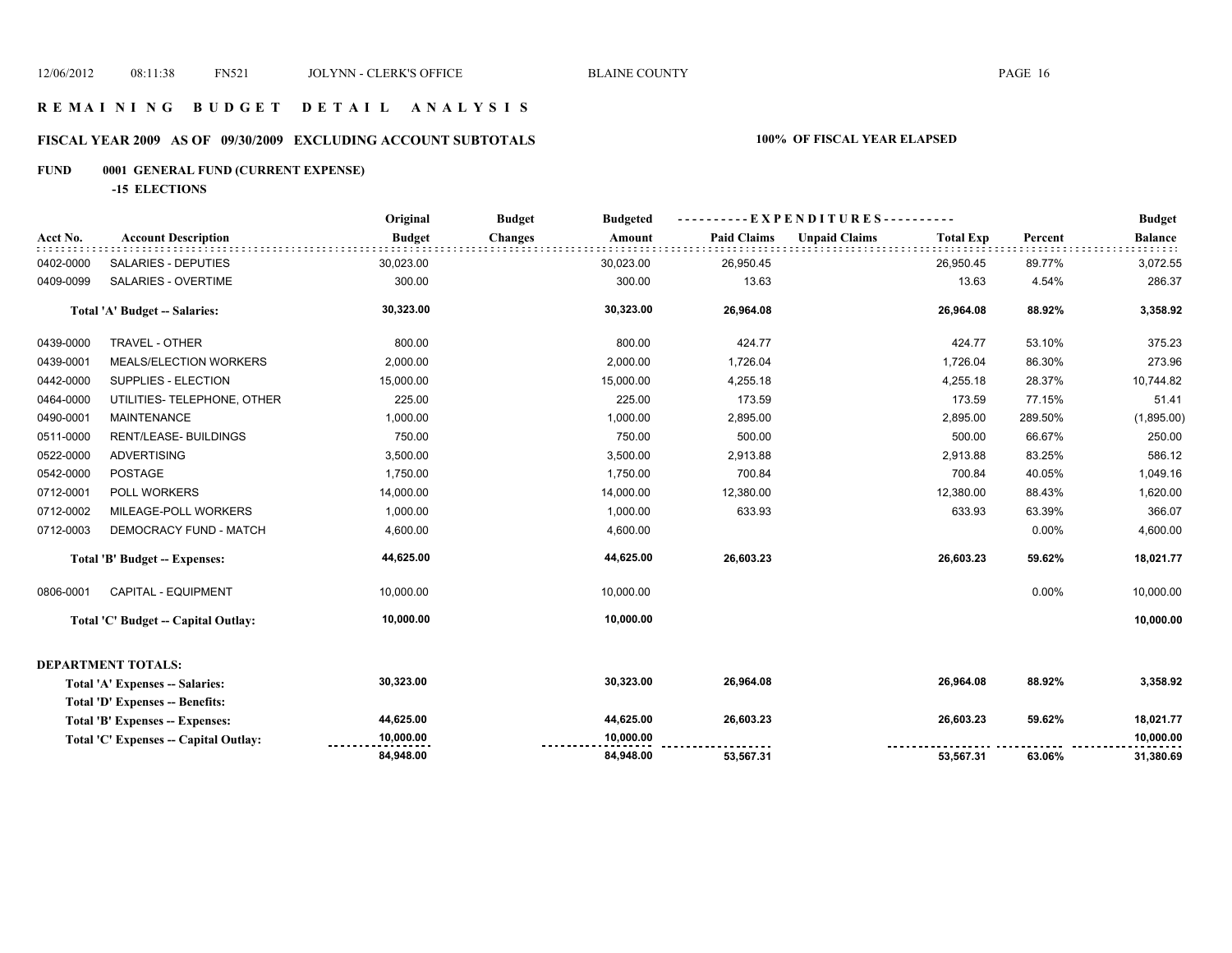# **FISCAL YEAR 2009 AS OF 09/30/2009 EXCLUDING ACCOUNT SUBTOTALS 100% OF FISCAL YEAR ELAPSED**

#### **FUND 0001 GENERAL FUND (CURRENT EXPENSE)**

**-17 KETCHUM POLICE**

|           |                                       | Original      | <b>Budget</b>  | <b>Budgeted</b> | - E X P E N D I T U R E S - - - - - - - - - |                      |                  |          | <b>Budget</b>  |
|-----------|---------------------------------------|---------------|----------------|-----------------|---------------------------------------------|----------------------|------------------|----------|----------------|
| Acct No.  | <b>Account Description</b>            | <b>Budget</b> | <b>Changes</b> | Amount          | <b>Paid Claims</b>                          | <b>Unpaid Claims</b> | <b>Total Exp</b> | Percent  | <b>Balance</b> |
| 0401-0001 | SALARIES - CHIEF / CPT                |               | 14,583.35      | 14,583.35 C     | 14,583.35                                   |                      | 14,583.35        | 100.00%  |                |
| 0401-0002 | SALARIES - DEPUTIES                   |               | 101,981.61     | 101,981.61 C    | 101,981.61                                  |                      | 101,981.61       | 100.00%  |                |
| 0402-0001 | SALARIES - OFFICE                     |               | 17,076.05      | 17,076.05 C     | 17,076.05                                   |                      | 17,076.05        | 100.00%  |                |
| 0409-0099 | SALARIES - OVERTIME                   |               | 4,177.15       | 4,177.15 C      | 4,177.15                                    |                      | 4,177.15         | 100.00%  |                |
|           | Total 'A' Budget -- Salaries:         |               | 137,818.16     | 137,818.16      | 137,818.16                                  |                      | 137,818.16       | 100.00%  |                |
| 0440-0000 | SUPPLIES - OFFICE                     |               | 1,634.00       | 1,634.00 C      | 2,115.57                                    |                      | 2,115.57         | 129.47%  | (481.57)       |
| 0464-0000 | TELEPHONE, COMMUNICATIONS             |               | 2,603.27       | 2,603.27 C      | 2,659.43                                    |                      | 2,659.43         | 102.16%  | (56.16)        |
| 0479-0000 | <b>VEHICLES - OTHER OPERATING EXP</b> |               | 5,113.43       | 5,113.43 C      | 5,144.19                                    |                      | 5,144.19         | 100.60%  | (30.76)        |
| 0489-0000 | PROFESSIONAL SVC- OTHER               |               | 7,512.48       | 7,512.48 C      | 7,725.48                                    |                      | 7,725.48         | 102.84%  | (213.00)       |
| 0528-0000 | DUES/MEMBERSHIPS/SUBSCRIPTIONS        |               |                |                 | 592.19                                      |                      | 592.19           | $0.00\%$ | (592.19)       |
| 0554-0000 | UNIFORMS-NEW                          |               | 3,176.92       | 3,176.92 C      | 3,256.67                                    |                      | 3,256.67         | 102.51%  | (79.75)        |
| 0556-0001 | SUPPLIES - EQUIPMENT                  |               | 8,708.74       | 8,708.74 C      | 8,708.74                                    |                      | 8,708.74         | 100.00%  |                |
|           | <b>Total 'B' Budget -- Expenses:</b>  |               | 28,748.84      | 28,748.84       | 30,202.27                                   |                      | 30,202.27        | 105.06%  | (1,453.43)     |
|           | <b>DEPARTMENT TOTALS:</b>             |               |                |                 |                                             |                      |                  |          |                |
|           | Total 'A' Expenses -- Salaries:       |               | 137,818.16     | 137,818.16      | 137,818.16                                  |                      | 137,818.16       | 100.00%  |                |
|           | Total 'D' Expenses -- Benefits:       |               |                |                 |                                             |                      |                  |          |                |
|           | Total 'B' Expenses -- Expenses:       |               | 28,748.84      | 28,748.84       | 30,202.27                                   |                      | 30,202.27        | 105.06%  | (1,453.43)     |
|           | Total 'C' Expenses -- Capital Outlay: |               |                |                 |                                             |                      |                  |          |                |
|           |                                       |               | 166,567.00     | 166,567.00      | 168,020.43                                  |                      | 168,020.43       | 100.87%  | (1,453.43)     |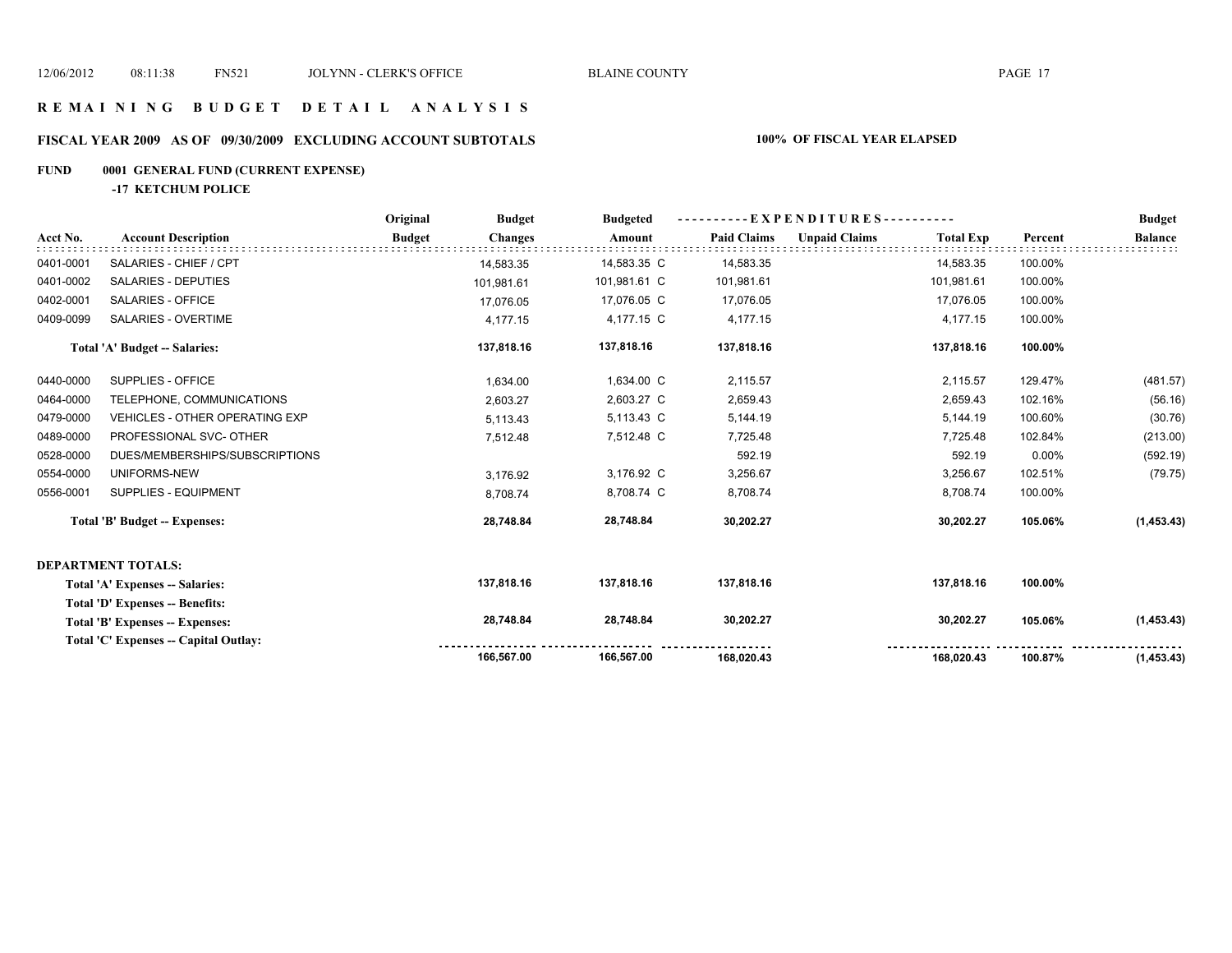### **R E M A I N I N G B U D G E T D E T A I L A N A L Y S I S**

# **FISCAL YEAR 2009 AS OF 09/30/2009 EXCLUDING ACCOUNT SUBTOTALS 100% OF FISCAL YEAR ELAPSED**

# **FUND 0001 GENERAL FUND (CURRENT EXPENSE)**

**-18 GENERAL**

|           |                                         | Original      | <b>Budget</b>  | <b>Budgeted</b> |                    | ----------EXPENDITURES----------         |         | <b>Budget</b>  |
|-----------|-----------------------------------------|---------------|----------------|-----------------|--------------------|------------------------------------------|---------|----------------|
| Acct No.  | <b>Account Description</b>              | <b>Budget</b> | <b>Changes</b> | Amount          | <b>Paid Claims</b> | <b>Unpaid Claims</b><br><b>Total Exp</b> | Percent | <b>Balance</b> |
| 0408-0001 | SALARIES-TERMINATION/LEAVE/OT           | 55,000.00     |                | 55,000.00       | 34,075.77          | 34,075.77                                | 61.96%  | 20,924.23      |
| 0408-0003 | SALARIES - ADJUSTMENTS                  | 62,024.00     | (3,975.00)     | 58,049.00 C     |                    |                                          | 0.00%   | 58,049.00      |
|           | Total 'A' Budget -- Salaries:           | 117,024.00    | (3,975.00)     | 113,049.00      | 34,075.77          | 34,075.77                                | 30.14%  | 78,973.23      |
| 0410-0000 | <b>RETIREMENT</b>                       | 681,000.00    | 12,931.38      | 693,931.38 C    | 639,802.26         | 639,802.26                               | 92.20%  | 54,129.12      |
| 0411-0000 | <b>FICA</b>                             | 505,000.00    | 8,715.67       | 513,715.67 C    | 449,594.55         | 449,594.55                               | 87.52%  | 64,121.12      |
| 0412-0000 | LIFE INSURANCE                          | 10,738.00     | 149.71         | 10,887.71 C     | 10,428.92          | 10,428.92                                | 95.79%  | 458.79         |
| 0413-0000 | <b>MEDICAL INSURANCE</b>                | 1,028,300.00  | 14,787.70      | 1,043,087.70 C  | 941,253.49         | 941,253.49                               | 90.24%  | 101,834.21     |
| 0413-0002 | <b>WELLNESS</b>                         | 1,100.00      |                | 1,100.00        | 1,025.00           | 1,025.00                                 | 93.18%  | 75.00          |
| 0414-0000 | DENTAL INSURANCE                        | 43,948.00     | 617.95         | 44,565.95 C     | 42,920.80          | 42,920.80                                | 96.31%  | 1,645.15       |
| 0415-0000 | <b>STATE UNEMPLOYMENT</b>               | 24,025.00     | 483.76         | 24,508.76 C     | 21,275.83          | 21,275.83                                | 86.81%  | 3,232.93       |
| 0416-0000 | WORKER'S COMPENSATION INSUR.            | 80,000.00     | 3,777.33       | 83,777.33 C     | 90,748.00          | 90,748.00                                | 108.32% | (6,970.67)     |
| 0417-0000 | RETIREMENT 401A CO CONTRIBUT            | 22,000.00     |                | 22,000.00       | 20,530.97          | 20,530.97                                | 93.32%  | 1,469.03       |
|           | Total 'D' Budget -- Benefits:           | 2,396,111.00  | 41,463.50      | 2,437,574.50    | 2,217,579.82       | 2,217,579.82                             | 90.97%  | 219,994.68     |
| 0480-0000 | PROFESSIONAL SVC-                       | 71,000.00     |                | 71,000.00       | 15,431.91          | 15,431.91                                | 21.74%  | 55,568.09      |
| 0481-0000 | PROFESSIONAL SVC- AUDITING              | 22,000.00     |                | 22,000.00       | 21,012.00          | 21,012.00                                | 95.51%  | 988.00         |
| 0484-0001 | PROFESSIONAL SVC-CO ENGNR               | 45,000.00     |                | 45,000.00       | 42,169.20          | 42,169.20                                | 93.71%  | 2,830.80       |
| 0526-0000 | CONTINGENCY ACCOUNT                     | 850,000.00    | (64, 979.11)   | 785,020.89 C    |                    |                                          | 0.00%   | 785,020.89     |
| 0528-0000 | <b>DUES / MEMBERSHIPS</b>               | 10,000.00     |                | 10,000.00       | 8,915.90           | 8,915.90                                 | 89.16%  | 1,084.10       |
| 0546-0000 | <b>PUBLICATIONS</b>                     | 7,000.00      |                | 7,000.00        | 7,302.01           | 7,302.01                                 | 104.31% | (302.01)       |
| 0559-0000 | MISCELLANEOUS EXPENSES                  |               |                |                 | 3,876.98           | 3,876.98                                 | 0.00%   | (3,876.98)     |
| 0671-0001 | BLAINE COUNTY HOUSING AUTH              | 67,000.00     |                | 67,000.00       | 67,000.00          | 67,000.00                                | 100.00% |                |
| 0671-0010 | <b>MOUNTAIN RIDES-OPERATIONS</b>        | 130,000.00    |                | 130,000.00      | 130,000.00         | 130,000.00                               | 100.00% |                |
| 0671-0014 | *BLM TRAVEL GRANT                       |               | 51,166.46      | 51,166.46 C     | 53,506.46          | 53,506.46                                | 104.57% | (2,340.00)     |
| 0689-0001 | CONTRACTS - DEFENSE LITIGATION          | 9,117.00      |                | 9,117.00        | 9,117.00           | 9,117.00                                 | 100.00% |                |
| 0713-0000 | PITNEY BOWES-MAINT & SUPPLIES           | 6,000.00      |                | 6,000.00        | 6,517.35           | 6,517.35                                 | 108.62% | (517.35)       |
| 0714-0000 | TELEPHONE-MNTNC/LEASE                   | 6,600.00      |                | 6,600.00        | 6,844.00           | 6,844.00                                 | 103.70% | (244.00)       |
| 0716-0000 | SOIL CONSERVATION                       | 13,400.00     |                | 13,400.00       | 13,400.00          | 13,400.00                                | 100.00% |                |
| 0718-0002 | <b>EMPLOYEE APPREC &amp; GIFT CERTS</b> | 5,000.00      |                | 5,000.00        | 2,877.27           | 2,877.27                                 | 57.55%  | 2,122.73       |
| 0721-0000 | REGION IV DEVELOPMENT                   | 2,127.00      |                | 2,127.00        | 2,127.00           | 2,127.00                                 | 100.00% |                |
| 0723-0001 | <b>ANIMAL SHELTER</b>                   | 24,000.00     |                | 24,000.00       | 24,000.00          | 24,000.00                                | 100.00% |                |
| 0769-0000 | <b>OUTSIDE AGENCIES</b>                 | 37,500.00     |                | 37,500.00       | 37,074.04          | 37,074.04                                | 98.86%  | 425.96         |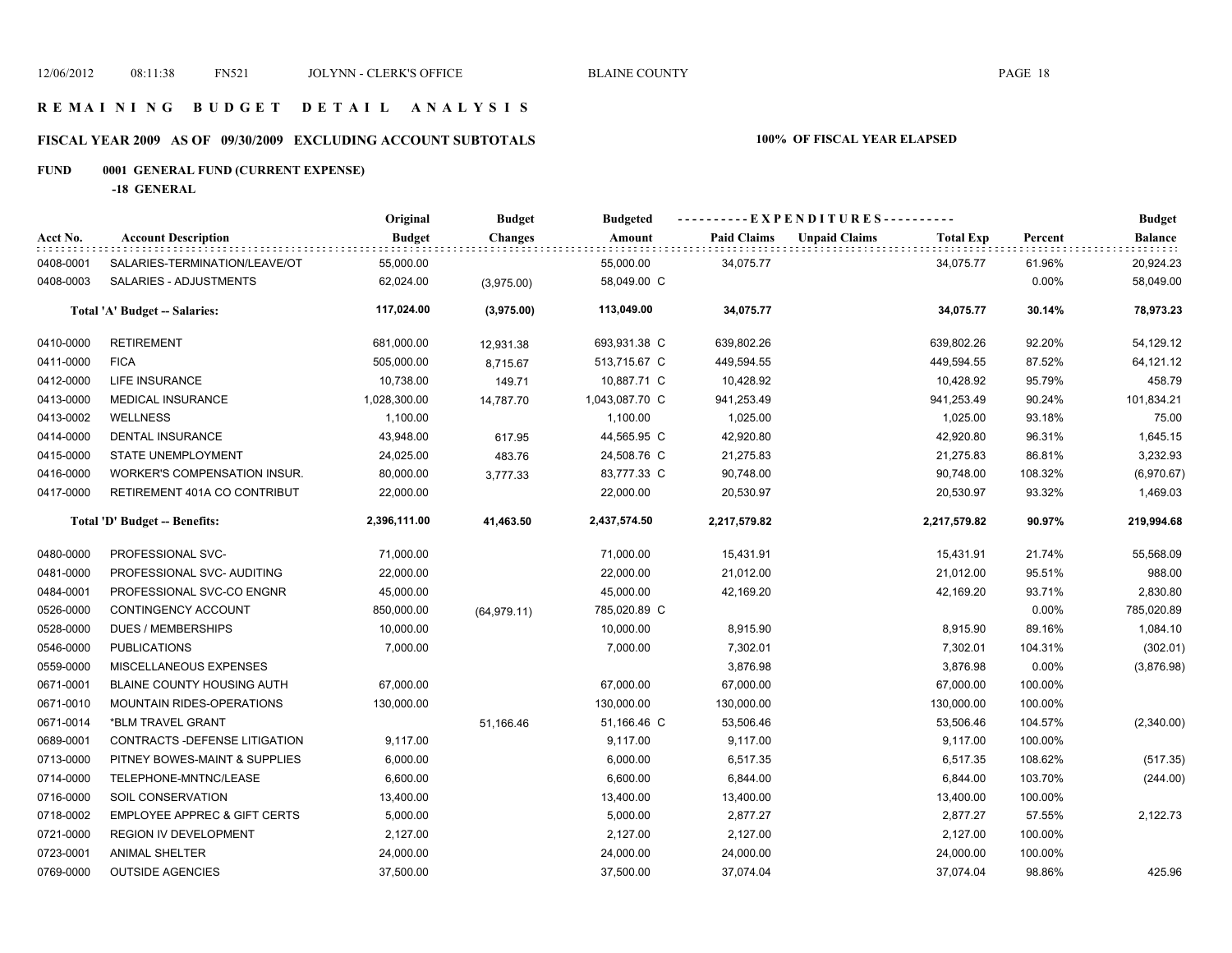#### **R E M A I N I N G B U D G E T D E T A I L A N A L Y S I S**

# **FISCAL YEAR 2009 AS OF 09/30/2009 EXCLUDING ACCOUNT SUBTOTALS 100% OF FISCAL YEAR ELAPSED**

# **FUND 0001 GENERAL FUND (CURRENT EXPENSE)**

**-18 GENERAL**

|           |                                       | Original      | <b>Budget</b>  | <b>Budgeted</b><br>Amount | - E X P E N D I T U R E S - - · |                      |                  |         | <b>Budget</b>  |
|-----------|---------------------------------------|---------------|----------------|---------------------------|---------------------------------|----------------------|------------------|---------|----------------|
| Acct No.  | <b>Account Description</b>            | <b>Budget</b> | <b>Changes</b> |                           | <b>Paid Claims</b>              | <b>Unpaid Claims</b> | <b>Total Exp</b> | Percent | <b>Balance</b> |
| 0769-0001 | <b>SENIOR</b>                         | 66,000.00     |                | 66,000.00                 | 66,000.00                       |                      | 66,000.00        | 100.00% |                |
| 0769-0002 | <b>WILDLIFE SERVICES</b>              | 1,800.00      |                | 1,800.00                  | 1,800.00                        |                      | 1,800.00         | 100.00% |                |
| 0790-0000 | <b>CODIFICATION</b>                   | 3,000.00      |                | 3,000.00                  | 1,481.00                        |                      | 1,481.00         | 49.37%  | 1,519.00       |
|           | Total 'B' Budget -- Expenses:         | 1,376,544.00  | (13, 812.65)   | 1,362,731.35              | 520,452.12                      |                      | 520,452.12       | 38.19%  | 842,279.23     |
|           | <b>DEPARTMENT TOTALS:</b>             |               |                |                           |                                 |                      |                  |         |                |
|           | Total 'A' Expenses -- Salaries:       | 117,024.00    | (3,975.00)     | 113,049.00                | 34,075.77                       |                      | 34,075.77        | 30.14%  | 78,973.23      |
|           | Total 'D' Expenses -- Benefits:       | 2,396,111.00  | 41,463.50      | 2,437,574.50              | 2,217,579.82                    |                      | 2,217,579.82     | 90.97%  | 219,994.68     |
|           | Total 'B' Expenses -- Expenses:       | 1,376,544.00  | (13,812.65)    | 1,362,731.35              | 520,452.12                      |                      | 520,452.12       | 38.19%  | 842,279.23     |
|           | Total 'C' Expenses -- Capital Outlay: |               |                |                           |                                 |                      |                  |         |                |
|           |                                       | 3,889,679.00  | 23,675.85      | 3.913.354.85              | 2,772,107.71                    |                      | 2,772,107.71     | 70.84%  | 1,141,247.14   |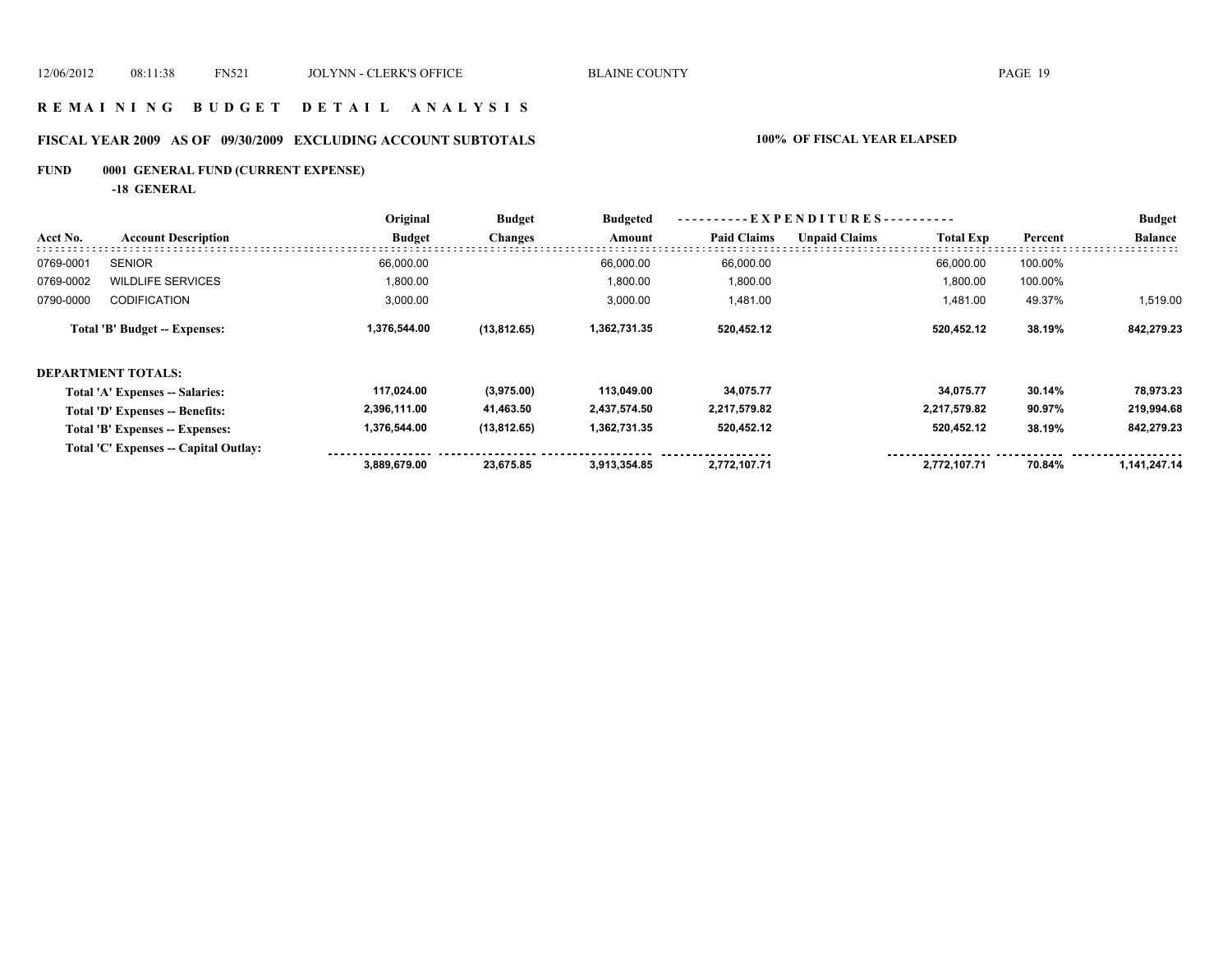#### **R E M A I N I N G B U D G E T D E T A I L A N A L Y S I S**

# **FISCAL YEAR 2009 AS OF 09/30/2009 EXCLUDING ACCOUNT SUBTOTALS 100% OF FISCAL YEAR ELAPSED**

# **FUND 0001 GENERAL FUND (CURRENT EXPENSE)**

**-19 DISPATCH**

|           |                                        | Original      | <b>Budget</b>  | <b>Budgeted</b> | EXPENDITURES---------- |                      |                  |         | <b>Budget</b>  |
|-----------|----------------------------------------|---------------|----------------|-----------------|------------------------|----------------------|------------------|---------|----------------|
| Acct No.  | <b>Account Description</b>             | <b>Budget</b> | <b>Changes</b> | Amount          | <b>Paid Claims</b>     | <b>Unpaid Claims</b> | <b>Total Exp</b> | Percent | <b>Balance</b> |
| 0402-0005 | SALARIES-DISPATCH                      | 480,888.00    |                | 480,888.00      | 440,626.34             |                      | 440,626.34       | 91.63%  | 40,261.66      |
| 0409-0099 | SALARIES - OVERTIME                    | 12,400.00     |                | 12,400.00       | 51,588.44              |                      | 51,588.44        | 416.04% | (39, 188.44)   |
|           | Total 'A' Budget -- Salaries:          | 493,288.00    |                | 493,288.00      | 492,214.78             |                      | 492,214.78       | 99.78%  | 1,073.22       |
| 0439-0000 | <b>TRAVEL EXPENSES</b>                 | 1,800.00      |                | 1,800.00        | 3,220.71               |                      | 3,220.71         | 178.93% | (1,420.71)     |
| 0439-0001 | PER DIEM                               | 500.00        |                | 500.00          | 629.50                 |                      | 629.50           | 125.90% | (129.50)       |
| 0440-0004 | SUPPLIES-DISPATCH                      | 2,000.00      |                | 2,000.00        | 1,883.52               |                      | 1,883.52         | 94.18%  | 116.48         |
| 0465-0000 | UTILITIES FOR REPEATERS                |               |                |                 | 558.79                 |                      | 558.79           | 0.00%   | (558.79)       |
| 0495-0000 | <b>COMPUTER MAINTENANCE</b>            | 1,000.00      |                | 1,000.00        | 1,004.28               |                      | 1,004.28         | 100.43% | (4.28)         |
| 0495-0001 | REPAIRS COMMUNICATIONS                 | 3,000.00      |                | 3,000.00        | 3,106.91               |                      | 3,106.91         | 103.56% | (106.91)       |
| 0510-0000 | RENT/LEASE-TELETYPE                    | 10,000.00     |                | 10,000.00       | 10,000.00              |                      | 10,000.00        | 100.00% |                |
| 0528-0000 | <b>DUES / MEMBERSHIPS</b>              | 5,500.00      |                | 5,500.00        | 1,947.00               |                      | 1,947.00         | 35.40%  | 3,553.00       |
| 0554-0001 | UNIFORMS-DISPATCH                      | 2,000.00      |                | 2,000.00        | 908.47                 |                      | 908.47           | 45.42%  | 1,091.53       |
| 0569-0001 | <b>EDUCATION - DISPATCH</b>            | 5,000.00      |                | 5,000.00        | 4,971.47               |                      | 4,971.47         | 99.43%  | 28.53          |
| 0591-0002 | <b>RECRUITMENT</b>                     |               |                |                 | 1,040.43               |                      | 1,040.43         | 0.00%   | (1,040.43)     |
|           | Total 'B' Budget -- Expenses:          | 30,800.00     |                | 30,800.00       | 29,271.08              |                      | 29,271.08        | 95.04%  | 1,528.92       |
| 0806-0003 | CAPITAL-DISPATCH EQUIPMENT             | 70,241.00     | 17.240.23      | 87,481.23 C     | 87,481.15              |                      | 87,481.15        | 100.00% | 0.08           |
|           | Total 'C' Budget -- Capital Outlay:    | 70,241.00     | 17,240.23      | 87,481.23       | 87,481.15              |                      | 87,481.15        | 100.00% | 0.08           |
|           | <b>DEPARTMENT TOTALS:</b>              |               |                |                 |                        |                      |                  |         |                |
|           | Total 'A' Expenses -- Salaries:        | 493,288.00    |                | 493,288.00      | 492,214.78             |                      | 492,214.78       | 99.78%  | 1,073.22       |
|           | <b>Total 'D' Expenses -- Benefits:</b> |               |                |                 |                        |                      |                  |         |                |
|           | Total 'B' Expenses -- Expenses:        | 30,800.00     |                | 30,800.00       | 29,271.08              |                      | 29,271.08        | 95.04%  | 1,528.92       |
|           | Total 'C' Expenses -- Capital Outlay:  | 70,241.00     | 17,240.23      | 87,481.23       | 87,481.15              |                      | 87,481.15        | 100.00% | 0.08           |
|           |                                        | 594,329.00    | 17,240.23      | 611,569.23      | 608,967.01             |                      | 608,967.01       | 99.57%  | 2,602.22       |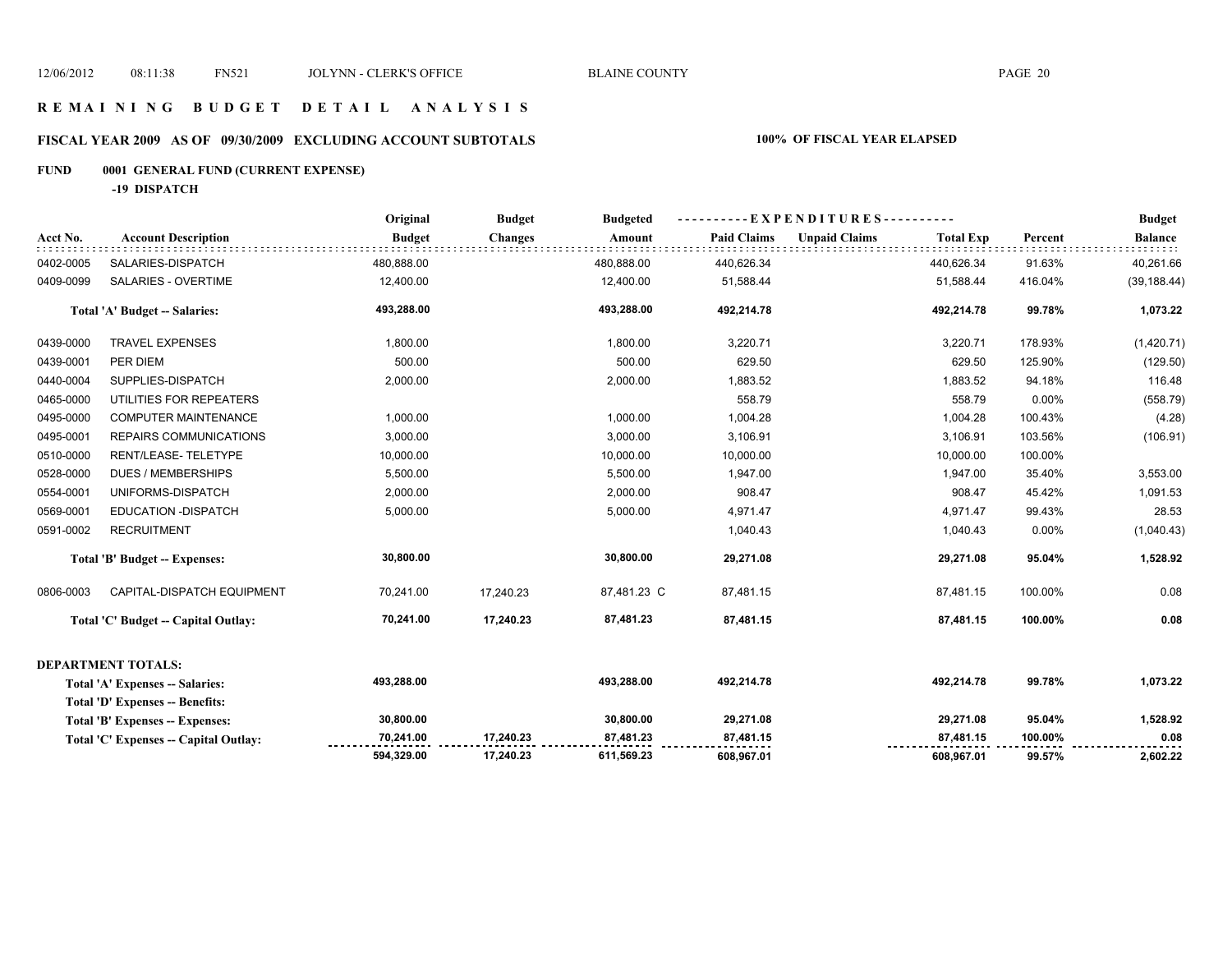# **FISCAL YEAR 2009 AS OF 09/30/2009 EXCLUDING ACCOUNT SUBTOTALS 100% OF FISCAL YEAR ELAPSED**

# **FUND 0001 GENERAL FUND (CURRENT EXPENSE)**

**-20 JAIL**

|           |                                     | Original      | <b>Budget</b>  | <b>Budgeted</b> | $-EXPENDITURES---$ |                      |                  |         | <b>Budget</b>  |
|-----------|-------------------------------------|---------------|----------------|-----------------|--------------------|----------------------|------------------|---------|----------------|
| Acct No.  | <b>Account Description</b>          | <b>Budget</b> | <b>Changes</b> | Amount          | <b>Paid Claims</b> | <b>Unpaid Claims</b> | <b>Total Exp</b> | Percent | <b>Balance</b> |
| 0401-0002 | SALARIES - JAIL CAPTAIN             | 59,228.00     |                | 59,228.00       | 61,310.42          |                      | 61,310.42        | 103.52% | (2,082.42)     |
| 0402-0000 | SALARIES-JAIL-DEPUTIES              | 743,877.00    |                | 743,877.00      | 713,234.78         |                      | 713,234.78       | 95.88%  | 30,642.22      |
| 0402-0001 | SALARIES-OFFICE                     | 39,328.00     |                | 39,328.00       | 39,265.04          |                      | 39,265.04        | 99.84%  | 62.96          |
| 0409-0099 | SALARIES-OVERTIME                   | 25,000.00     |                | 25,000.00       | 41,812.72          |                      | 41,812.72        | 167.25% | (16, 812.72)   |
|           | Total 'A' Budget -- Salaries:       | 867,433.00    |                | 867,433.00      | 855,622.96         |                      | 855,622.96       | 98.64%  | 11,810.04      |
| 0439-0000 | <b>TRAVEL EXPENSES</b>              | 3,000.00      |                | 3,000.00        | 2,475.22           |                      | 2,475.22         | 82.51%  | 524.78         |
| 0439-0001 | PER DIEM                            | 2,500.00      |                | 2,500.00        | 2,030.50           |                      | 2,030.50         | 81.22%  | 469.50         |
| 0439-0003 | <b>TRANSPORT PER DIEM</b>           | 1,200.00      |                | 1,200.00        | 555.00             |                      | 555.00           | 46.25%  | 645.00         |
| 0439-0004 | <b>EXTRADITION EXPENSES</b>         | 3,000.00      |                | 3,000.00        | 4,216.81           |                      | 4,216.81         | 140.56% | (1,216.81)     |
| 0440-0001 | <b>SUPPLIES - JAIL</b>              | 25,100.00     |                | 25,100.00       | 34,733.08          |                      | 34,733.08        | 138.38% | (9,633.08)     |
| 0440-0004 | * SUPPLIES-COMMISSARY               |               | 14,249.67      | 14,249.67 C     | 14,249.67          |                      | 14,249.67        | 100.00% |                |
| 0449-0003 | *SUPPLIES/EQUIP-TEL COMMISSION      |               | 24,962.71      | 24,962.71 C     | 25,239.70          |                      | 25,239.70        | 101.11% | (276.99)       |
| 0501-0000 | JAIL-FOOD                           | 140,000.00    |                | 140,000.00      | 142,801.95         |                      | 142,801.95       | 102.00% | (2,801.95)     |
| 0503-0000 | <b>JAIL- MEDICAL SUPPLIES</b>       | 2,800.00      |                | 2,800.00        | 1,928.13           |                      | 1,928.13         | 68.86%  | 871.87         |
| 0503-0001 | JAIL- MEDICAL CONTRACT              | 150,000.00    |                | 150,000.00      | 176,772.59         |                      | 176,772.59       | 117.85% | (26, 772.59)   |
| 0509-0000 | <b>JAIL - TRAINING</b>              | 12,000.00     |                | 12,000.00       | 5,035.05           |                      | 5,035.05         | 41.96%  | 6,964.95       |
| 0529-0000 | <b>DUES - MEMBERSHIP</b>            | 2,500.00      |                | 2,500.00        | 2,100.00           |                      | 2,100.00         | 84.00%  | 400.00         |
| 0556-0001 | SUPPLIES - EQUIPMENT                | 5,000.00      |                | 5,000.00        | 1,602.26           |                      | 1,602.26         | 32.05%  | 3,397.74       |
| 0559-0000 | OTHER MISCELLANEOUS EXPENSES        | 500.00        |                | 500.00          | 456.59             |                      | 456.59           | 91.32%  | 43.41          |
| 0660-0000 | *SCAAP AWARD COMMISSION             |               | 17,167.92      | 17,167.92 C     | 17,167.92          |                      | 17,167.92        | 100.00% |                |
| 0670-0003 | <b>INMATE HOUSING</b>               | 865.00        |                | 865.00          |                    |                      |                  | 0.00%   | 865.00         |
| 0725-0000 | SERVICES CARE - JUVENILE            | 35,000.00     |                | 35,000.00       | 43,268.00          |                      | 43,268.00        | 123.62% | (8,268.00)     |
|           | Total 'B' Budget -- Expenses:       | 383,465.00    | 56,380.30      | 439,845.30      | 474,632.47         |                      | 474,632.47       | 107.91% | (34, 787.17)   |
| 0899-0001 | * CAPITAL-COMMISSARY                |               | 88.79          | 88.79 C         | 88.79              |                      | 88.79            | 100.00% |                |
| 0899-0002 | * CAPITAL-TELE COMMISSION           |               | 5,919.00       | 5,919.00 C      | 5,919.00           |                      | 5,919.00         | 100.00% |                |
|           | Total 'C' Budget -- Capital Outlay: |               | 6.007.79       | 6,007.79        | 6,007.79           |                      | 6,007.79         | 100.00% |                |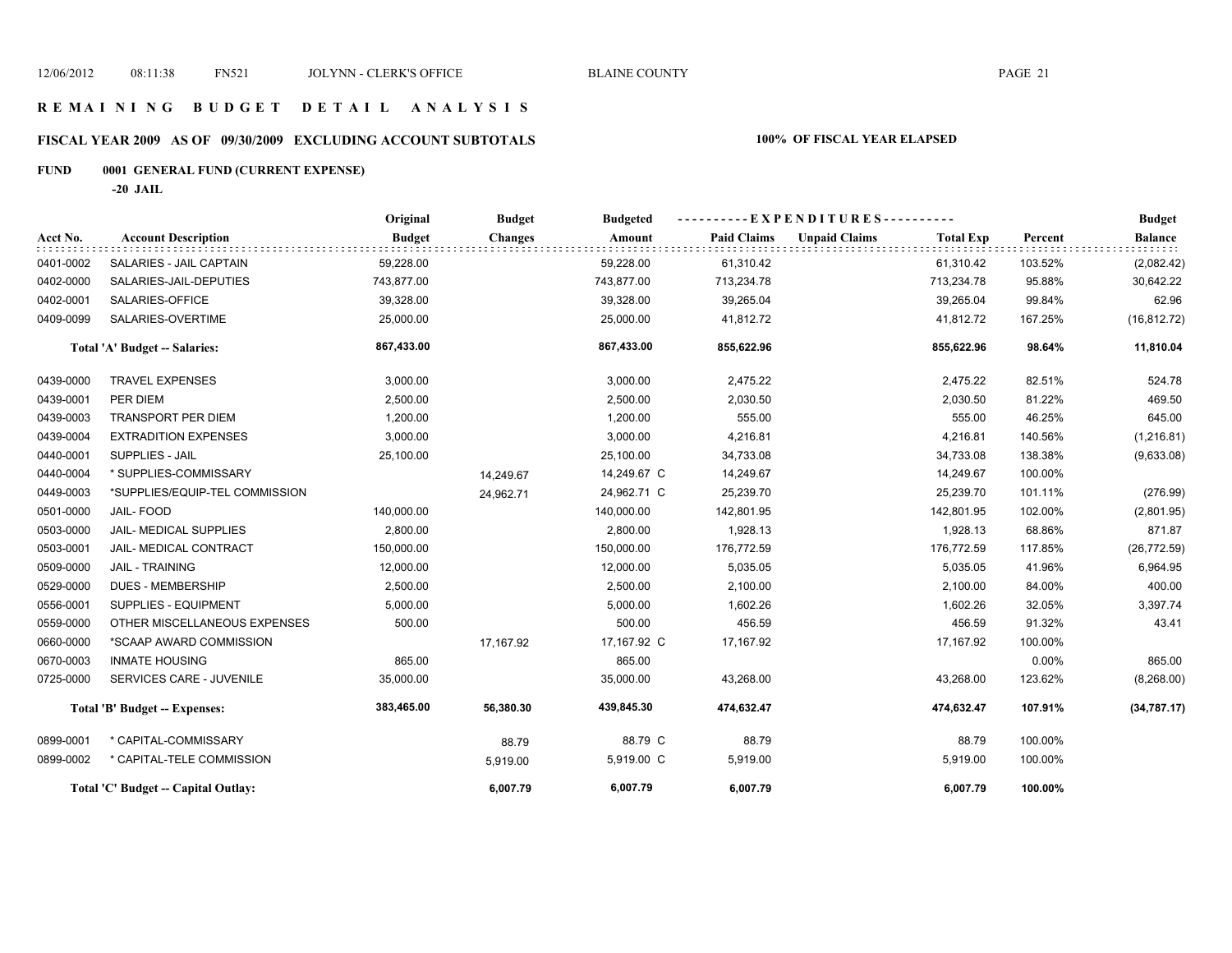#### **R E M A I N I N G B U D G E T D E T A I L A N A L Y S I S**

#### **FISCAL YEAR 2009 AS OF 09/30/2009 EXCLUDING ACCOUNT SUBTOTALS 100% OF FISCAL YEAR ELAPSED**

#### **DEPARTMENT TOTALS:**

| Total 'A' Expenses -- Salaries:       | 867.433.00   |           | 867.433.00   | 855.622.96  | 855.622.96   | 98.64%  | 11.810.04    |
|---------------------------------------|--------------|-----------|--------------|-------------|--------------|---------|--------------|
| Total 'D' Expenses -- Benefits:       |              |           |              |             |              |         |              |
| Total 'B' Expenses -- Expenses:       | 383.465.00   | 56.380.30 | 439.845.30   | 474.632.47  | 474.632.47   | 107.91% | (34, 787.17) |
| Total 'C' Expenses -- Capital Outlay: |              | 6.007.79  | 6.007.79     | 6.007.79    | 6.007.79     | 100.00% |              |
|                                       | 1.250.898.00 | 62.388.09 | 1.313.286.09 | .336.263.22 | 1.336.263.22 | 101.75% | (22, 977.13) |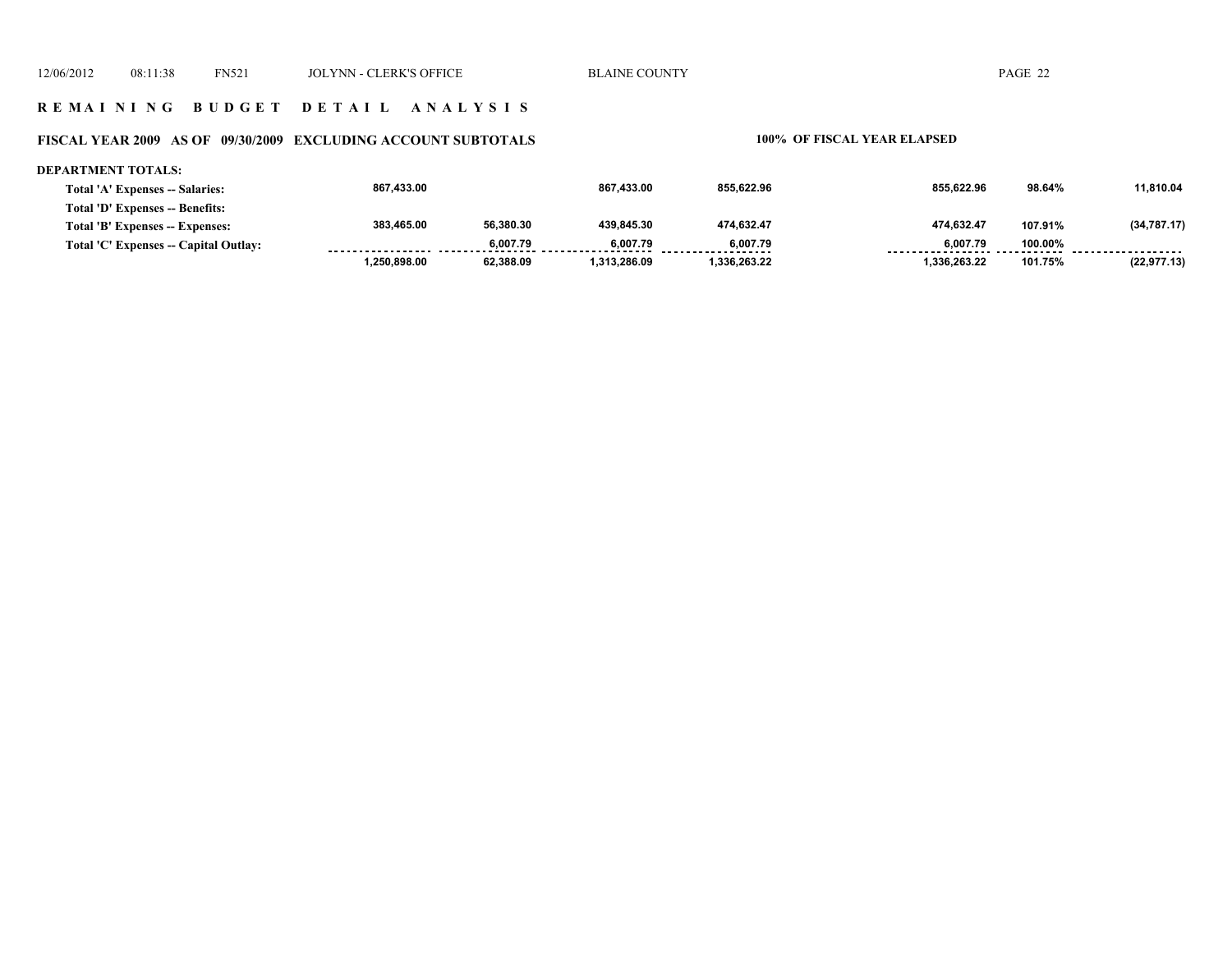# **FISCAL YEAR 2009 AS OF 09/30/2009 EXCLUDING ACCOUNT SUBTOTALS 100% OF FISCAL YEAR ELAPSED**

# **FUND 0001 GENERAL FUND (CURRENT EXPENSE)**

#### **-21 LAND USE & BLDG SERVICES**

|           |                                       | Original      | <b>Budget</b>  | <b>Budgeted</b> | ----------EXPENDITURES---------- |                      |                  |         | <b>Budget</b>                      |
|-----------|---------------------------------------|---------------|----------------|-----------------|----------------------------------|----------------------|------------------|---------|------------------------------------|
| Acct No.  | <b>Account Description</b>            | <b>Budget</b> | <b>Changes</b> | Amount          | <b>Paid Claims</b>               | <b>Unpaid Claims</b> | <b>Total Exp</b> | Percent | <b>Balance</b><br>: : : : <b>:</b> |
| 0401-0000 | SALARIES - OFFICER                    | 65,630.00     |                | 65,630.00       | 66,247.55                        |                      | 66,247.55        | 100.94% | (617.55)                           |
| 0401-0002 | SALARIES - DEPUTIES                   | 471,450.00    |                | 471,450.00      | 423,319.94                       |                      | 423,319.94       | 89.79%  | 48,130.06                          |
| 0406-0000 | <b>SALARIES - OTHER</b>               | 4,160.00      |                | 4,160.00        | 2,880.00                         |                      | 2,880.00         | 69.23%  | 1,280.00                           |
| 0409-0099 | SALARIES - OVERTIME                   | 3,100.00      |                | 3,100.00        | 3,439.05                         |                      | 3,439.05         | 110.94% | (339.05)                           |
|           | Total 'A' Budget -- Salaries:         | 544,340.00    |                | 544,340.00      | 495,886.54                       |                      | 495,886.54       | 91.10%  | 48,453.46                          |
| 0439-0001 | PER DIEM                              | 1,485.00      |                | 1,485.00        | 1,120.00                         |                      | 1,120.00         | 75.42%  | 365.00                             |
| 0440-0000 | SUPPLIES - OFFICE                     | 9,000.00      |                | 9,000.00        | 8,202.73                         |                      | 8,202.73         | 91.14%  | 797.27                             |
| 0462-0000 | UTILITIES- TELEPHONE                  | 4,200.00      |                | 4,200.00        | 3,184.02                         |                      | 3,184.02         | 75.81%  | 1,015.98                           |
| 0470-0000 | <b>VEHICLES - FUEL, GASOLINE</b>      | 8,500.00      |                | 8,500.00        | 3,814.05                         |                      | 3,814.05         | 44.87%  | 4,685.95                           |
| 0475-0000 | <b>VEHICLES - REPAIRS</b>             | 2,900.00      |                | 2,900.00        | 1,992.85                         |                      | 1,992.85         | 68.72%  | 907.15                             |
| 0482-0003 | *CONSULTING EXPENSES                  | 1,900.00      |                | 1,900.00        | 285.00                           |                      | 285.00           | 15.00%  | 1,615.00                           |
| 0492-0000 | REPAIRS/MAINT- OFFICE EQUIPMT         | 3,800.00      |                | 3,800.00        | 4,747.10                         |                      | 4,747.10         | 124.92% | (947.10)                           |
| 0528-0000 | <b>DUES / MEMBERSHIPS</b>             | 4,000.00      |                | 4,000.00        | 2,663.45                         |                      | 2,663.45         | 66.59%  | 1,336.55                           |
| 0542-0000 | <b>POSTAGE</b>                        | 3,200.00      |                | 3,200.00        | 3,200.00                         |                      | 3,200.00         | 100.00% |                                    |
| 0546-0000 | PUBLICATIONS, LEGAL                   | 8,000.00      |                | 8,000.00        | 6,769.38                         |                      | 6,769.38         | 84.62%  | 1,230.62                           |
| 0670-0001 | CONTRACTS-LABOR P&Z                   | 24,000.00     |                | 24,000.00       | 23,325.00                        |                      | 23,325.00        | 97.19%  | 675.00                             |
| 0670-0002 | CONTRACTS - PLANNING PROJECT          | 10,000.00     |                | 10,000.00       | 16,107.98                        |                      | 16,107.98        | 161.08% | (6, 107.98)                        |
| 0670-0003 | CONTRACT -HRNG EXAMIN                 | 20,000.00     |                | 20,000.00       | 13,638.63                        |                      | 13,638.63        | 68.19%  | 6,361.37                           |
| 0670-0005 | CONTRACT-BLDG INSPECTOR               | 3,300.00      |                | 3,300.00        |                                  |                      |                  | 0.00%   | 3,300.00                           |
| 0670-0006 | CONTRACT-CLERICAL                     | 1,000.00      |                | 1,000.00        |                                  |                      |                  | 0.00%   | 1,000.00                           |
| 0670-0008 | *SUSTAIN BLAINE                       |               | 159,860.98     | 159,860.98 C    | 159,860.98                       |                      | 159,860.98       | 100.00% |                                    |
| 0727-0000 | PLANNING-WORK/CONFERENCE              | 9,950.00      |                | 9,950.00        | 5,965.52                         |                      | 5,965.52         | 59.95%  | 3,984.48                           |
| 0728-0000 | REBATE/REFUNDS ON PERMITS             | 1,900.00      |                | 1,900.00        | 10,994.05                        |                      | 10,994.05        | 578.63% | (9,094.05)                         |
| 0729-0000 | COMP PL/ZONE & SUB ORD REPRINT        | 900.00        |                | 900.00          |                                  |                      |                  | 0.00%   | 900.00                             |
|           | Total 'B' Budget -- Expenses:         | 118,035.00    | 159,860.98     | 277,895.98      | 265,870.74                       |                      | 265,870.74       | 95.67%  | 12,025.24                          |
|           | DEPARTMENT TOTALS:                    |               |                |                 |                                  |                      |                  |         |                                    |
|           | Total 'A' Expenses -- Salaries:       | 544,340.00    |                | 544,340.00      | 495,886.54                       |                      | 495,886.54       | 91.10%  | 48,453.46                          |
|           | Total 'D' Expenses -- Benefits:       |               |                |                 |                                  |                      |                  |         |                                    |
|           | Total 'B' Expenses -- Expenses:       | 118,035.00    | 159,860.98     | 277,895.98      | 265,870.74                       |                      | 265,870.74       | 95.67%  | 12,025.24                          |
|           | Total 'C' Expenses -- Capital Outlay: |               |                |                 |                                  |                      |                  |         |                                    |
|           |                                       | 662,375.00    | 159,860.98     | 822,235.98      | 761,757.28                       |                      | 761,757.28       | 92.64%  | 60,478.70                          |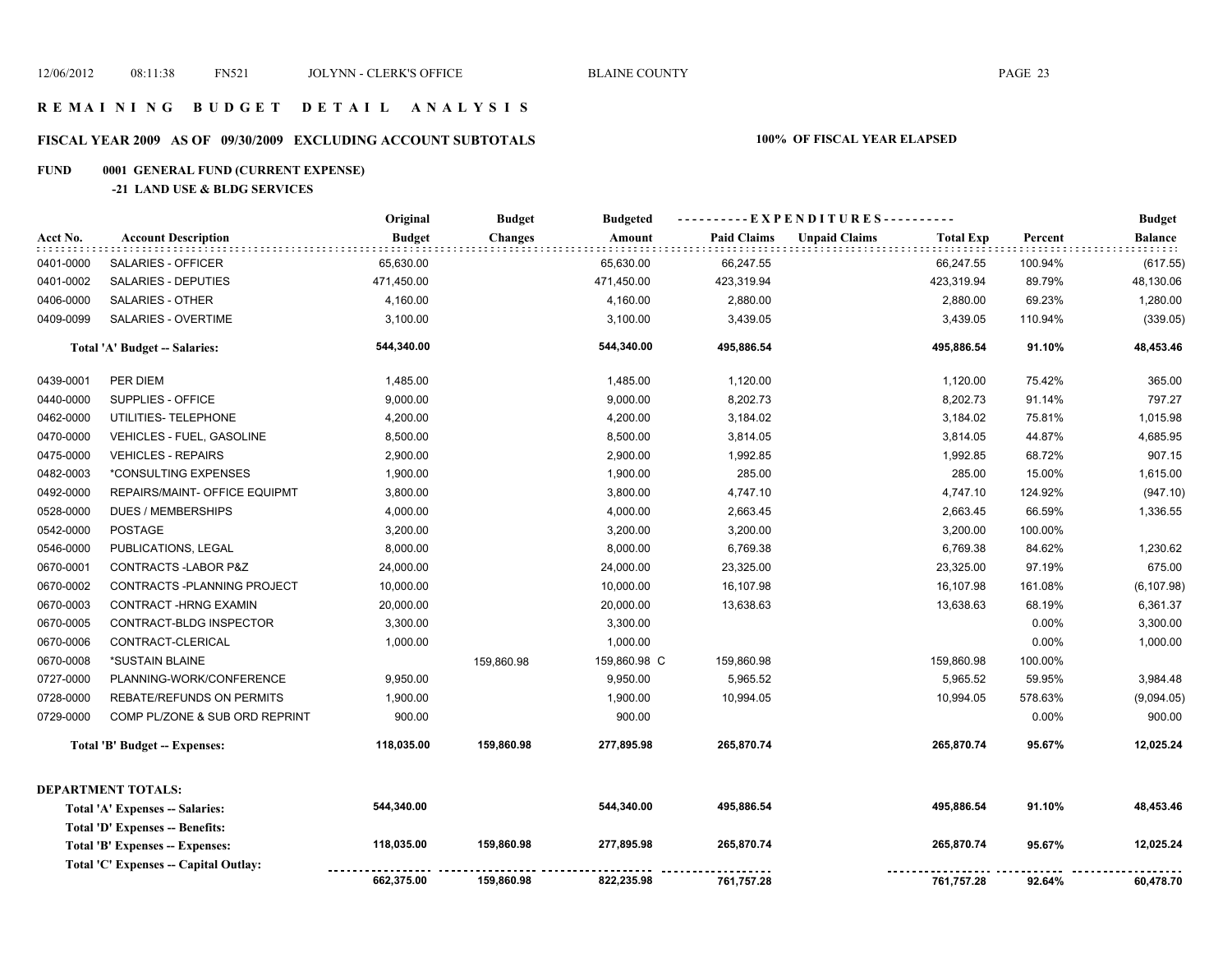#### **R E M A I N I N G B U D G E T D E T A I L A N A L Y S I S**

# **FISCAL YEAR 2009 AS OF 09/30/2009 EXCLUDING ACCOUNT SUBTOTALS 100% OF FISCAL YEAR ELAPSED**

| 0401-0001 | SALARIES - ADMINISTRATOR       | 47,840.00 |           | 47,840.00   | 41,673.69 | 41,673.69 | 87.11%   | 6,166.31  |
|-----------|--------------------------------|-----------|-----------|-------------|-----------|-----------|----------|-----------|
| 0401-0003 | SALARIES - TECHNICIAN/INTERN   | 30,000.00 | 3,280.00  | 33,280.00 C | 29,760.07 | 29,760.07 | 89.42%   | 3,519.93  |
|           | Total 'A' Budget -- Salaries:  | 77,840.00 | 3,280.00  | 81,120.00   | 71,433.76 | 71,433.76 | 88.06%   | 9,686.24  |
| 0439-0000 | TRAVEL - OTHER                 | 1,000.00  |           | 1,000.00    | 1,552.38  | 1,552.38  | 155.24%  | (552.38)  |
| 0440-0000 | SUPPLIES - OFFICE              | 2,000.00  |           | 2,000.00    | 1,283.67  | 1,283.67  | 64.18%   | 716.33    |
| 0464-0001 | UTILITIES-TELEPHONE            | 800.00    |           | 800.00      | 670.00    | 670.00    | 83.75%   | 130.00    |
| 0479-0001 | <b>VEHICLES EXPENSE</b>        | 3,000.00  |           | 3,000.00    | 47.59     | 47.59     | 1.59%    | 2,952.41  |
| 0482-0003 | CONSULTANT-CONTRACT FEES-ENGIN | 1,500.00  |           | 1,500.00    |           |           | $0.00\%$ | 1,500.00  |
| 0490-0001 | <b>MAINTENANCE - COMPUTER</b>  | 2,700.00  |           | 2,700.00    | 2,700.00  | 2,700.00  | 100.00%  |           |
| 0542-0000 | <b>POSTAGE</b>                 | 2,000.00  |           | 2,000.00    | 74.99     | 74.99     | 3.75%    | 1,925.01  |
| 0560-0002 | EDUCATION - TRAINING/SEMINARS  | 8,000.00  |           | 8,000.00    | 1,691.79  | 1,691.79  | 21.15%   | 6,308.21  |
| 0569-0000 | EDUCATION-OUTREACH             | 7,000.00  |           | 7,000.00    | 30.64     | 30.64     | 0.44%    | 6,969.36  |
| 0689-0004 | <b>USGS WATER STUDY</b>        | 20,000.00 | 16,000.00 | 36,000.00 C | 36,000.00 | 36,000.00 | 100.00%  |           |
| 0751-0005 | <b>SUPPLIES &amp; EQUIP</b>    | 4,500.00  |           | 4,500.00    | 25.57     | 25.57     | 0.57%    | 4,474.43  |
|           | Total 'B' Budget -- Expenses:  | 52,500.00 | 16,000.00 | 68,500.00   | 44,076.63 | 44,076.63 | 64.35%   | 24,423.37 |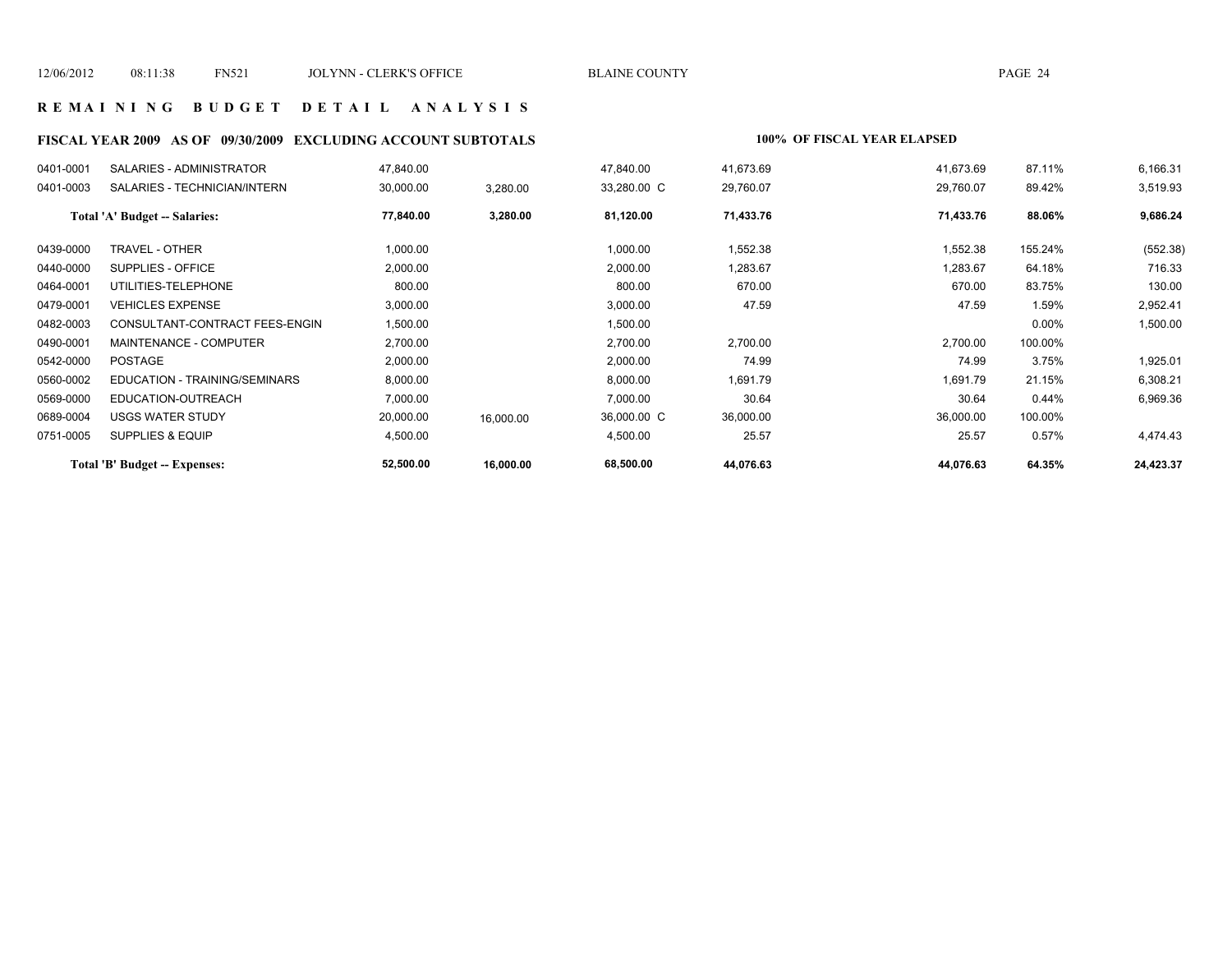# **FISCAL YEAR 2009 AS OF 09/30/2009 EXCLUDING ACCOUNT SUBTOTALS 100% OF FISCAL YEAR ELAPSED**

# **FUND 0001 GENERAL FUND (CURRENT EXPENSE)**

**-26 GEOGRAPHIC INFO SYSTEM**

|           |                                        | Original      | <b>Budget</b><br><b>Budgeted</b> | - EXPENDITURES---------- |                    |                      |                  | <b>Budget</b> |                |
|-----------|----------------------------------------|---------------|----------------------------------|--------------------------|--------------------|----------------------|------------------|---------------|----------------|
| Acct No.  | <b>Account Description</b>             | <b>Budget</b> | <b>Changes</b>                   | Amount                   | <b>Paid Claims</b> | <b>Unpaid Claims</b> | <b>Total Exp</b> | Percent       | <b>Balance</b> |
| 0401-0000 | <b>SALARIES</b>                        | 70,281.00     |                                  | 70,281.00                | 70,168.45          |                      | 70,168.45        | 99.84%        | 112.55         |
| 0401-0001 | SALARIES - ANALYST                     | 51,571.00     |                                  | 51,571.00                | 51,488.30          |                      | 51,488.30        | 99.84%        | 82.70          |
| 0401-0002 | SALARIES - SPECIALIST                  | 11,438.00     |                                  | 11,438.00                | 11,437.98          |                      | 11,437.98        | 100.00%       | 0.02           |
|           | Total 'A' Budget -- Salaries:          | 133,290.00    |                                  | 133,290.00               | 133,094.73         |                      | 133,094.73       | 99.85%        | 195.27         |
| 0439-0000 | TRAVEL - OTHER                         | 5,000.00      |                                  | 5,000.00                 | 3,266.40           |                      | 3,266.40         | 65.33%        | 1,733.60       |
| 0440-0000 | SUPPLIES - OFFICE                      | 2,750.00      |                                  | 2,750.00                 | 2,573.82           |                      | 2,573.82         | 93.59%        | 176.18         |
| 0464-0000 | UTILITIES - TELEPHONE, OTHER           | 500.00        |                                  | 500.00                   | 227.43             |                      | 227.43           | 45.49%        | 272.57         |
| 0490-0000 | <b>MAINTENANCE</b>                     | 12,080.00     |                                  | 12,080.00                | 13,807.60          |                      | 13,807.60        | 114.30%       | (1,727.60)     |
| 0542-0000 | <b>POSTAGE</b>                         | 85.00         |                                  | 85.00                    |                    |                      |                  | 0.00%         | 85.00          |
| 0569-0000 | <b>EDUCATION- OTHER</b>                | 5,000.00      |                                  | 5,000.00                 | 4,996.24           |                      | 4,996.24         | 99.92%        | 3.76           |
| 0670-0000 | CONTRACT - POSITIONAL ACCURACY         | 23,000.00     |                                  | 23,000.00                | 11,500.00          |                      | 11,500.00        | 50.00%        | 11,500.00      |
|           | <b>Total 'B' Budget -- Expenses:</b>   | 48,415.00     |                                  | 48,415.00                | 36,371.49          |                      | 36,371.49        | 75.12%        | 12,043.51      |
|           | <b>DEPARTMENT TOTALS:</b>              |               |                                  |                          |                    |                      |                  |               |                |
|           | Total 'A' Expenses -- Salaries:        | 133,290.00    |                                  | 133,290.00               | 133,094.73         |                      | 133,094.73       | 99.85%        | 195.27         |
|           | <b>Total 'D' Expenses -- Benefits:</b> |               |                                  |                          |                    |                      |                  |               |                |
|           | Total 'B' Expenses -- Expenses:        | 48,415.00     |                                  | 48,415.00                | 36,371.49          |                      | 36,371.49        | 75.12%        | 12,043.51      |
|           | Total 'C' Expenses -- Capital Outlay:  |               |                                  |                          |                    |                      |                  |               |                |
|           |                                        | 181,705.00    |                                  | 181,705.00               | 169,466.22         |                      | 169,466.22       | 93.26%        | 12,238.78      |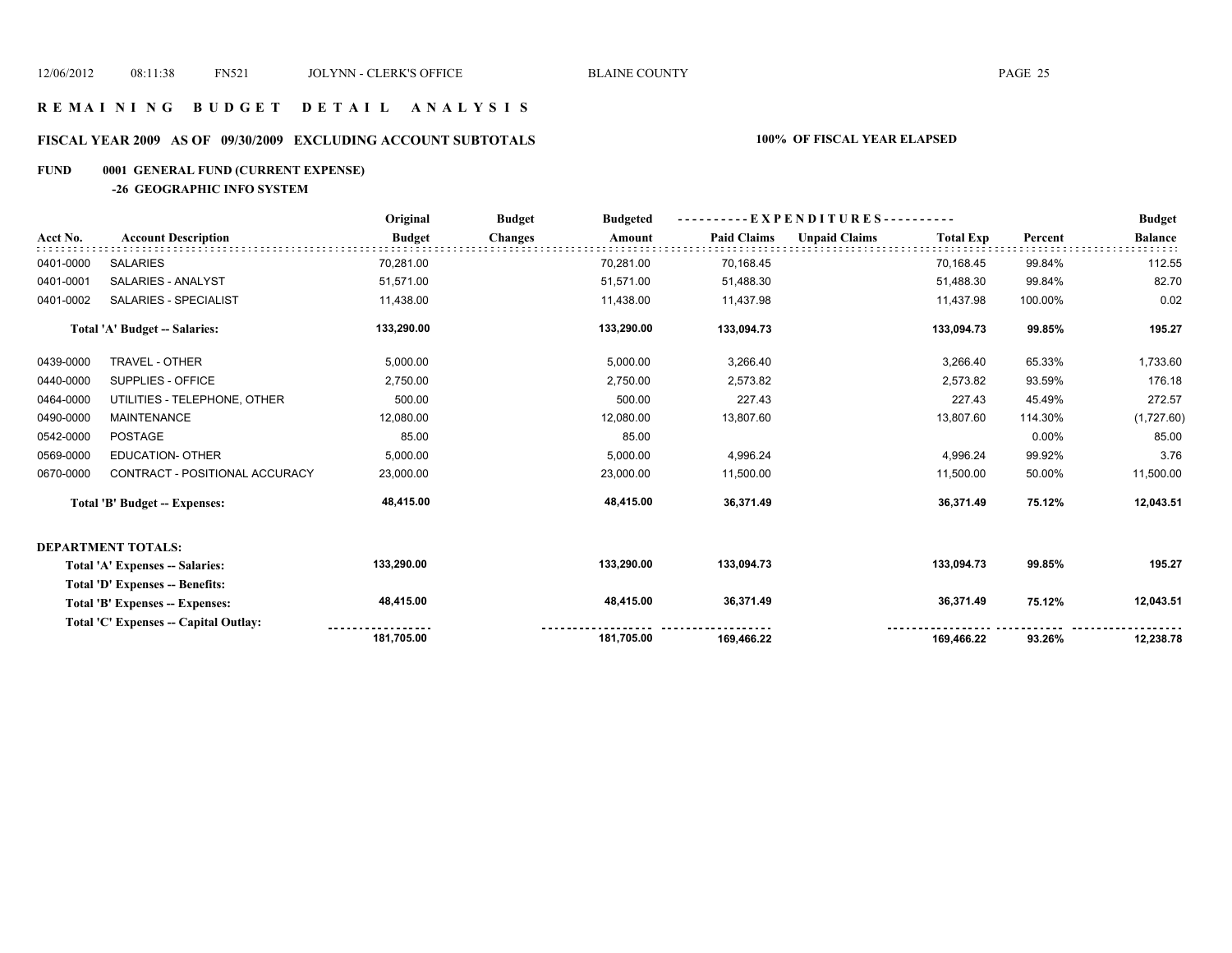# **R E M A I N I N G B U D G E T D E T A I L A N A L Y S I S**

# **FISCAL YEAR 2009 AS OF 09/30/2009 EXCLUDING ACCOUNT SUBTOTALS 100% OF FISCAL YEAR ELAPSED**

# **FUND 0001 GENERAL FUND (CURRENT EXPENSE)**

**-30 PUBLIC DEFENDER**

|                     |                                       | Original      | <b>Budget</b>  | <b>Budgeted</b> | EXPENDITURES-      |                      |                  |         | <b>Budget</b>  |
|---------------------|---------------------------------------|---------------|----------------|-----------------|--------------------|----------------------|------------------|---------|----------------|
| Acct No.            | <b>Account Description</b>            | <b>Budget</b> | <b>Changes</b> | Amount          | <b>Paid Claims</b> | <b>Unpaid Claims</b> | <b>Total Exp</b> | Percent | <b>Balance</b> |
| 0488-0000           | PROFESSIONAL SVC- PUB DEFENDER        | 314,280.00    |                | 314,280.00      | 314,280.00         |                      | 314,280.00       | 100.00% |                |
| 0489-0000           | PROFESSIONAL SVC- OTHER               | 15,000.00     |                | 15,000.00       | 14,806.50          |                      | 14,806.50        | 98.71%  | 193.50         |
| 0750-0001           | CR03-18200/CV04-269 JOHNSON           |               | 46,434.79      | 46,434.79 C     | 47,199.69          |                      | 47,199.69        | 101.65% | (764.90)       |
| 0782-0000           | <b>WITNESS FEES - EXPENSES</b>        | 5,000.00      |                | 5,000.00        | 4,120.00           |                      | 4,120.00         | 82.40%  | 880.00         |
|                     | <b>Total 'B' Budget -- Expenses:</b>  | 334,280.00    | 46,434.79      | 380,714.79      | 380,406.19         |                      | 380,406.19       | 99.92%  | 308.60         |
|                     | <b>DEPARTMENT TOTALS:</b>             |               |                |                 |                    |                      |                  |         |                |
|                     | Total 'A' Expenses -- Salaries:       |               |                |                 |                    |                      |                  |         |                |
|                     | Total 'D' Expenses -- Benefits:       |               |                |                 |                    |                      |                  |         |                |
|                     | Total 'B' Expenses -- Expenses:       | 334,280.00    | 46,434.79      | 380,714.79      | 380,406.19         |                      | 380,406.19       | 99.92%  | 308.60         |
|                     | Total 'C' Expenses -- Capital Outlay: |               |                |                 |                    |                      |                  |         |                |
|                     |                                       | 334.280.00    | 46.434.79      | 380.714.79      | 380,406.19         |                      | 380,406.19       | 99.92%  | 308.60         |
| <b>FUND TOTALS:</b> | 0001 GENERAL FUND (CURRENT EXPENSE)   |               |                |                 |                    |                      |                  |         |                |
|                     | Total 'A' Expenses -- Salaries:       | 6,346,668.00  | 111,193.16     | 6,457,861.16    | 6,185,267.12       |                      | 6,185,267.12     | 95.78%  | 272,594.04     |
|                     | Total 'D' Expenses -- Benefits:       | 2,396,111.00  | 41,463.50      | 2,437,574.50    | 2,217,579.82       |                      | 2,217,579.82     | 91      | 219,994.68     |
|                     | Total 'B' Expenses -- Expenses:       | 3,575,906.00  | 710,941.91     | 4,286,847.91    | 3,351,755.87       |                      | 3,351,755.87     | 78.19%  | 935,092.04     |
|                     | Total 'C' Expenses -- Capital Outlay: | 260.542.00    | 469,903.28     | 730,445.28      | 567,397.34         |                      | 567.397.34       | 77.68%  | 163,047.94     |
|                     |                                       | 12,579,227.00 | 1.333.501.85   | 13,912,728.85   | 12,322,000.15      |                      | 12,322,000.15    | 88.57%  | 1,590,728.70   |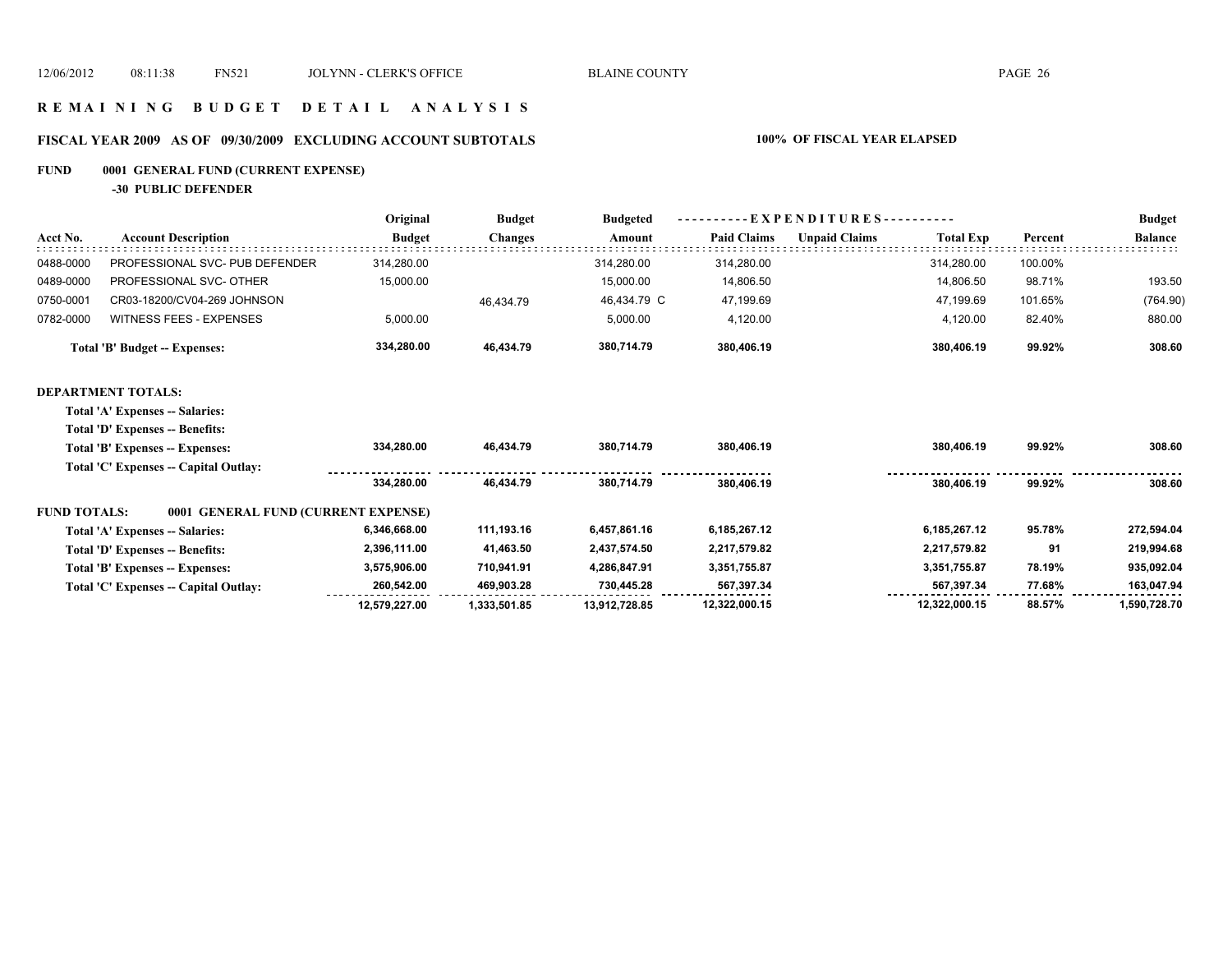# **FISCAL YEAR 2009 AS OF 09/30/2009 EXCLUDING ACCOUNT SUBTOTALS 100% OF FISCAL YEAR ELAPSED**

#### **FUND 0002 ROAD AND BRIDGE**

**-00 ROAD AND BRIDGE**

|           |                                     | Original<br><b>Budget</b><br><b>Budgeted</b> |                          |                    | ----------EXPENDITURES---------- |                  |         | <b>Budget</b>  |
|-----------|-------------------------------------|----------------------------------------------|--------------------------|--------------------|----------------------------------|------------------|---------|----------------|
| Acct No.  | <b>Account Description</b>          | <b>Budget</b>                                | <b>Changes</b><br>Amount | <b>Paid Claims</b> | <b>Unpaid Claims</b>             | <b>Total Exp</b> | Percent | <b>Balance</b> |
| 0404-0001 | SALARIES-MANAGER                    | 64,657.00                                    | 64,657.00                | 62,456.37          |                                  | 62,456.37        | 96.60%  | 2,200.63       |
| 0404-0002 | SALARIES- FOREMAN                   | 109,371.00                                   | 109,371.00               | 107,676.68         |                                  | 107,676.68       | 98.45%  | 1,694.32       |
| 0404-0003 | SALARIES-LEADMAN                    | 90,899.00                                    | 90,899.00                | 90,470.67          |                                  | 90,470.67        | 99.53%  | 428.33         |
| 0405-0001 | SALARIES- EQUIPMENT OPERATOR        | 248,607.00                                   | 248,607.00               | 247,266.89         |                                  | 247,266.89       | 99.46%  | 1,340.11       |
| 0405-0002 | SALARIES- MECHANIC                  | 40,582.00                                    | 40,582.00                | 40,356.04          |                                  | 40,356.04        | 99.44%  | 225.96         |
| 0409-0001 | SALARIES - TERMINATION              | 7,500.00                                     | 7,500.00                 | 875.49             |                                  | 875.49           | 11.67%  | 6,624.51       |
| 0409-0098 | SALARIES- EXTRA HELP                | 10,000.00                                    | 10,000.00                | 510.00             |                                  | 510.00           | 5.10%   | 9,490.00       |
| 0409-0099 | SALARIES- OVERTIME                  | 15,000.00                                    | 15,000.00                | 10,011.36          |                                  | 10,011.36        | 66.74%  | 4,988.64       |
|           | Total 'A' Budget -- Salaries:       | 586,616.00                                   | 586,616.00               | 559,623.50         |                                  | 559,623.50       | 95.40%  | 26,992.50      |
| 0410-0000 | <b>RETIREMENT</b>                   | 61,000.00                                    | 61,000.00                | 58,607.56          |                                  | 58,607.56        | 96.08%  | 2,392.44       |
| 0411-0000 | <b>FICA</b>                         | 45,300.00                                    | 45,300.00                | 39,549.78          |                                  | 39,549.78        | 87.31%  | 5,750.22       |
| 0412-0000 | LIFE INSURANCE                      | 1,010.00                                     | 1,010.00                 | 996.04             |                                  | 996.04           | 98.62%  | 13.96          |
| 0413-0000 | <b>MEDICAL INSURANCE</b>            | 104,868.00                                   | 104,868.00               | 106,946.15         |                                  | 106,946.15       | 101.98% | (2,078.15)     |
| 0414-0000 | DENTAL INSURANCE                    | 4,178.00                                     | 4,178.00                 | 4,121.80           |                                  | 4,121.80         | 98.65%  | 56.20          |
| 0415-0000 | STATE UNEMPLOYMENT                  | 2,400.00                                     | 2,400.00                 | 2,067.99           |                                  | 2,067.99         | 86.17%  | 332.01         |
| 0416-0000 | <b>WORKER'S COMPENSATION INSUR.</b> | 33,000.00                                    | 33,000.00                | 24,721.00          |                                  | 24,721.00        | 74.91%  | 8,279.00       |
| 0417-0000 | RETIREMENT 401A CO CONTRIBUT        | 3,600.00                                     | 3,600.00                 | 3,349.38           |                                  | 3,349.38         | 93.04%  | 250.62         |
|           | Total 'D' Budget -- Benefits:       | 255,356.00                                   | 255,356.00               | 240,359.70         |                                  | 240,359.70       | 94.13%  | 14,996.30      |
| 0439-0000 | TRAVEL - OTHER                      | 300.00                                       | 300.00                   |                    |                                  |                  | 0.00%   | 300.00         |
| 0439-0001 | <b>MEALS FOR OVERTIME</b>           | 1,500.00                                     | 1,500.00                 | 1,141.66           |                                  | 1,141.66         | 76.11%  | 358.34         |
| 0449-0000 | <b>SUPPLIES</b>                     | 36,000.00                                    | 36,000.00                | 34,878.99          |                                  | 34,878.99        | 96.89%  | 1,121.01       |
| 0464-0000 | UTILITIES - TELEPHONE, OTHER        | 3,000.00                                     | 3,000.00                 | 2,315.37           |                                  | 2,315.37         | 77.18%  | 684.63         |
| 0465-0000 | UTILITIES - ELECTRICITY             | 9,000.00                                     | 9,000.00                 | 10,894.94          |                                  | 10,894.94        | 121.05% | (1,894.94)     |
| 0467-0000 | UTILITIES-WATER & SEWER-CAREY       | 534.00                                       | 534.00                   | 534.00             |                                  | 534.00           | 100.00% |                |
| 0469-0000 | UTILITIES- OTHER-PROPANE            | 2,000.00                                     | 2,000.00                 | 2,036.43           |                                  | 2,036.43         | 101.82% | (36.43)        |
| 0470-0000 | <b>VEHICLES - FUEL, GASOLINE</b>    | 170,000.00                                   | 170,000.00               | 109,808.32         |                                  | 109,808.32       | 64.59%  | 60,191.68      |
| 0473-0000 | <b>VEHICLES - TIRES</b>             | 40,000.00                                    | 40,000.00                | 34,532.77          |                                  | 34,532.77        | 86.33%  | 5,467.23       |
| 0484-0000 | PROFESSIONAL SVC - ENGINEERING      | 2,000.00                                     | 2,000.00                 | 3,857.50           |                                  | 3,857.50         | 192.88% | (1, 857.50)    |
| 0491-0000 | REPAIRS/MAINT - HEAVY EQUIP         | 70,000.00                                    | 70,000.00                | 63,706.67          |                                  | 63,706.67        | 91.01%  | 6,293.33       |
| 0491-0001 | REPAIRS/MAINT-BLDG                  | 1,000.00                                     | 1,000.00                 | 6,181.01           |                                  | 6,181.01         | 618.10% | (5, 181.01)    |
| 0495-0000 | REPAIRS/MAINT - COMMUNICATION       | 1,500.00                                     | 1,500.00                 | 732.00             |                                  | 732.00           | 48.80%  | 768.00         |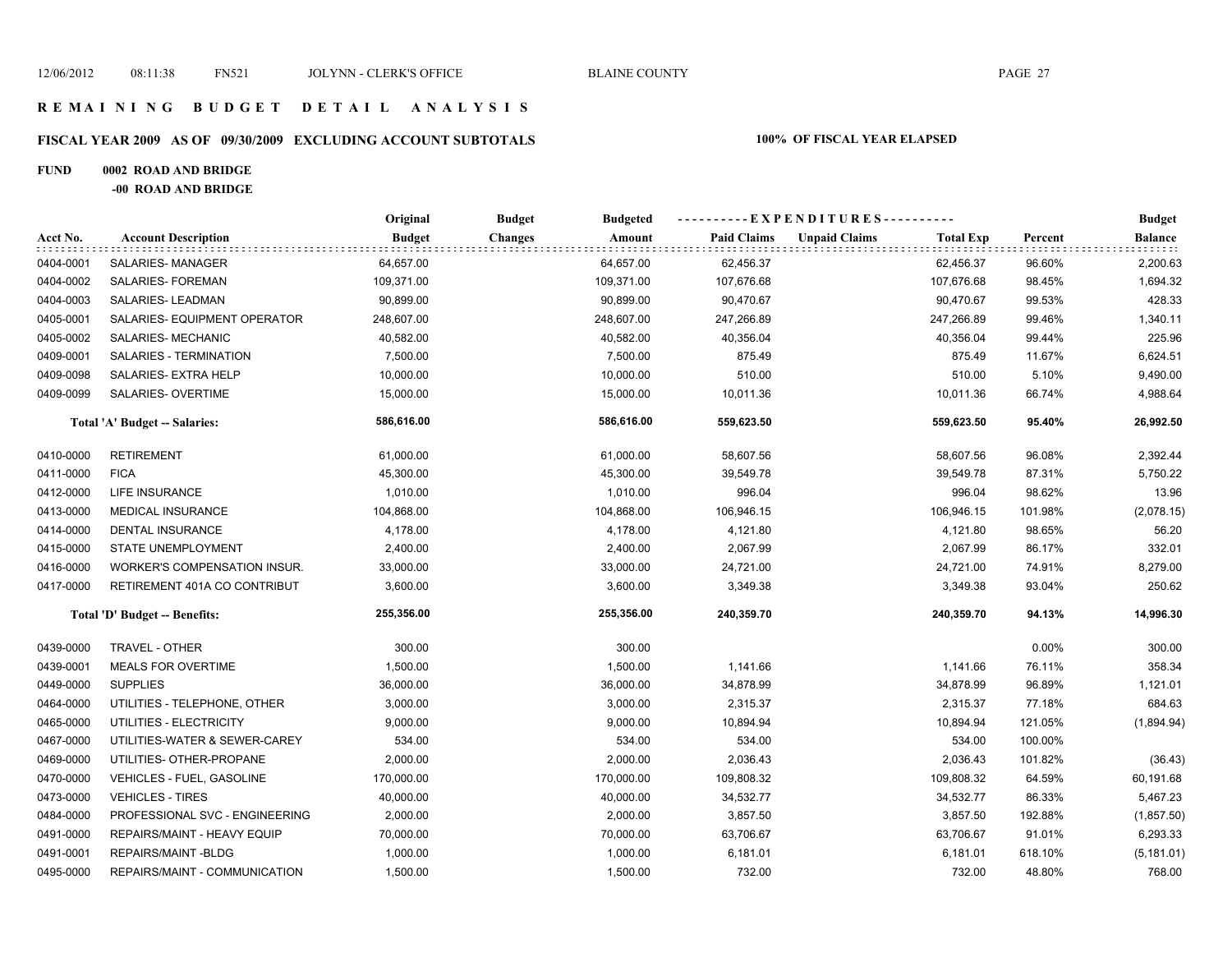# **R E M A I N I N G B U D G E T D E T A I L A N A L Y S I S**

#### **FISCAL YEAR 2009 AS OF 09/30/2009 EXCLUDING ACCOUNT SUBTOTALS 100% OF FISCAL YEAR ELAPSED**

#### **FUND 0002 ROAD AND BRIDGE**

**-00 ROAD AND BRIDGE**

|                     |                                        | Original      | <b>Budget</b>  | <b>Budgeted</b> | . E X P E N D I T U R E S - |                      |                  |         | <b>Budget</b>  |  |
|---------------------|----------------------------------------|---------------|----------------|-----------------|-----------------------------|----------------------|------------------|---------|----------------|--|
| Acct No.            | <b>Account Description</b>             | <b>Budget</b> | <b>Changes</b> | Amount          | <b>Paid Claims</b>          | <b>Unpaid Claims</b> | <b>Total Exp</b> | Percent | <b>Balance</b> |  |
| 0513-0000           | RENT/LEASE - HEAVY EQUIPMENT           | 7,000.00      |                | 7,000.00        | 8,241.50                    |                      | 8,241.50         | 117.74% | (1,241.50)     |  |
| 0532-0000           | <b>FREIGHT</b>                         | 5,000.00      |                | 5,000.00        | 4,381.76                    |                      | 4,381.76         | 87.64%  | 618.24         |  |
| 0560-0002           | EDUCATION - TRAINING/SEMINARS          | 500.00        |                | 500.00          |                             |                      |                  | 0.00%   | 500.00         |  |
| 0640-0000           | <b>CRUSHED ROCK / GRAVEL</b>           | 240,000.00    | 1,530.00       | 241,530.00 C    | 236,404.41                  |                      | 236,404.41       | 97.88%  | 5,125.59       |  |
| 0640-0001           | <b>CAREY GRAVEL PIT</b>                | 3,000.00      |                | 3,000.00        |                             |                      |                  | 0.00%   | 3,000.00       |  |
| 0641-0000           | ROAD OIL                               | 192,000.00    |                | 192,000.00      | 175,893.68                  |                      | 175,893.68       | 91.61%  | 16,106.32      |  |
| 0643-0000           | <b>SIGNS</b>                           | 15,000.00     |                | 15,000.00       | 4,631.12                    |                      | 4,631.12         | 30.87%  | 10,368.88      |  |
| 0645-0000           | <b>CULVERTS/BRIDGES</b>                | 30,000.00     |                | 30,000.00       | 6,037.22                    |                      | 6,037.22         | 20.12%  | 23,962.78      |  |
| 0670-0001           | <b>CONTRACTS - DRUG TESTING</b>        | 1,000.00      |                | 1,000.00        | 970.00                      |                      | 970.00           | 97.00%  | 30.00          |  |
| 0671-0000           | <b>CONTRACTS - SNOW REMOVAL</b>        | 7,000.00      |                | 7,000.00        | 9,506.73                    |                      | 9,506.73         | 135.81% | (2,506.73)     |  |
| 0736-0000           | CONSTR PROJECT/EMERGENCY FLOOD         | 2,000.00      |                | 2,000.00        |                             |                      |                  | 0.00%   | 2,000.00       |  |
|                     | Total 'B' Budget -- Expenses:          | 839,334.00    | 1,530.00       | 840,864.00      | 716,686.08                  |                      | 716,686.08       | 85.23%  | 124,177.92     |  |
| 0803-0000           | CAPITAL - HEAVY EQUIPMENT              | 100,000.00    |                | 100,000.00      | 98,085.96                   |                      | 98,085.96        | 98.09%  | 1,914.04       |  |
| 0803-0004           | CAPITAL-CONSTRUCTION                   | 50,000.00     |                | 50,000.00       | 27,302.72                   |                      | 27,302.72        | 54.61%  | 22,697.28      |  |
|                     | Total 'C' Budget -- Capital Outlay:    | 150,000.00    |                | 150,000.00      | 125,388.68                  |                      | 125,388.68       | 83.59%  | 24,611.32      |  |
|                     | <b>DEPARTMENT TOTALS:</b>              |               |                |                 |                             |                      |                  |         |                |  |
|                     | <b>Total 'A' Expenses -- Salaries:</b> | 586,616.00    |                | 586,616.00      | 559,623.50                  |                      | 559,623.50       | 95.40%  | 26,992.50      |  |
|                     | <b>Total 'D' Expenses -- Benefits:</b> | 255,356.00    |                | 255,356.00      | 240,359.70                  |                      | 240,359.70       | 94.13%  | 14,996.30      |  |
|                     | Total 'B' Expenses -- Expenses:        | 839,334.00    | 1,530.00       | 840,864.00      | 716,686.08                  |                      | 716,686.08       | 85.23%  | 124,177.92     |  |
|                     | Total 'C' Expenses -- Capital Outlay:  | 150,000.00    |                | 150,000.00      | 125,388.68                  |                      | 125,388.68       | 83.59%  | 24,611.32      |  |
|                     |                                        | 1,831,306.00  | 1,530.00       | 1,832,836.00    | 1,642,057.96                |                      | 1,642,057.96     | 89.59%  | 190,778.04     |  |
| <b>FUND TOTALS:</b> | 0002 ROAD AND BRIDGE                   |               |                |                 |                             |                      |                  |         |                |  |
|                     | Total 'A' Expenses -- Salaries:        | 586,616.00    |                | 586,616.00      | 559,623.50                  |                      | 559,623.50       | 95.40%  | 26,992.50      |  |
|                     | <b>Total 'D' Expenses -- Benefits:</b> | 255,356.00    |                | 255,356.00      | 240,359.70                  |                      | 240,359.70       | 94      | 14,996.30      |  |
|                     | Total 'B' Expenses -- Expenses:        | 839,334.00    | 1,530.00       | 840,864.00      | 716,686.08                  |                      | 716,686.08       | 85.23%  | 124,177.92     |  |
|                     | Total 'C' Expenses -- Capital Outlay:  | 150,000.00    |                | 150,000.00      | 125,388.68                  |                      | 125,388.68       | 83.59%  | 24,611.32      |  |
|                     |                                        | 1,831,306.00  | 1,530.00       | 1,832,836.00    | 1,642,057.96                |                      | 1,642,057.96     | 89.59%  | 190,778.04     |  |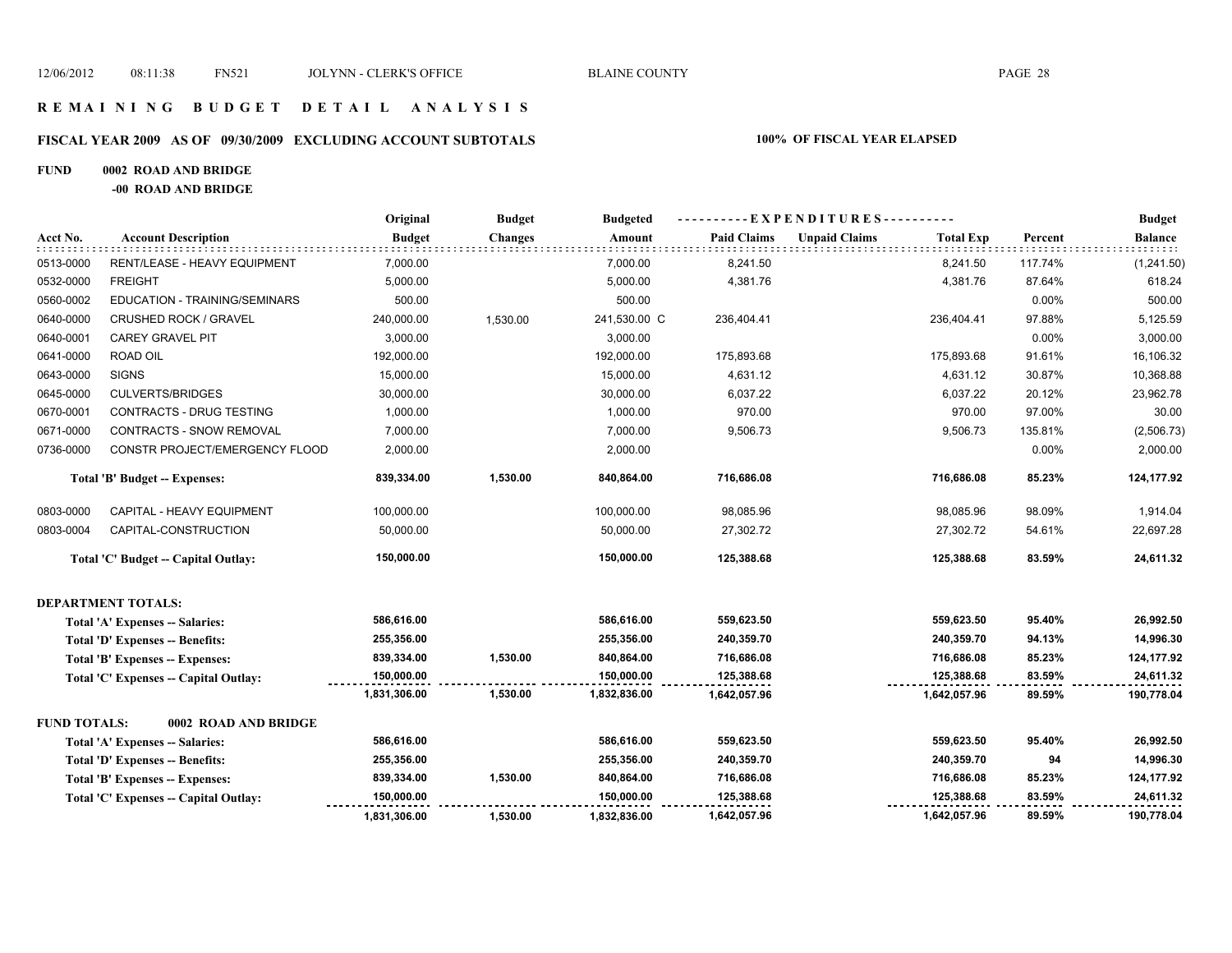### **R E M A I N I N G B U D G E T D E T A I L A N A L Y S I S**

### **FISCAL YEAR 2009 AS OF 09/30/2009 EXCLUDING ACCOUNT SUBTOTALS 100% OF FISCAL YEAR ELAPSED**

#### **FUND 0003 ELECTION CONSOLIDATION FUND**

**-00 ELECTION CONSOLIDATION FUND**

|                           |                                 | Original      | <b>Budget</b> | <b>Budgeted</b> | ----------EXPENDITURES---------- |                      |                  |         | <b>Budget</b>  |
|---------------------------|---------------------------------|---------------|---------------|-----------------|----------------------------------|----------------------|------------------|---------|----------------|
| Acct No.                  | <b>Account Description</b>      | <b>Budget</b> | hanges:       | Amount          | <b>Paid Claims</b>               | <b>Unpaid Claims</b> | <b>Total Exp</b> | Percent | <b>Balance</b> |
| <b>DEPARTMENT TOTALS:</b> | Total 'A' Expenses -- Salaries: |               |               |                 |                                  |                      |                  |         |                |

**Total 'D' Expenses -- Benefits:**

**Total 'B' Expenses -- Expenses:**

**Total 'C' Expenses -- Capital Outlay:**

**FUND TOTALS: 0003 ELECTION CONSOLIDATION FUND**

**Total 'A' Expenses -- Salaries:**

**Total 'D' Expenses -- Benefits:**

**Total 'B' Expenses -- Expenses:**

**Total 'C' Expenses -- Capital Outlay:**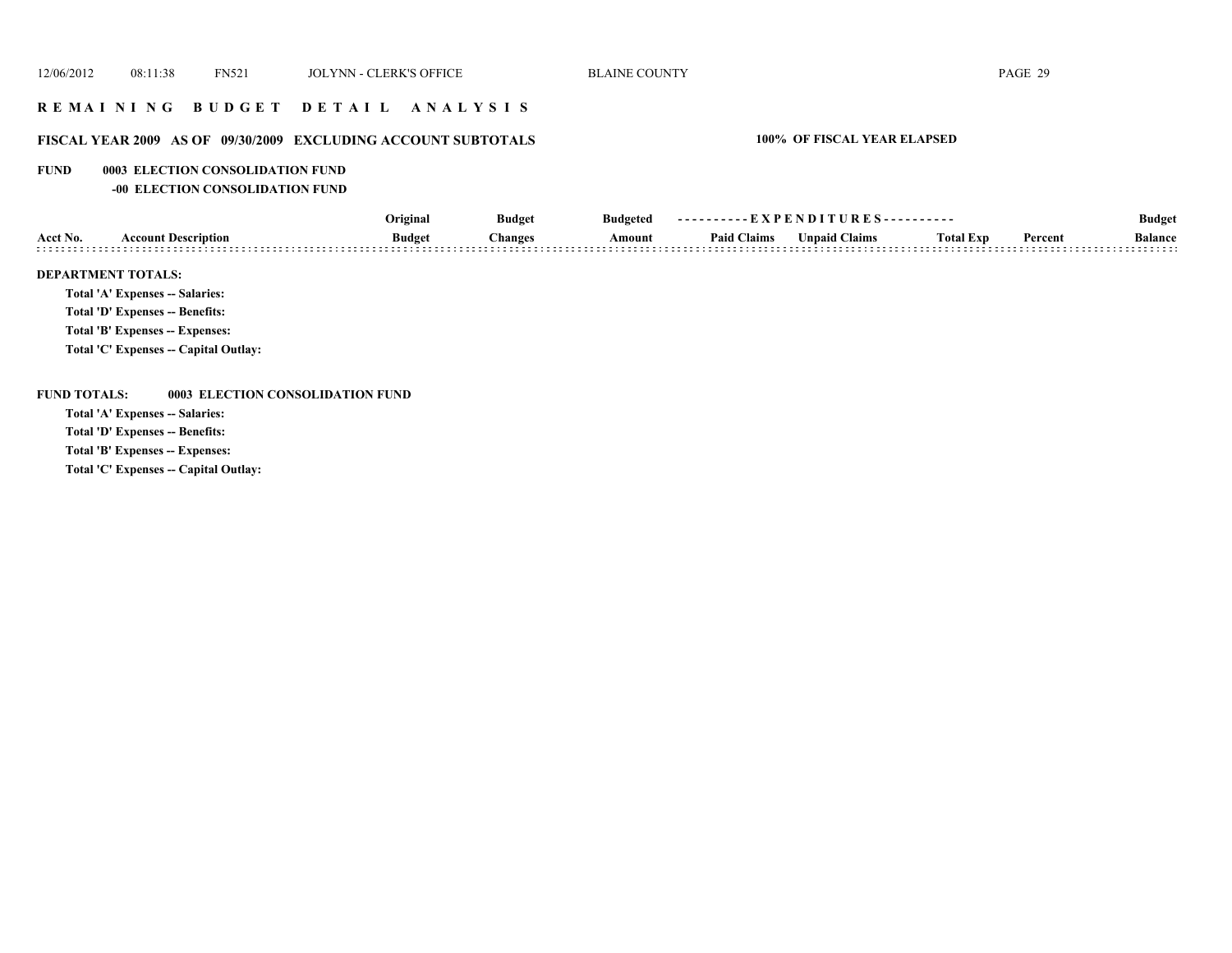# **FISCAL YEAR 2009 AS OF 09/30/2009 EXCLUDING ACCOUNT SUBTOTALS 100% OF FISCAL YEAR ELAPSED**

#### **FUND 0004 AMBULANCE**

**-00 AMBULANCE**

|                     |                                       | Original      | <b>Budget</b>  | <b>Budgeted</b> | ----------EXPENDITURES---------- |                      |                  |         | <b>Budget</b>  |
|---------------------|---------------------------------------|---------------|----------------|-----------------|----------------------------------|----------------------|------------------|---------|----------------|
| Acct No.            | <b>Account Description</b>            | <b>Budget</b> | <b>Changes</b> | Amount          | <b>Paid Claims</b>               | <b>Unpaid Claims</b> | <b>Total Exp</b> | Percent | <b>Balance</b> |
| 0670-0000           | CONTRACTS-BILLING                     | 30,000.00     |                | 30.000.00       | 34,296.08                        |                      | 34,296.08        | 114.32% | (4, 296.08)    |
| 0670-0001           | <b>POSTAGE</b>                        | 400.00        |                | 400.00          | 254.44                           |                      | 254.44           | 63.61%  | 145.56         |
| 0751-0000           | AMBULANCE CONTRACT - CAREY            | 62,100.00     |                | 62.100.00       | 62,100.00                        |                      | 62,100.00        | 100.00% |                |
| 0752-0000           | AMB CONTRACT - KETCHUM                | 853,650.00    |                | 853,650.00      | 853,650.00                       |                      | 853,650.00       | 100.00% |                |
| 0752-0001           | AMB CONTRACT - W R FIRE               | 765,210.00    | 62.314.00      | 827,524.00 C    | 827,523.96                       |                      | 827,523.96       | 100.00% | 0.04           |
| 0752-0002           | <b>REFUNDS</b>                        | 10,000.00     |                | 10,000.00       | 6,002.25                         |                      | 6,002.25         | 60.02%  | 3,997.75       |
| 0752-0003           | <b>MEDICAL DIRECTOR</b>               | 51,500.00     |                | 51,500.00       | 47,673.68                        |                      | 47,673.68        | 92.57%  | 3,826.32       |
| 0752-0004           | AMBULANCE - SAWTOOTH CITY             | 1,000.00      |                | 1,000.00        |                                  |                      |                  | 0.00%   | 1,000.00       |
|                     | Total 'B' Budget -- Expenses:         | 1,773,860.00  | 62,314.00      | 1,836,174.00    | 1,831,500.41                     |                      | 1,831,500.41     | 99.75%  | 4,673.59       |
| 0850-0000           | CAPITAL - IMPROVEMENT FUND            | 146,500.00    |                | 146,500.00      | 149,470.83                       |                      | 149,470.83       | 102.03% | (2,970.83)     |
| 0850-0001           | CAPITAL - EQUIPMENT                   | 62,314.00     | (62, 314.00)   | C               |                                  |                      |                  | 0.00%   |                |
|                     | Total 'C' Budget -- Capital Outlay:   | 208,814.00    | (62, 314.00)   | 146,500.00      | 149,470.83                       |                      | 149,470.83       | 102.03% | (2,970.83)     |
|                     | <b>DEPARTMENT TOTALS:</b>             |               |                |                 |                                  |                      |                  |         |                |
|                     | Total 'A' Expenses -- Salaries:       |               |                |                 |                                  |                      |                  |         |                |
|                     | Total 'D' Expenses -- Benefits:       |               |                |                 |                                  |                      |                  |         |                |
|                     | Total 'B' Expenses -- Expenses:       | 1,773,860.00  | 62,314.00      | 1,836,174.00    | 1,831,500.41                     |                      | 1,831,500.41     | 99.75%  | 4,673.59       |
|                     | Total 'C' Expenses -- Capital Outlay: | 208,814.00    | (62, 314.00)   | 146,500.00      | 149,470.83                       |                      | 149,470.83       | 102.03% | (2,970.83)     |
|                     |                                       | 1,982,674.00  |                | 1,982,674.00    | 1,980,971.24                     |                      | 1,980,971.24     | 99.91%  | 1,702.76       |
| <b>FUND TOTALS:</b> | 0004 AMBULANCE                        |               |                |                 |                                  |                      |                  |         |                |

**Total 'A' Expenses -- Salaries:**

**Total 'D' Expenses -- Benefits:**

| Total 'B' Expenses -- Expenses:       | ,773,860.00                     | 62.314.00    | 1.836.174.00                     | 1.831.500.41   | 1.831.500.41 | 99.75%  | 4.673.59   |
|---------------------------------------|---------------------------------|--------------|----------------------------------|----------------|--------------|---------|------------|
| Total 'C' Expenses -- Capital Outlay: | 208.814.00<br>----------------- | (62, 314.00) | 146.500.00<br>------------------ | 149.470.83<br> | 149.470.83   | 102.03% | (2.970.83) |
|                                       | .982.674.00                     |              | .982.674.00                      | 1,980,971.24   | 1,980,971.24 | 99.91%  | 702.76.    |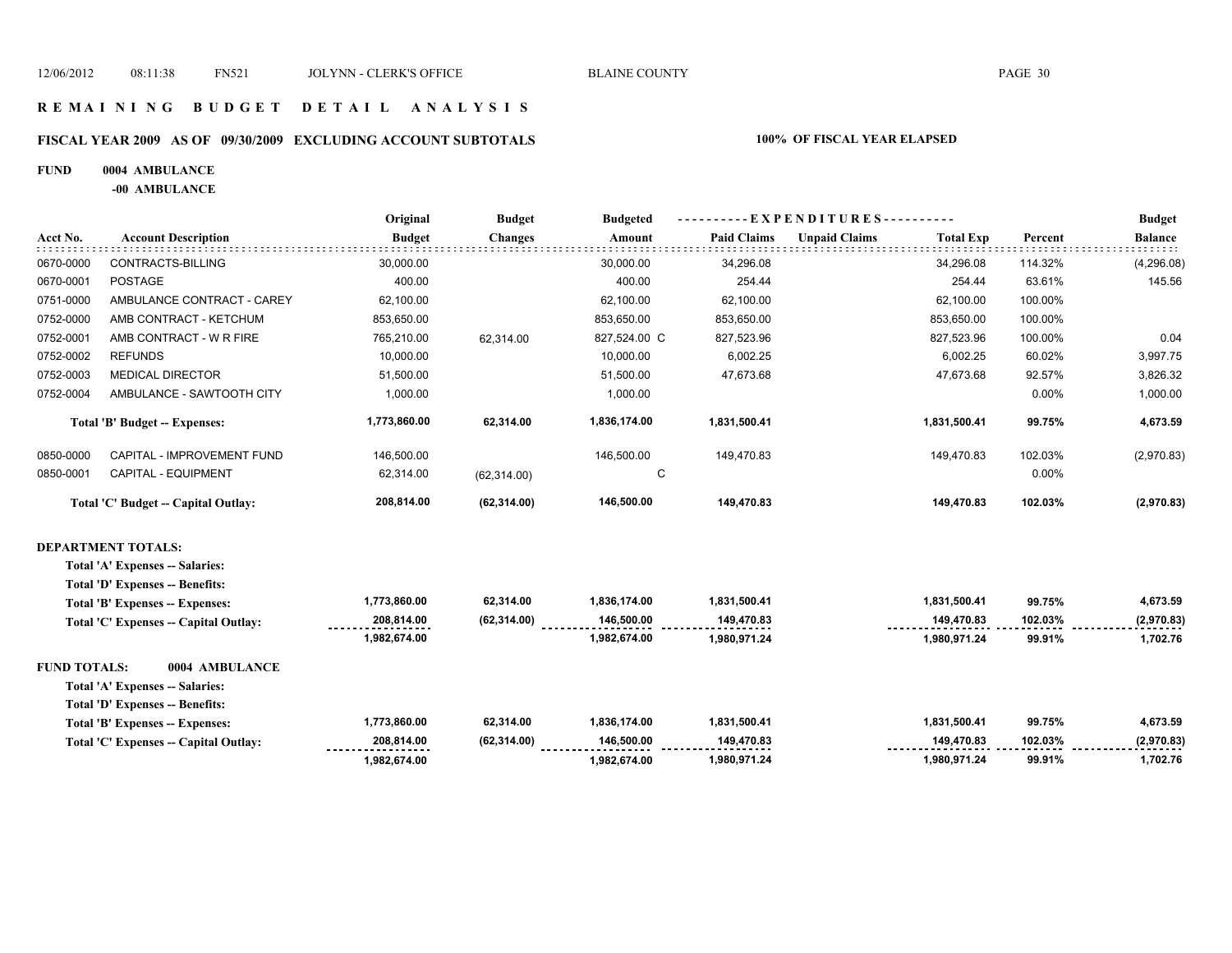# **FISCAL YEAR 2009 AS OF 09/30/2009 EXCLUDING ACCOUNT SUBTOTALS 100% OF FISCAL YEAR ELAPSED**

# **FUND 0006 DISTRICT COURT**

**-00 DISTRICT COURT**

|           |                                | Original      | <b>Budget</b>  | <b>Budgeted</b> | - - E X P E N D I T U R E S - - - - - - - - - - |                      |                  |         | <b>Budget</b> |
|-----------|--------------------------------|---------------|----------------|-----------------|-------------------------------------------------|----------------------|------------------|---------|---------------|
| Acct No.  | <b>Account Description</b>     | <b>Budget</b> | <b>Changes</b> | Amount          | <b>Paid Claims</b>                              | <b>Unpaid Claims</b> | <b>Total Exp</b> | Percent | Balance       |
| 0405-0006 | SALARIES - LAW CLERK           | 51,167.00     |                | 51,167.00       | 49,988.44                                       |                      | 49,988.44        | 97.70%  | 1,178.56      |
| 0409-0001 | SALARIES - TERMINATION         | 4,000.00      |                | 4,000.00        | 725.37                                          |                      | 725.37           | 18.13%  | 3,274.63      |
|           | Total 'A' Budget -- Salaries:  | 55,167.00     |                | 55,167.00       | 50,713.81                                       |                      | 50,713.81        | 91.93%  | 4,453.19      |
| 0410-0000 | <b>RETIREMENT</b>              | 5,370.00      |                | 5,370.00        | 5,193.91                                        |                      | 5,193.91         | 96.72%  | 176.09        |
| 0411-0000 | <b>FICA</b>                    | 4,260.00      |                | 4,260.00        | 3,879.70                                        |                      | 3,879.70         | 91.07%  | 380.30        |
| 0412-0000 | <b>LIFE INSURANCE</b>          | 81.00         |                | 81.00           | 74.03                                           |                      | 74.03            | 91.40%  | 6.97          |
| 0413-0000 | <b>MEDICAL INSURANCE</b>       | 12,373.00     |                | 12,373.00       | 5,557.75                                        |                      | 5,557.75         | 44.92%  | 6,815.25      |
| 0414-0000 | DENTAL INSURANCE               | 335.00        |                | 335.00          | 306.35                                          |                      | 306.35           | 91.45%  | 28.65         |
| 0415-0000 | <b>STATE UNEMPLOYMENT</b>      | 225.00        |                | 225.00          | 202.86                                          |                      | 202.86           | 90.16%  | 22.14         |
| 0416-0000 | WORKER'S COMPENSATION INSUR.   | 190.00        |                | 190.00          | 160.00                                          |                      | 160.00           | 84.21%  | 30.00         |
| 0417-0000 | RETIREMENT 401A CO CONTRIBUT   | 300.00        |                | 300.00          |                                                 |                      |                  | 0.00%   | 300.00        |
|           | Total 'D' Budget -- Benefits:  | 23,134.00     |                | 23,134.00       | 15,374.60                                       |                      | 15,374.60        | 66.46%  | 7,759.40      |
| 0439-0000 | TRAVEL - OTHER                 | 1,500.00      |                | 1,500.00        | 1,087.48                                        |                      | 1,087.48         | 72.50%  | 412.52        |
| 0439-0001 | PER DIEM                       | 2,000.00      |                | 2,000.00        | 477.75                                          |                      | 477.75           | 23.89%  | 1,522.25      |
| 0440-0000 | SUPPLIES - OFFICE              | 11,500.00     |                | 11,500.00       | 11,640.00                                       |                      | 11,640.00        | 101.22% | (140.00)      |
| 0440-0001 | SUPPLIES - OFFICE EQUIPMENT    | 6,000.00      |                | 6,000.00        | 4,195.19                                        |                      | 4,195.19         | 69.92%  | 1,804.81      |
| 0440-0002 | SUPPLIES - RECORDS MAINTENANCE | 20,000.00     |                | 20,000.00       | 20,223.16                                       |                      | 20,223.16        | 101.12% | (223.16)      |
| 0464-0000 | UTILITIES - TELEPHONE, OTHER   | 3,500.00      |                | 3,500.00        | 3,254.83                                        |                      | 3,254.83         | 93.00%  | 245.17        |
| 0489-0000 | PROFESSIONAL SVC - OTHER       | 20,000.00     |                | 20,000.00       | 20,139.00                                       |                      | 20,139.00        | 100.70% | (139.00)      |
| 0489-0002 | PROF SVC - INTERPRETING        | 5,000.00      |                | 5,000.00        | 3,648.31                                        |                      | 3,648.31         | 72.97%  | 1,351.69      |
| 0499-0000 | REPAIRS/MAINT - OTHER          | 2,500.00      |                | 2,500.00        | 2,206.18                                        |                      | 2,206.18         | 88.25%  | 293.82        |
| 0526-0000 | CONTINGENCY ACCOUNT            | 10,000.00     |                | 10,000.00       |                                                 |                      |                  | 0.00%   | 10,000.00     |
| 0536-0000 | <b>LAW LIBRARY</b>             | 16,000.00     |                | 16,000.00       | 20,695.50                                       |                      | 20,695.50        | 129.35% | (4,695.50)    |
| 0542-0000 | <b>POSTAGE</b>                 | 13,000.00     |                | 13,000.00       | 12,948.46                                       |                      | 12,948.46        | 99.60%  | 51.54         |
| 0569-0000 | <b>EDUCATION - OTHER</b>       | 2,720.00      |                | 2,720.00        | 2,073.50                                        |                      | 2,073.50         | 76.23%  | 646.50        |
| 0620-0000 | JURY- MEALS AND LODGING        | 1,500.00      |                | 1,500.00        | 995.31                                          |                      | 995.31           | 66.35%  | 504.69        |
| 0621-0000 | <b>JURY - JURORS FEES</b>      | 10,000.00     |                | 10,000.00       | 9,070.71                                        |                      | 9,070.71         | 90.71%  | 929.29        |
| 0622-0000 | <b>JURY - MILEAGE</b>          | 7,500.00      |                | 7,500.00        | 6,833.57                                        |                      | 6,833.57         | 91.11%  | 666.43        |
| 0675-0000 | CONTRACTS - TRANSCRIPTS        | 6,000.00      |                | 6,000.00        | 7,091.25                                        |                      | 7,091.25         | 118.19% | (1,091.25)    |
| 0675-0001 | *CONTRACTS-IGNITION INTERLOCK  |               | 1,276.80       | 1,276.80 C      | 1,351.80                                        |                      | 1,351.80         | 105.87% | (75.00)       |
| 0675-0002 | <b>INTERLOCK "BILLS HOUSE"</b> |               | 75.00          | 75.00 C         | 75.00                                           |                      | 75.00            | 100.00% |               |
|           |                                |               |                |                 |                                                 |                      |                  |         |               |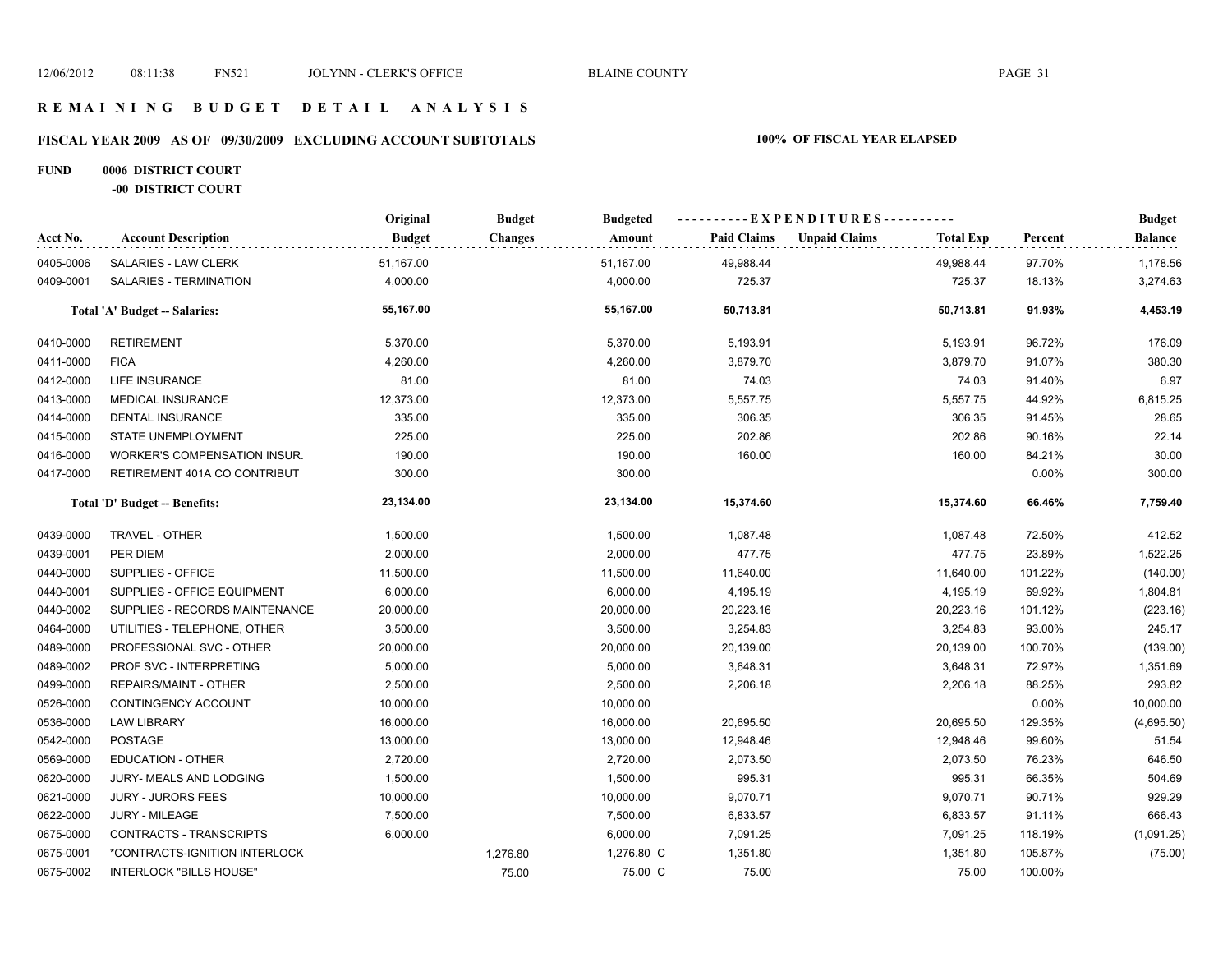#### **R E M A I N I N G B U D G E T D E T A I L A N A L Y S I S**

# **FISCAL YEAR 2009 AS OF 09/30/2009 EXCLUDING ACCOUNT SUBTOTALS 100% OF FISCAL YEAR ELAPSED**

### **FUND 0006 DISTRICT COURT**

**-00 DISTRICT COURT**

|                     |                                       | Original      | <b>Budget</b>  | <b>Budgeted</b> | EXPENDITURES--     |                      |                  |         | <b>Budget</b>  |
|---------------------|---------------------------------------|---------------|----------------|-----------------|--------------------|----------------------|------------------|---------|----------------|
| Acct No.            | <b>Account Description</b>            | <b>Budget</b> | <b>Changes</b> | Amount          | <b>Paid Claims</b> | <b>Unpaid Claims</b> | <b>Total Exp</b> | Percent | <b>Balance</b> |
| 0750-0001           | CR03-18200/CV04-269 JOHNSON           |               |                |                 | 544.28             |                      | 544.28           | 0.00%   | (544.28)       |
| 0785-0000           | TRIAL COURT ADMIN                     | 2,720.00      |                | 2,720.00        | 2,694.00           |                      | 2,694.00         | 99.04%  | 26.00          |
| 0791-0000           | DRUG COURT - PUBLIC DEFENDER          | 6,000.00      |                | 6,000.00        | 6,000.00           |                      | 6,000.00         | 100.00% |                |
|                     | <b>Total 'B' Budget -- Expenses:</b>  | 147,440.00    | 1,351.80       | 148,791.80      | 137,245.28         |                      | 137,245.28       | 92.24%  | 11,546.52      |
|                     | <b>DEPARTMENT TOTALS:</b>             |               |                |                 |                    |                      |                  |         |                |
|                     | Total 'A' Expenses -- Salaries:       | 55,167.00     |                | 55,167.00       | 50,713.81          |                      | 50,713.81        | 91.93%  | 4,453.19       |
|                     | Total 'D' Expenses -- Benefits:       | 23,134.00     |                | 23,134.00       | 15,374.60          |                      | 15.374.60        | 66.46%  | 7,759.40       |
|                     | Total 'B' Expenses -- Expenses:       | 147,440.00    | 1,351.80       | 148,791.80      | 137,245.28         |                      | 137,245.28       | 92.24%  | 11,546.52      |
|                     | Total 'C' Expenses -- Capital Outlay: |               |                |                 |                    |                      |                  |         |                |
|                     |                                       | 225,741.00    | 1,351.80       | 227,092.80      | 203,333.69         |                      | 203,333.69       | 89.54%  | 23,759.11      |
| <b>FUND TOTALS:</b> | 0006 DISTRICT COURT                   |               |                |                 |                    |                      |                  |         |                |
|                     | Total 'A' Expenses -- Salaries:       | 55,167.00     |                | 55,167.00       | 50,713.81          |                      | 50,713.81        | 91.93%  | 4,453.19       |
|                     | Total 'D' Expenses -- Benefits:       | 23,134.00     |                | 23,134.00       | 15,374.60          |                      | 15,374.60        | 66      | 7,759.40       |
|                     | Total 'B' Expenses -- Expenses:       | 147,440.00    | 1,351.80       | 148,791.80      | 137,245.28         |                      | 137,245.28       | 92.24%  | 11,546.52      |
|                     | Total 'C' Expenses -- Capital Outlay: |               |                |                 |                    |                      |                  |         |                |
|                     |                                       | 225,741.00    | 1,351.80       | 227,092.80      | 203,333.69         |                      | 203,333.69       | 89.54%  | 23,759.11      |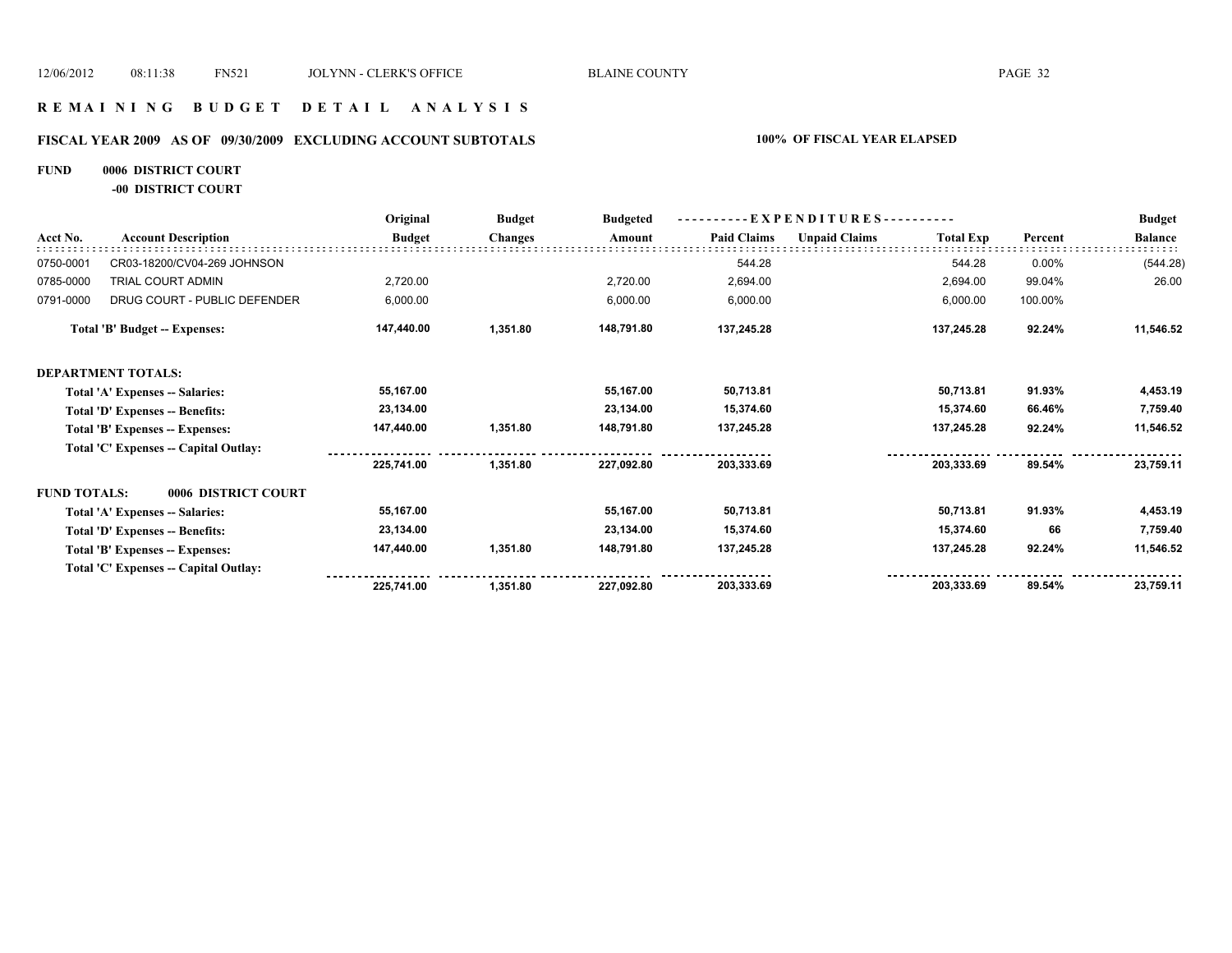#### **R E M A I N I N G B U D G E T D E T A I L A N A L Y S I S**

# **FISCAL YEAR 2009 AS OF 09/30/2009 EXCLUDING ACCOUNT SUBTOTALS 100% OF FISCAL YEAR ELAPSED**

# **FUND 0007 FAIR, COUNTY**

**-00 FAIR, COUNTY**

|                     |                                       | Original      | <b>Budget</b><br><b>Budgeted</b> | - EXPENDITURES---------- |                    |                      |                  | <b>Budget</b> |                |
|---------------------|---------------------------------------|---------------|----------------------------------|--------------------------|--------------------|----------------------|------------------|---------------|----------------|
| Acct No.            | <b>Account Description</b>            | <b>Budget</b> | <b>Changes</b>                   | Amount                   | <b>Paid Claims</b> | <b>Unpaid Claims</b> | <b>Total Exp</b> | Percent       | <b>Balance</b> |
| 0440-0000           | <b>SUPPLIES</b>                       | 25,640.00     |                                  | 25,640.00                | 25,640.00          |                      | 25,640.00        | 100.00%       |                |
|                     | <b>Total 'B' Budget -- Expenses:</b>  | 25,640.00     |                                  | 25,640.00                | 25,640.00          |                      | 25,640.00        | 100.00%       |                |
| 0807-0000           | CAPITAL- CONSTRUCTION                 | 10,000.00     | 10,464.95                        | 20,464.95 C              | 10,000.00          |                      | 10,000.00        | 48.86%        | 10,464.95      |
|                     | Total 'C' Budget -- Capital Outlay:   | 10,000.00     | 10,464.95                        | 20,464.95                | 10,000.00          |                      | 10,000.00        | 48.86%        | 10,464.95      |
|                     | <b>DEPARTMENT TOTALS:</b>             |               |                                  |                          |                    |                      |                  |               |                |
|                     | Total 'A' Expenses -- Salaries:       |               |                                  |                          |                    |                      |                  |               |                |
|                     | Total 'D' Expenses -- Benefits:       |               |                                  |                          |                    |                      |                  |               |                |
|                     | Total 'B' Expenses -- Expenses:       | 25,640.00     |                                  | 25,640.00                | 25,640.00          |                      | 25,640.00        | 100.00%       |                |
|                     | Total 'C' Expenses -- Capital Outlay: | 10.000.00     | 10,464.95                        | 20,464.95                | 10,000.00          |                      | 10.000.00        | 48.86%        | 10,464.95      |
|                     |                                       | 35,640.00     | 10,464.95                        | 46,104.95                | 35,640.00          |                      | 35,640.00        | 77.30%        | 10,464.95      |
| <b>FUND TOTALS:</b> | 0007 FAIR, COUNTY                     |               |                                  |                          |                    |                      |                  |               |                |
|                     | Total 'A' Expenses -- Salaries:       |               |                                  |                          |                    |                      |                  |               |                |
|                     | Total 'D' Expenses -- Benefits:       |               |                                  |                          |                    |                      |                  |               |                |
|                     | Total 'B' Expenses -- Expenses:       | 25,640.00     |                                  | 25,640.00                | 25,640.00          |                      | 25,640.00        | 100.00%       |                |
|                     | Total 'C' Expenses -- Capital Outlay: | 10,000.00     | 10,464.95                        | 20,464.95                | 10,000.00          |                      | 10.000.00        | 48.86%        | 10,464.95      |
|                     |                                       | 35,640.00     | 10.464.95                        | 46.104.95                | 35,640.00          |                      | 35,640.00        | 77.30%        | 10,464.95      |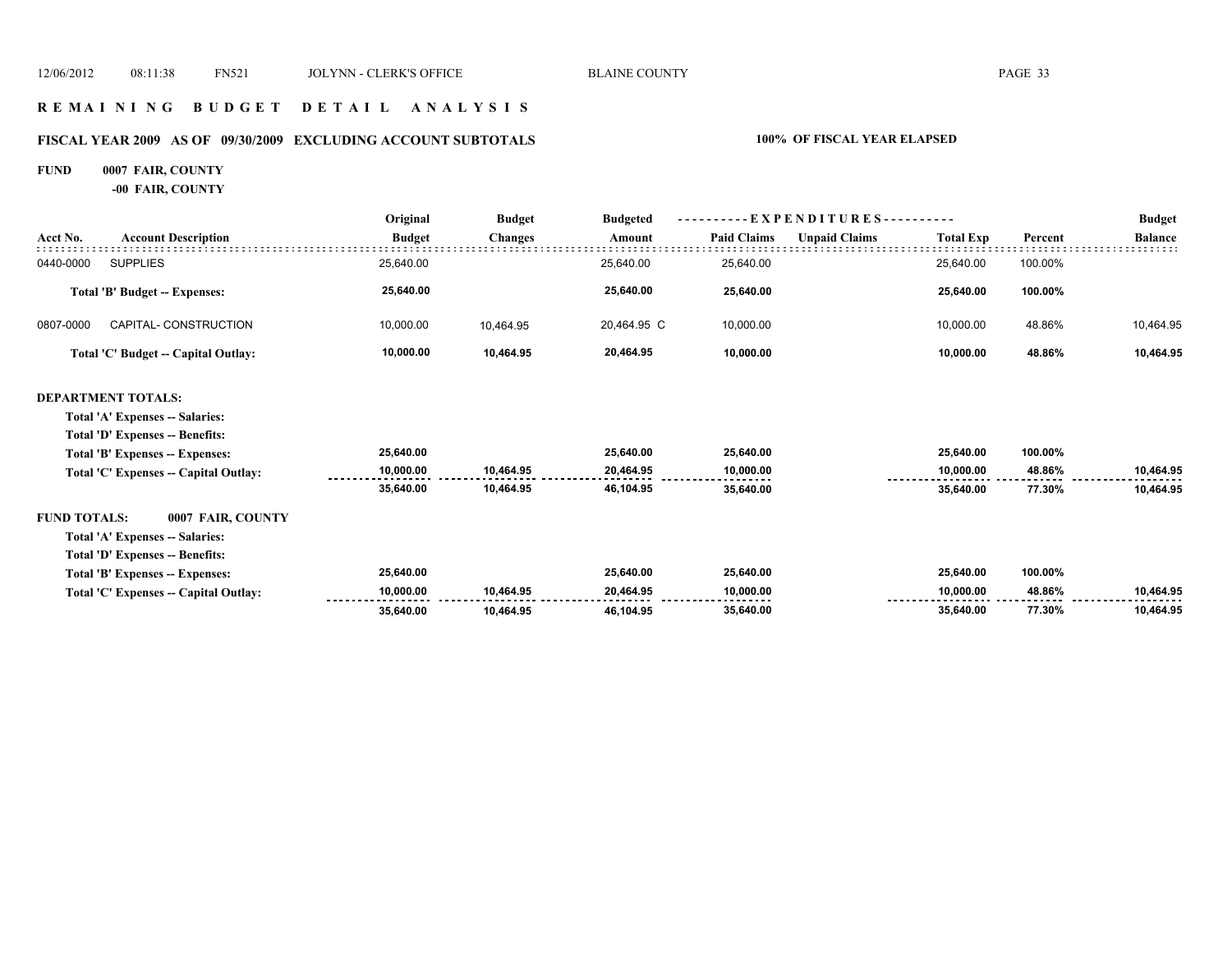### **R E M A I N I N G B U D G E T D E T A I L A N A L Y S I S**

# **FISCAL YEAR 2009 AS OF 09/30/2009 EXCLUDING ACCOUNT SUBTOTALS 100% OF FISCAL YEAR ELAPSED**

#### **FUND 0011 HEALTH DISTRICT**

**-00 HEALTH DISTRICT**

|                     |                                       | Original      | <b>Budget</b>  | <b>Budgeted</b> | $-EXPENDITURES---$ |                      |                  |         | <b>Budget</b>  |
|---------------------|---------------------------------------|---------------|----------------|-----------------|--------------------|----------------------|------------------|---------|----------------|
| Acct No.            | <b>Account Description</b>            | <b>Budget</b> | <b>Changes</b> | Amount          | <b>Paid Claims</b> | <b>Unpaid Claims</b> | <b>Total Exp</b> | Percent | <b>Balance</b> |
| 0733-0000           | SOUTH-CENTRAL HEALTH DISTRICT         | 272,348.00    |                | 272,348.00      | 272,348.00         |                      | 272,348.00       | 100.00% |                |
|                     | Total 'B' Budget -- Expenses:         | 272,348.00    |                | 272,348.00      | 272,348.00         |                      | 272,348.00       | 100.00% |                |
|                     | <b>DEPARTMENT TOTALS:</b>             |               |                |                 |                    |                      |                  |         |                |
|                     | Total 'A' Expenses -- Salaries:       |               |                |                 |                    |                      |                  |         |                |
|                     | Total 'D' Expenses -- Benefits:       |               |                |                 |                    |                      |                  |         |                |
|                     | Total 'B' Expenses -- Expenses:       | 272,348.00    |                | 272,348.00      | 272,348.00         |                      | 272,348.00       | 100.00% |                |
|                     | Total 'C' Expenses -- Capital Outlay: |               |                |                 |                    |                      |                  |         |                |
|                     |                                       | 272,348.00    |                | 272,348.00      | 272,348.00         |                      | 272,348.00       | 100.00% |                |
| <b>FUND TOTALS:</b> | 0011 HEALTH DISTRICT                  |               |                |                 |                    |                      |                  |         |                |
|                     | Total 'A' Expenses -- Salaries:       |               |                |                 |                    |                      |                  |         |                |
|                     | Total 'D' Expenses -- Benefits:       |               |                |                 |                    |                      |                  |         |                |
|                     | Total 'B' Expenses -- Expenses:       | 272,348.00    |                | 272,348.00      | 272,348.00         |                      | 272,348.00       | 100.00% |                |
|                     | Total 'C' Expenses -- Capital Outlay: |               |                |                 |                    |                      |                  |         |                |
|                     |                                       | 272,348.00    |                | 272,348.00      | 272,348.00         |                      | 272,348.00       | 100.00% |                |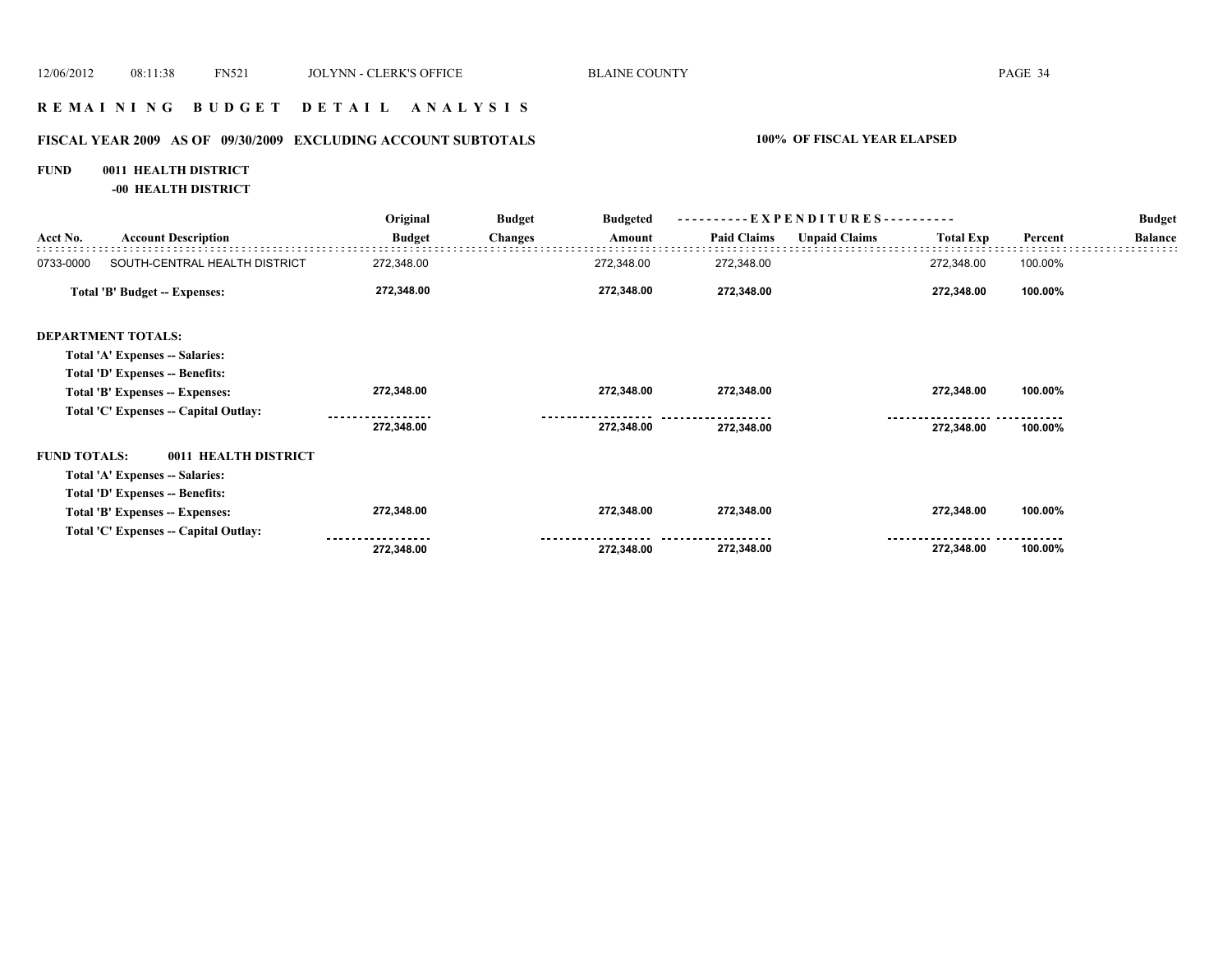# **R E M A I N I N G B U D G E T D E T A I L A N A L Y S I S**

# **FISCAL YEAR 2009 AS OF 09/30/2009 EXCLUDING ACCOUNT SUBTOTALS 100% OF FISCAL YEAR ELAPSED**

#### **FUND 0012 HISTORICAL SOCIETY & MUSEUM**

**-00 HISTORICAL SOCIETY & MUSEUM**

|                                                         | Original      | <b>Budget</b><br><b>Budgeted</b> | E X P E N D I T U R E S - - - - - - - - - - |                    |                      |                  | <b>Budget</b> |                |
|---------------------------------------------------------|---------------|----------------------------------|---------------------------------------------|--------------------|----------------------|------------------|---------------|----------------|
| <b>Account Description</b><br>Acct No.                  | <b>Budget</b> | <b>Changes</b>                   | Amount                                      | <b>Paid Claims</b> | <b>Unpaid Claims</b> | <b>Total Exp</b> | Percent       | <b>Balance</b> |
| <b>SUPPLIES</b><br>0440-0000                            | 14,289.00     |                                  | 14,289.00                                   | 14,289.00          |                      | 14,289.00        | 100.00%       |                |
| <b>Total 'B' Budget -- Expenses:</b>                    | 14,289.00     |                                  | 14,289.00                                   | 14,289.00          |                      | 14,289.00        | 100.00%       |                |
| CAPITAL- CAMPAIGN<br>0803-0004                          | 10,321.00     |                                  | 10,321.00                                   | 10,321.00          |                      | 10,321.00        | 100.00%       |                |
| Total 'C' Budget -- Capital Outlay:                     | 10,321.00     |                                  | 10,321.00                                   | 10,321.00          |                      | 10,321.00        | 100.00%       |                |
| <b>DEPARTMENT TOTALS:</b>                               |               |                                  |                                             |                    |                      |                  |               |                |
| Total 'A' Expenses -- Salaries:                         |               |                                  |                                             |                    |                      |                  |               |                |
| Total 'D' Expenses -- Benefits:                         |               |                                  |                                             |                    |                      |                  |               |                |
| Total 'B' Expenses -- Expenses:                         | 14,289.00     |                                  | 14,289.00                                   | 14,289.00          |                      | 14,289.00        | 100.00%       |                |
| Total 'C' Expenses -- Capital Outlay:                   | 10,321.00     |                                  | 10,321.00                                   | 10,321.00          |                      | 10,321.00        | 100.00%       |                |
|                                                         | 24,610.00     |                                  | 24,610.00                                   | 24,610.00          |                      | 24,610.00        | 100.00%       |                |
| <b>FUND TOTALS:</b><br>0012 HISTORICAL SOCIETY & MUSEUM |               |                                  |                                             |                    |                      |                  |               |                |
| Total 'A' Expenses -- Salaries:                         |               |                                  |                                             |                    |                      |                  |               |                |
| <b>Total 'D' Expenses -- Benefits:</b>                  |               |                                  |                                             |                    |                      |                  |               |                |
| Total 'B' Expenses -- Expenses:                         | 14,289.00     |                                  | 14,289.00                                   | 14,289.00          |                      | 14,289.00        | 100.00%       |                |
| Total 'C' Expenses -- Capital Outlay:                   | 10,321.00     |                                  | 10,321.00                                   | 10,321.00          |                      | 10,321.00        | 100.00%       |                |
|                                                         | 24,610.00     |                                  | 24,610.00                                   | 24,610.00          |                      | 24,610.00        | 100.00%       |                |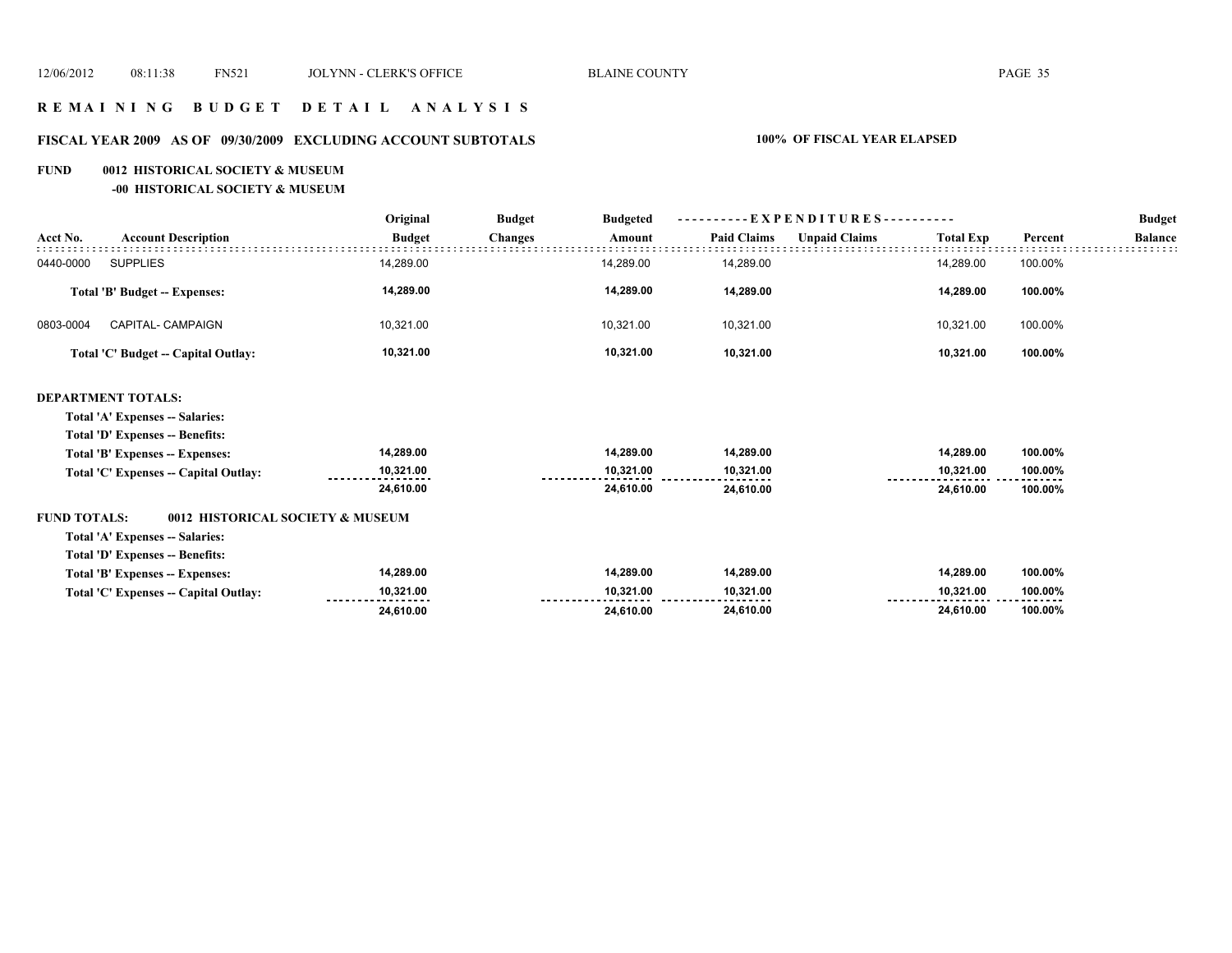### **R E M A I N I N G B U D G E T D E T A I L A N A L Y S I S**

# **FISCAL YEAR 2009 AS OF 09/30/2009 EXCLUDING ACCOUNT SUBTOTALS 100% OF FISCAL YEAR ELAPSED**

#### **FUND 0016 INDIGENT**

**-00 INDIGENT**

|           |                                   | Original      | <b>Budget</b><br><b>Budgeted</b> | ----------EXPENDITURES---------- |                    |                      |                  | <b>Budget</b> |                |
|-----------|-----------------------------------|---------------|----------------------------------|----------------------------------|--------------------|----------------------|------------------|---------------|----------------|
| Acct No.  | <b>Account Description</b>        | <b>Budget</b> | <b>Changes</b>                   | Amount                           | <b>Paid Claims</b> | <b>Unpaid Claims</b> | <b>Total Exp</b> | Percent       | <b>Balance</b> |
| 0405-0011 | SALARIES - MGR./ADMINISTRATOR     | 60,050.00     |                                  | 60,050.00                        | 51,422.70          |                      | 51,422.70        | 85.63%        | 8,627.30       |
| 0409-0000 | SALARIES - OTHER PERSONNEL        | 41,101.00     |                                  | 41,101.00                        | 36,681.94          |                      | 36,681.94        | 89.25%        | 4,419.06       |
| 0409-0001 | SALARIES - TERMINATION            | 5,200.00      |                                  | 5,200.00                         | 5,339.35           |                      | 5,339.35         | 102.68%       | (139.35)       |
|           | Total 'A' Budget -- Salaries:     | 106,351.00    |                                  | 106,351.00                       | 93,443.99          |                      | 93,443.99        | 87.86%        | 12,907.01      |
| 0410-0000 | <b>RETIREMENT</b>                 | 10,510.00     |                                  | 10,510.00                        | 9,153.99           |                      | 9,153.99         | 87.10%        | 1,356.01       |
| 0411-0000 | <b>FICA</b>                       | 8,140.00      |                                  | 8,140.00                         | 7,039.40           |                      | 7,039.40         | 86.48%        | 1,100.60       |
| 0412-0000 | LIFE INSURANCE                    | 162.00        |                                  | 162.00                           | 141.33             |                      | 141.33           | 87.24%        | 20.67          |
| 0413-0000 | <b>MEDICAL INSURANCE</b>          | 15,121.00     |                                  | 15,121.00                        | 13,040.15          |                      | 13,040.15        | 86.24%        | 2,080.85       |
| 0414-0000 | <b>DENTAL INSURANCE</b>           | 669.00        |                                  | 669.00                           | 584.85             |                      | 584.85           | 87.42%        | 84.15          |
| 0415-0000 | <b>STATE UNEMPLOYMENT</b>         | 430.00        |                                  | 430.00                           | 368.06             |                      | 368.06           | 85.60%        | 61.94          |
| 0416-0000 | WORKER'S COMPENSATION INSUR.      | 300.00        |                                  | 300.00                           | 221.00             |                      | 221.00           | 73.67%        | 79.00          |
| 0417-0000 | RETIREMENT 401A CO CONTRIBUT      | 600.00        |                                  | 600.00                           | 270.58             |                      | 270.58           | 45.10%        | 329.42         |
|           | Total 'D' Budget -- Benefits:     | 35,932.00     |                                  | 35,932.00                        | 30,819.36          |                      | 30,819.36        | 85.77%        | 5,112.64       |
| 0439-0000 | TRAVEL - OTHER                    | 1,750.00      |                                  | 1,750.00                         | 1,059.92           |                      | 1,059.92         | 60.57%        | 690.08         |
| 0440-0000 | SUPPLIES - OFFICE                 | 3,000.00      |                                  | 3,000.00                         | 3,144.33           |                      | 3,144.33         | 104.81%       | (144.33)       |
| 0464-0000 | UTILITIES - TELEPHONE, OTHER      | 1,200.00      |                                  | 1,200.00                         | 750.12             |                      | 750.12           | 62.51%        | 449.88         |
| 0492-0000 | REPAIRS/MAINT - OFFICE EQUIP      | 300.00        |                                  | 300.00                           | 148.28             |                      | 148.28           | 49.43%        | 151.72         |
| 0542-0000 | <b>POSTAGE</b>                    | 2,000.00      |                                  | 2,000.00                         | 1,500.00           |                      | 1,500.00         | 75.00%        | 500.00         |
| 0569-0000 | <b>EDUCATION - OTHER</b>          | 750.00        |                                  | 750.00                           | 445.00             |                      | 445.00           | 59.33%        | 305.00         |
| 0590-0000 | <b>MEDICAL - HOSPITALS</b>        | 128,750.00    |                                  | 128,750.00                       | 66,544.38          |                      | 66,544.38        | 51.68%        | 62,205.62      |
| 0591-0000 | MEDICAL - PROFESSIONAL SERVICE    | 37,000.00     |                                  | 37,000.00                        | 28,492.28          |                      | 28,492.28        | 77.01%        | 8,507.72       |
| 0592-0000 | MEDICAL - NURSING HOMES           | 2,000.00      |                                  | 2,000.00                         |                    |                      |                  | 0.00%         | 2,000.00       |
| 0594-0000 | MEDICAL - MEDICATION              | 1,500.00      |                                  | 1,500.00                         |                    |                      |                  | 0.00%         | 1,500.00       |
| 0595-0000 | MEDICAL - TRANSPORTATION          | 7,500.00      |                                  | 7,500.00                         | 20,427.03          |                      | 20,427.03        | 272.36%       | (12, 927.03)   |
| 0596-0000 | <b>INSURANCE PREMIUMS</b>         | 1,000.00      |                                  | 1,000.00                         |                    |                      |                  | 0.00%         | 1,000.00       |
| 0599-0000 | MEDICAL - OTHER EXPENSES          | 3,000.00      |                                  | 3,000.00                         | 1,567.47           |                      | 1,567.47         | 52.25%        | 1,432.53       |
| 0599-0001 | <b>MEDICAL - MENTAL HOSPITALS</b> | 30,000.00     |                                  | 30,000.00                        | 28,764.99          |                      | 28,764.99        | 95.88%        | 1,235.01       |
| 0599-0002 | MEDICAL - MENTAL PRO SVC          | 3,224.00      |                                  | 3,224.00                         |                    |                      |                  | 0.00%         | 3,224.00       |
| 0602-0000 | NON-MEDICAL - FOOD                | 500.00        |                                  | 500.00                           |                    |                      |                  | 0.00%         | 500.00         |
| 0603-0000 | NON-MEDICAL - HOUSING             | 1,000.00      |                                  | 1,000.00                         |                    |                      |                  | 0.00%         | 1,000.00       |
| 0603-0001 | *NON MEDICAL-FEMA                 |               | 7,300.76                         | 7,300.76 C                       | 7,300.76           |                      | 7,300.76         | 100.00%       |                |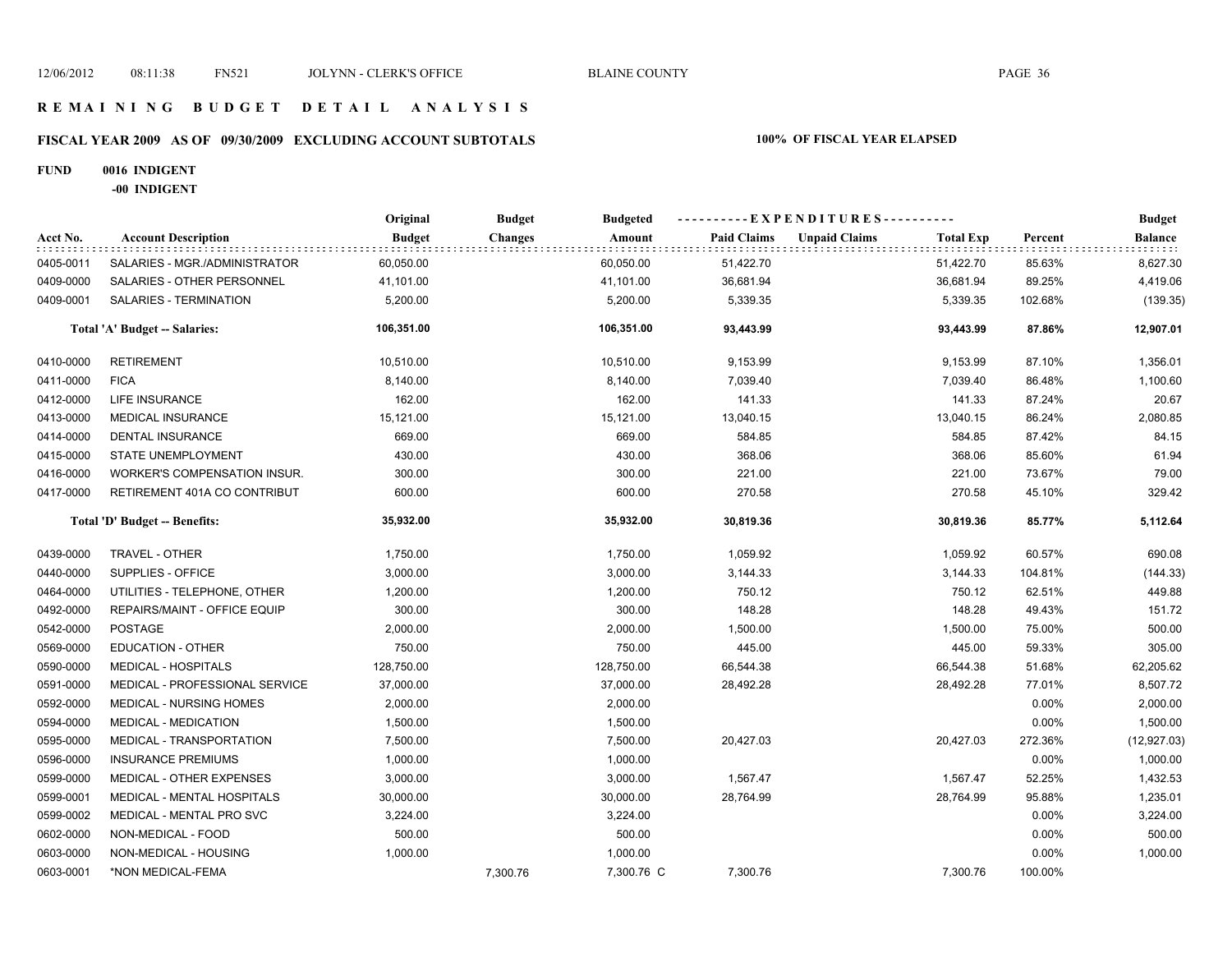#### **R E M A I N I N G B U D G E T D E T A I L A N A L Y S I S**

# **FISCAL YEAR 2009 AS OF 09/30/2009 EXCLUDING ACCOUNT SUBTOTALS 100% OF FISCAL YEAR ELAPSED**

#### **FUND 0016 INDIGENT**

**-00 INDIGENT**

|                     |                                       | Original      | <b>Budget</b>  | <b>Budgeted</b> | - EXPENDITURES---------- |                      |                  |         | <b>Budget</b>  |
|---------------------|---------------------------------------|---------------|----------------|-----------------|--------------------------|----------------------|------------------|---------|----------------|
| Acct No.            | <b>Account Description</b>            | <b>Budget</b> | <b>Changes</b> | Amount          | <b>Paid Claims</b>       | <b>Unpaid Claims</b> | <b>Total Exp</b> | Percent | <b>Balance</b> |
| 0604-0000           | NON-MEDICAL - UTILITIES               | 500.00        |                | 500.00          |                          |                      |                  | 0.00%   | 500.00         |
| 0605-0000           | NON-MEDICAL - TRANSPORTATION          | 500.00        |                | 500.00          |                          |                      |                  | 0.00%   | 500.00         |
| 0606-0000           | NON-MEDICAL - BURIALS                 | 5,600.00      |                | 5,600.00        |                          |                      |                  | 0.00%   | 5,600.00       |
| 0609-0000           | NON-MEDICAL - OTHER EXPENSES          | 500.00        |                | 500.00          | 57.04                    |                      | 57.04            | 11.41%  | 442.96         |
| 0791-0000           | *DONATIONS                            |               | 380.92         | 380.92 C        | 380.92                   |                      | 380.92           | 100.00% |                |
|                     | <b>Total 'B' Budget -- Expenses:</b>  | 231,574.00    | 7,681.68       | 239,255.68      | 160,582.52               |                      | 160,582.52       | 67.12%  | 78,673.16      |
|                     | <b>DEPARTMENT TOTALS:</b>             |               |                |                 |                          |                      |                  |         |                |
|                     | Total 'A' Expenses -- Salaries:       | 106,351.00    |                | 106.351.00      | 93,443.99                |                      | 93.443.99        | 87.86%  | 12,907.01      |
|                     | Total 'D' Expenses -- Benefits:       | 35,932.00     |                | 35,932.00       | 30,819.36                |                      | 30,819.36        | 85.77%  | 5,112.64       |
|                     | Total 'B' Expenses -- Expenses:       | 231,574.00    | 7,681.68       | 239,255.68      | 160,582.52               |                      | 160,582.52       | 67.12%  | 78,673.16      |
|                     | Total 'C' Expenses -- Capital Outlay: |               |                |                 |                          |                      |                  |         |                |
|                     |                                       | 373,857.00    | 7,681.68       | 381,538.68      | 284,845.87               |                      | 284,845.87       | 74.66%  | 96,692.81      |
| <b>FUND TOTALS:</b> | 0016 INDIGENT                         |               |                |                 |                          |                      |                  |         |                |
|                     | Total 'A' Expenses -- Salaries:       | 106,351.00    |                | 106,351.00      | 93,443.99                |                      | 93,443.99        | 87.86%  | 12,907.01      |
|                     | Total 'D' Expenses -- Benefits:       | 35,932.00     |                | 35,932.00       | 30,819.36                |                      | 30,819.36        | 86      | 5,112.64       |
|                     | Total 'B' Expenses -- Expenses:       | 231,574.00    | 7,681.68       | 239,255.68      | 160,582.52               |                      | 160,582.52       | 67.12%  | 78,673.16      |
|                     | Total 'C' Expenses -- Capital Outlay: |               |                |                 |                          |                      |                  |         |                |
|                     |                                       | 373,857.00    | 7,681.68       | 381,538.68      | 284,845.87               |                      | 284.845.87       | 74.66%  | 96,692.81      |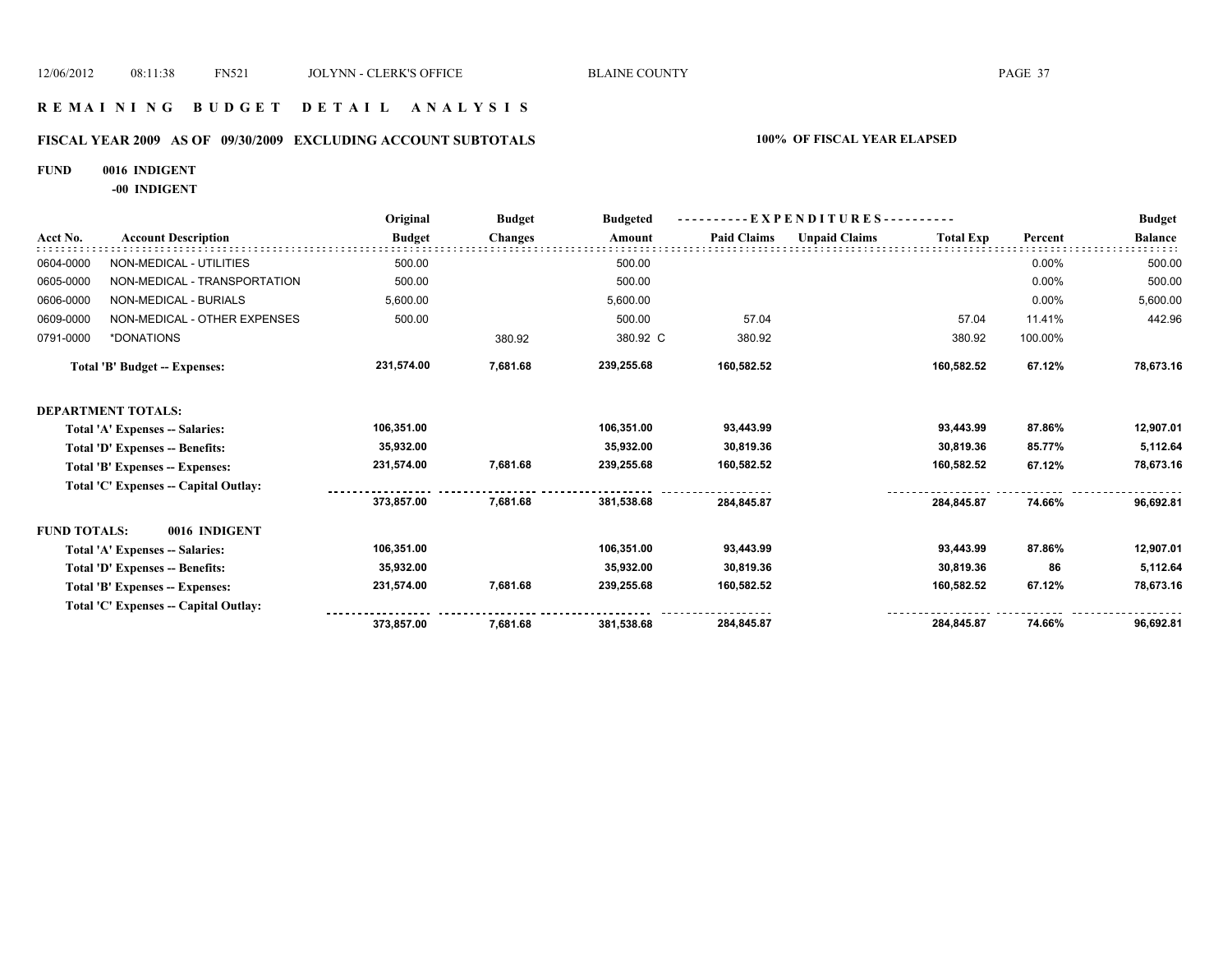# **R E M A I N I N G B U D G E T D E T A I L A N A L Y S I S**

# **FISCAL YEAR 2009 AS OF 09/30/2009 EXCLUDING ACCOUNT SUBTOTALS 100% OF FISCAL YEAR ELAPSED**

#### **FUND 0017 JUNIOR COLLEGE TUITION**

**-00 JUNIOR COLLEGE TUITION**

|                     |                                       | Original      | <b>Budget</b>  | <b>Budgeted</b> |                    | - E X P E N D I T U R E S - - |                  |         | <b>Budget</b>  |
|---------------------|---------------------------------------|---------------|----------------|-----------------|--------------------|-------------------------------|------------------|---------|----------------|
| Acct No.            | <b>Account Description</b>            | <b>Budget</b> | <b>Changes</b> | Amount          | <b>Paid Claims</b> | <b>Unpaid Claims</b>          | <b>Total Exp</b> | Percent | <b>Balance</b> |
| 0560-0000           | EDUCATION-TUITION, REGISTR.           | 140,000.00    | 8,400.00       | 148,400.00 C    | 148,400.00         |                               | 148,400.00       | 100.00% |                |
|                     | Total 'B' Budget -- Expenses:         | 140,000.00    | 8,400.00       | 148,400.00      | 148,400.00         |                               | 148,400.00       | 100.00% |                |
|                     | <b>DEPARTMENT TOTALS:</b>             |               |                |                 |                    |                               |                  |         |                |
|                     | Total 'A' Expenses -- Salaries:       |               |                |                 |                    |                               |                  |         |                |
|                     | Total 'D' Expenses -- Benefits:       |               |                |                 |                    |                               |                  |         |                |
|                     | Total 'B' Expenses -- Expenses:       | 140,000.00    | 8,400.00       | 148,400.00      | 148,400.00         |                               | 148,400.00       | 100.00% |                |
|                     | Total 'C' Expenses -- Capital Outlay: |               |                |                 |                    |                               |                  |         |                |
|                     |                                       | 140,000.00    | 8,400.00       | 148,400.00      | 148,400.00         |                               | 148,400.00       | 100.00% |                |
| <b>FUND TOTALS:</b> | 0017 JUNIOR COLLEGE TUITION           |               |                |                 |                    |                               |                  |         |                |
|                     | Total 'A' Expenses -- Salaries:       |               |                |                 |                    |                               |                  |         |                |
|                     | Total 'D' Expenses -- Benefits:       |               |                |                 |                    |                               |                  |         |                |
|                     | Total 'B' Expenses -- Expenses:       | 140,000.00    | 8,400.00       | 148,400.00      | 148,400.00         |                               | 148,400.00       | 100.00% |                |
|                     | Total 'C' Expenses -- Capital Outlay: |               |                |                 |                    |                               |                  |         |                |
|                     |                                       | 140,000.00    | 8,400.00       | 148,400.00      | 148,400.00         |                               | 148,400.00       | 100.00% |                |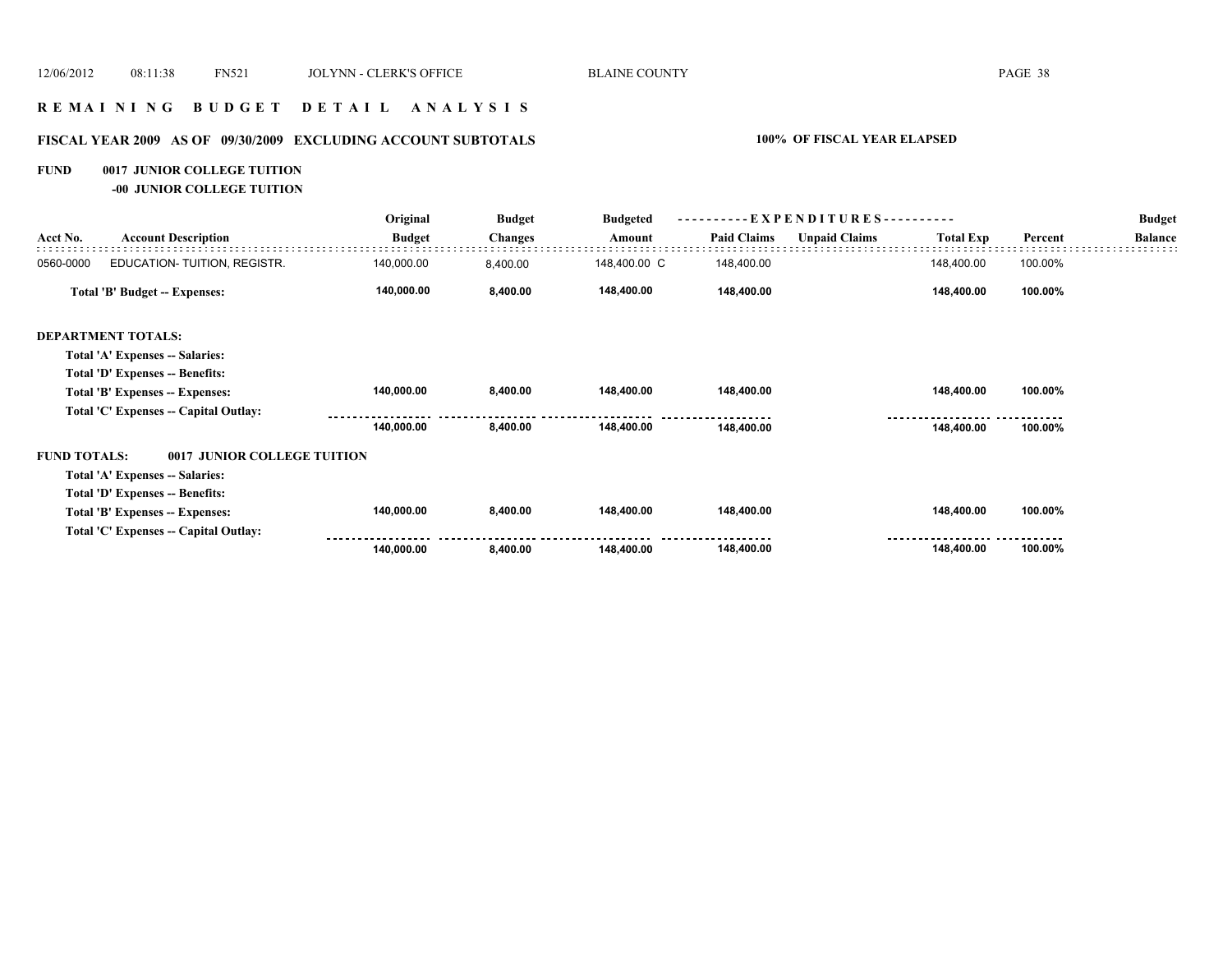# **FISCAL YEAR 2009 AS OF 09/30/2009 EXCLUDING ACCOUNT SUBTOTALS 100% OF FISCAL YEAR ELAPSED**

#### **FUND 0020 REVALUATION**

**-00 REVALUATION**

|           |                                       | Original      | <b>Budget</b><br><b>Budgeted</b> |                    | ----------EXPENDITURES---------- |                  |         | <b>Budget</b> |
|-----------|---------------------------------------|---------------|----------------------------------|--------------------|----------------------------------|------------------|---------|---------------|
| Acct No.  | <b>Account Description</b>            | <b>Budget</b> | <b>Changes</b><br>Amount         | <b>Paid Claims</b> | <b>Unpaid Claims</b>             | <b>Total Exp</b> | Percent | Balance       |
| 0405-0000 | SALARIES - EMPLOYEE, FULL-TIME        | 327,569.00    | 327,569.00                       | 311,776.25         |                                  | 311,776.25       | 95.18%  | 15,792.75     |
| 0409-0001 | SALARIES - TERMINATION                | 3,600.00      | 3,600.00                         | 1,700.16           |                                  | 1,700.16         | 47.23%  | 1,899.84      |
| 0409-0099 | SALARIES - OVERTIME                   | 1,000.00      | 1,000.00                         | 2,423.13           |                                  | 2,423.13         | 242.31% | (1,423.13)    |
|           | Total 'A' Budget -- Salaries:         | 332,169.00    | 332,169.00                       | 315,899.54         |                                  | 315,899.54       | 95.10%  | 16,269.46     |
| 0410-0000 | <b>RETIREMENT</b>                     | 34,500.00     | 34,500.00                        | 33,197.77          |                                  | 33,197.77        | 96.23%  | 1,302.23      |
| 0411-0000 | <b>FICA</b>                           | 25,660.00     | 25,660.00                        | 22,185.01          |                                  | 22,185.01        | 86.46%  | 3,474.99      |
| 0412-0000 | LIFE INSURANCE                        | 693.00        | 693.00                           | 684.61             |                                  | 684.61           | 98.79%  | 8.39          |
| 0413-0000 | <b>MEDICAL INSURANCE</b>              | 72,787.00     | 72,787.00                        | 70,072.88          |                                  | 70,072.88        | 96.27%  | 2,714.12      |
| 0414-0000 | <b>DENTAL INSURANCE</b>               | 3,008.00      | 3,008.00                         | 2,868.55           |                                  | 2,868.55         | 95.36%  | 139.45        |
| 0415-0000 | STATE UNEMPLOYMENT                    | 1,350.00      | 1,350.00                         | 1,159.99           |                                  | 1,159.99         | 85.93%  | 190.01        |
| 0416-0000 | <b>WORKER'S COMPENSATION INSUR.</b>   | 2,400.00      | 2,400.00                         | 2,053.00           |                                  | 2,053.00         | 85.54%  | 347.00        |
| 0417-0000 | RETIREMENT 401A CO CONTRIBUT          | 950.00        | 950.00                           | 350.00             |                                  | 350.00           | 36.84%  | 600.00        |
|           | Total 'D' Budget -- Benefits:         | 141,348.00    | 141,348.00                       | 132,571.81         |                                  | 132,571.81       | 93.79%  | 8,776.19      |
| 0439-0000 | TRAVEL - OTHER                        | 5,000.00      | 5,000.00                         | 4,834.50           |                                  | 4,834.50         | 96.69%  | 165.50        |
| 0439-0001 | PER DIEM                              | 1,200.00      | 1,200.00                         | 1,947.25           |                                  | 1,947.25         | 162.27% | (747.25)      |
| 0440-0000 | SUPPLIES - OFFICE                     | 3,000.00      | 3,000.00                         | 2,700.52           |                                  | 2,700.52         | 90.02%  | 299.48        |
| 0440-0001 | SUPPLIES - OFFICE EQUIP/COMPUT        | 7,500.00      | 7,500.00                         | 3,550.17           |                                  | 3,550.17         | 47.34%  | 3,949.83      |
| 0479-0000 | <b>VEHICLE-GAS EXP</b>                | 2,350.00      | 2,350.00                         | 1,560.70           |                                  | 1,560.70         | 66.41%  | 789.30        |
| 0492-0000 | REPAIRS/SOFTWARE MAINTENANCE          | 4,109.00      | 4,109.00                         | 4,108.95           |                                  | 4,108.95         | 100.00% | 0.05          |
| 0499-0000 | REPAIRS/MAINT - VEHICLES              | 2,500.00      | 2,500.00                         | 1,804.88           |                                  | 1,804.88         | 72.20%  | 695.12        |
| 0528-0000 | <b>DUES / MEMBERSHIPS</b>             | 691.00        | 691.00                           | 565.00             |                                  | 565.00           | 81.77%  | 126.00        |
| 0569-0000 | <b>EDUCATION - OTHER</b>              | 3,000.00      | 3,000.00                         | 3,078.00           |                                  | 3,078.00         | 102.60% | (78.00)       |
|           | <b>Total 'B' Budget -- Expenses:</b>  | 29,350.00     | 29,350.00                        | 24,149.97          |                                  | 24,149.97        | 82.28%  | 5,200.03      |
|           | <b>DEPARTMENT TOTALS:</b>             |               |                                  |                    |                                  |                  |         |               |
|           | Total 'A' Expenses -- Salaries:       | 332,169.00    | 332,169.00                       | 315,899.54         |                                  | 315,899.54       | 95.10%  | 16,269.46     |
|           | Total 'D' Expenses -- Benefits:       | 141,348.00    | 141,348.00                       | 132,571.81         |                                  | 132,571.81       | 93.79%  | 8,776.19      |
|           | Total 'B' Expenses -- Expenses:       | 29,350.00     | 29,350.00                        | 24,149.97          |                                  | 24,149.97        | 82.28%  | 5,200.03      |
|           | Total 'C' Expenses -- Capital Outlay: |               |                                  |                    |                                  |                  |         |               |
|           |                                       | 502,867.00    | 502,867.00                       | 472,621.32         |                                  | 472,621.32       | 93.99%  | 30,245.68     |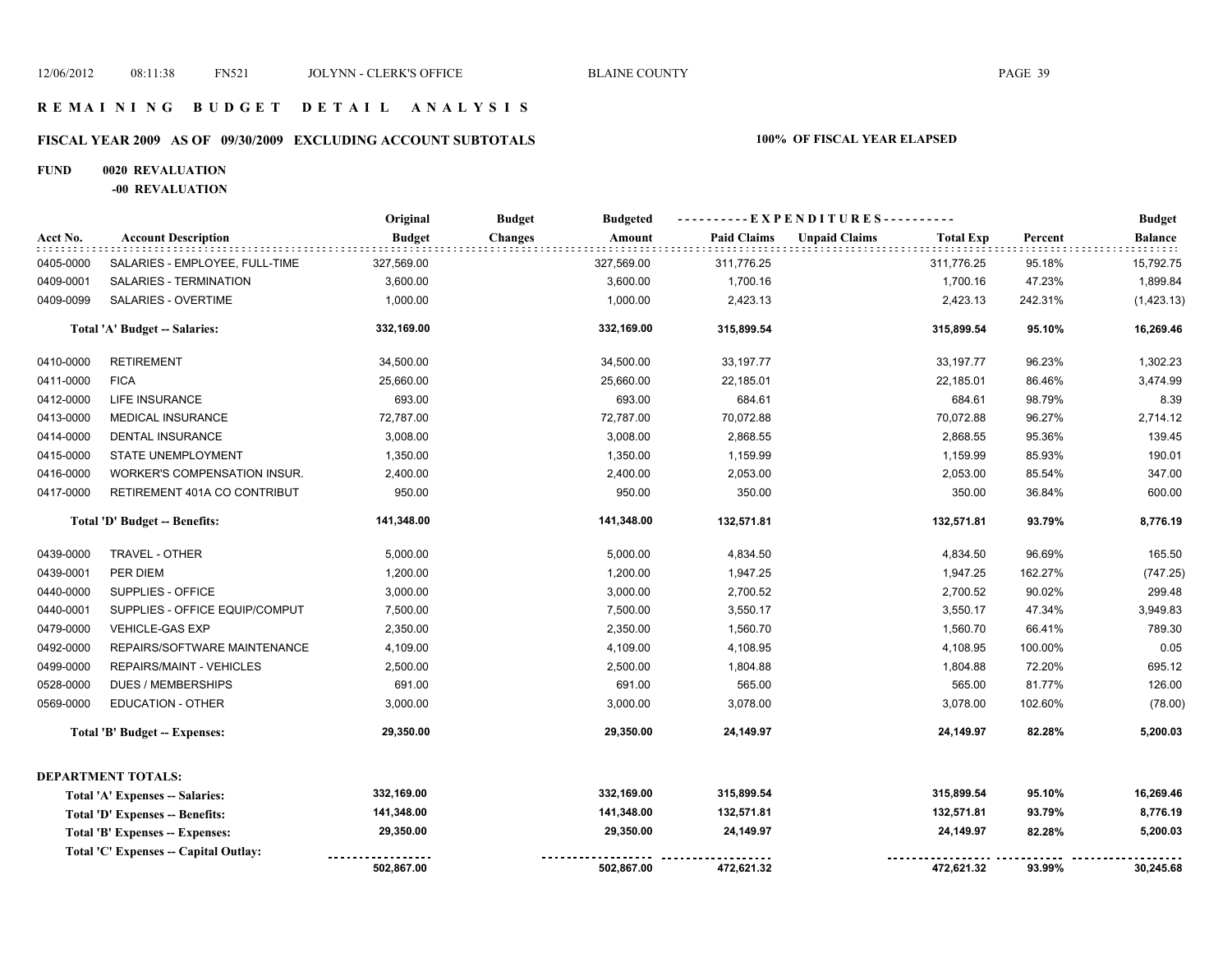#### **R E M A I N I N G B U D G E T D E T A I L A N A L Y S I S**

# **FISCAL YEAR 2009 AS OF 09/30/2009 EXCLUDING ACCOUNT SUBTOTALS 100% OF FISCAL YEAR ELAPSED**

#### **FUND TOTALS: 0020 REVALUATION**

| Total 'A' Expenses -- Salaries:       | 332,169.00        | 332,169.00         | 315.899.54 | 315.899.54 | 95.10% | 16.269.46 |
|---------------------------------------|-------------------|--------------------|------------|------------|--------|-----------|
| Total 'D' Expenses -- Benefits:       | 141.348.00        | 141.348.00         | 132.571.81 | 132.571.81 | 94     | 8.776.19  |
| Total 'B' Expenses -- Expenses:       | 29,350.00         | 29.350.00          | 24.149.97  | 24.149.97  | 82.28% | 5.200.03  |
| Total 'C' Expenses -- Capital Outlay: | ----------------- | ------------------ |            |            |        |           |
|                                       | 502.867.00        | 502,867.00         | 472,621.32 | 472.621.32 | 93.99% | 30.245.68 |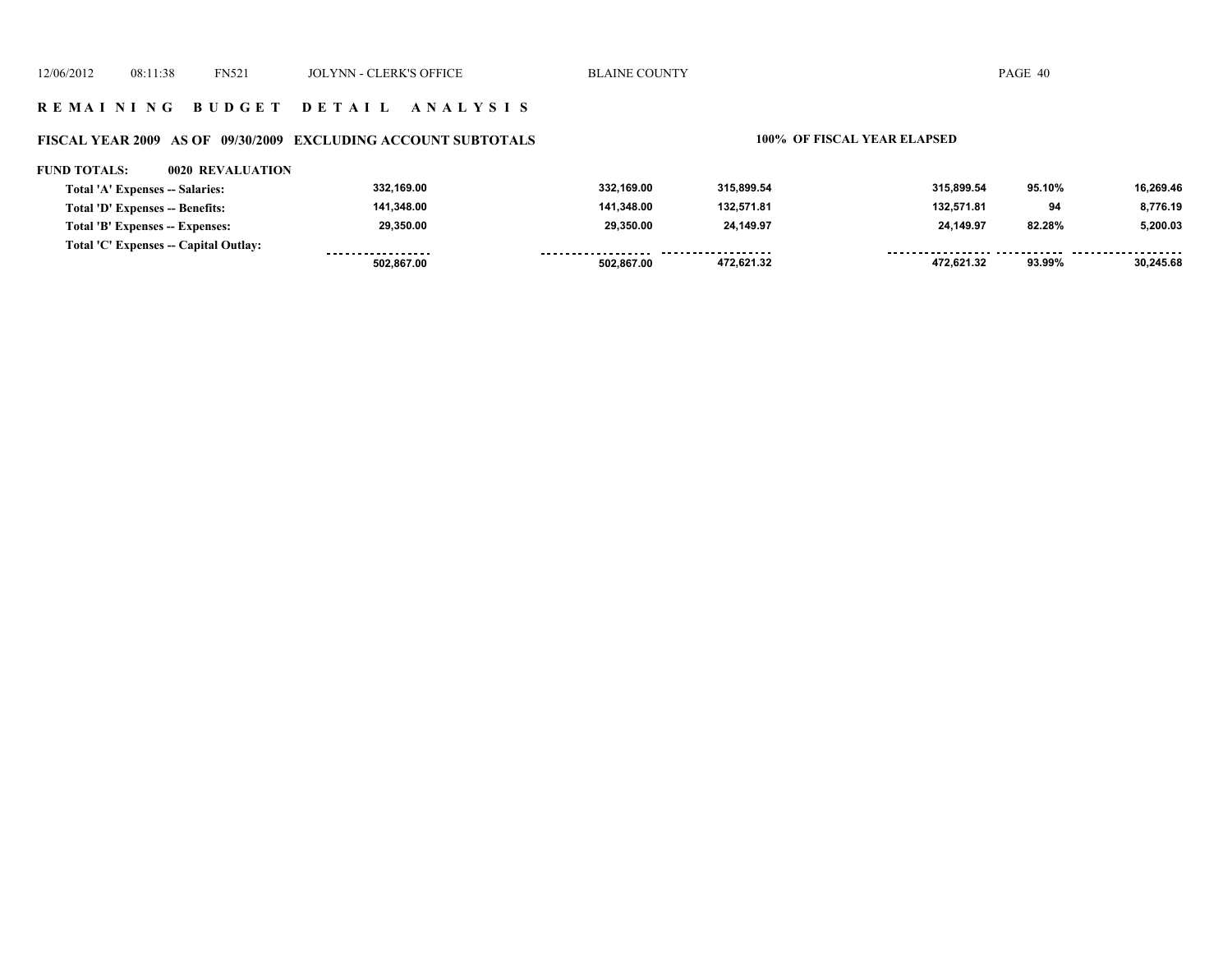### **R E M A I N I N G B U D G E T D E T A I L A N A L Y S I S**

#### **FISCAL YEAR 2009 AS OF 09/30/2009 EXCLUDING ACCOUNT SUBTOTALS 100% OF FISCAL YEAR ELAPSED**

#### **FUND 0022 RECYCLE CENTER**

**-00 RECYCLE CENTER**

|                     |                                        | Original<br><b>Budget</b><br><b>Budget</b><br><b>Changes</b> |        | <b>Budgeted</b>    | ----------EXPENDITURES---------- |                  |         |                | <b>Budget</b> |  |
|---------------------|----------------------------------------|--------------------------------------------------------------|--------|--------------------|----------------------------------|------------------|---------|----------------|---------------|--|
| Acct No.            | <b>Account Description</b>             |                                                              | Amount | <b>Paid Claims</b> | <b>Unpaid Claims</b>             | <b>Total Exp</b> | Percent | <b>Balance</b> |               |  |
|                     | <b>DEPARTMENT TOTALS:</b>              |                                                              |        |                    |                                  |                  |         |                |               |  |
|                     | <b>Total 'A' Expenses -- Salaries:</b> |                                                              |        |                    |                                  |                  |         |                |               |  |
|                     | Total 'D' Expenses -- Benefits:        |                                                              |        |                    |                                  |                  |         |                |               |  |
|                     | Total 'B' Expenses -- Expenses:        |                                                              |        |                    |                                  |                  |         |                |               |  |
|                     | Total 'C' Expenses -- Capital Outlay:  |                                                              |        |                    |                                  |                  |         |                |               |  |
| <b>FUND TOTALS:</b> | 0022 RECYCLE CENTER                    |                                                              |        |                    |                                  |                  |         |                |               |  |
|                     | <b>Total 'A' Expenses -- Salaries:</b> |                                                              |        |                    |                                  |                  |         |                |               |  |
|                     | Total 'D' Expenses -- Benefits:        |                                                              |        |                    |                                  |                  |         |                |               |  |
|                     | Total 'B' Expenses -- Expenses:        |                                                              |        |                    |                                  |                  |         |                |               |  |
|                     | ________                               |                                                              |        |                    |                                  |                  |         |                |               |  |

**Total 'C' Expenses -- Capital Outlay:**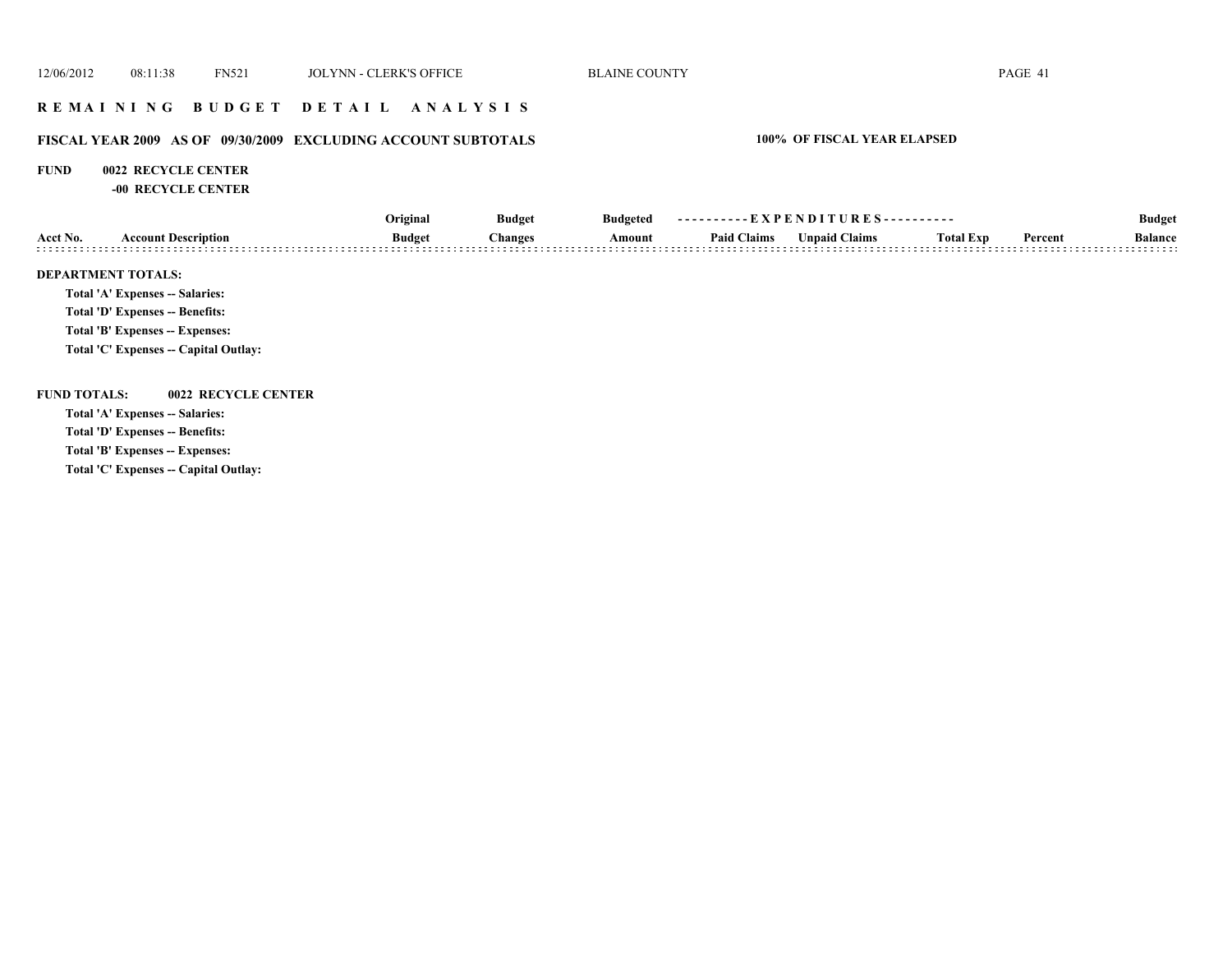# **R E M A I N I N G B U D G E T D E T A I L A N A L Y S I S**

#### **FISCAL YEAR 2009 AS OF 09/30/2009 EXCLUDING ACCOUNT SUBTOTALS 100% OF FISCAL YEAR ELAPSED**

#### **FUND 0023 SOLID WASTE**

**-00 SOLID WASTE**

|           |                                        | Original      | <b>Budget</b><br><b>Budgeted</b> | EXPENDITURES--     |                                          | <b>Budget</b> |                |
|-----------|----------------------------------------|---------------|----------------------------------|--------------------|------------------------------------------|---------------|----------------|
| Acct No.  | <b>Account Description</b>             | <b>Budget</b> | <b>Changes</b><br>Amount         | <b>Paid Claims</b> | <b>Unpaid Claims</b><br><b>Total Exp</b> | Percent       | <b>Balance</b> |
| 0467-0001 | UTILITIES - GARBAGE SMYL CK            | 25,000.00     | 25,000.00                        | 23,097.13          | 23,097.13                                | 92.39%        | 1,902.87       |
| 0467-0002 | UTILITIES - GARBAGE EAST MAGIC         | 3,000.00      | 3,000.00                         | 2,059.52           | 2,059.52                                 | 68.65%        | 940.48         |
| 0542-0000 | <b>POSTAGE</b>                         | 400.00        | 400.00                           | 730.00             | 730.00                                   | 182.50%       | (330.00)       |
| 0569-0000 | <b>EDUCATION- ERC</b>                  | 40,000.00     | 40,000.00                        | 46,160.25          | 46,160.25                                | 115.40%       | (6, 160.25)    |
| 0570-0000 | <b>RECYCLING</b>                       |               |                                  | 518.30             | 518.30                                   | 0.00%         | (518.30)       |
| 0733-0002 | SOLID WASTE REGIONAL DIST              | 2,108,251.00  | 2,108,251.00                     | 2,081,051.00       | 2,081,051.00                             | 98.71%        | 27,200.00      |
|           | Total 'B' Budget -- Expenses:          | 2,176,651.00  | 2,176,651.00                     | 2,153,616.20       | 2,153,616.20                             | 98.94%        | 23,034.80      |
| 0899-0001 | CAPITAL- ROLL OFF AND BLDG             | 85,000.00     | 85,000.00                        | 66,899.00          | 66,899.00                                | 78.70%        | 18,101.00      |
| 0899-0002 | CAPITAL-OHIO GULCH/BLM                 | 51,000.00     | 51,000.00                        | 47.017.74          | 47.017.74                                | 92.19%        | 3,982.26       |
| 0899-0003 | CAPITAL-SMILEY CREEK CONSTRUCT         | 325,000.00    | 325,000.00                       | 19,703.27          | 19,703.27                                | 6.06%         | 305,296.73     |
|           | Total 'C' Budget -- Capital Outlay:    | 461,000.00    | 461,000.00                       | 133,620.01         | 133,620.01                               | 28.98%        | 327,379.99     |
|           | <b>DEPARTMENT TOTALS:</b>              |               |                                  |                    |                                          |               |                |
|           | Total 'A' Expenses -- Salaries:        |               |                                  |                    |                                          |               |                |
|           | <b>Total 'D' Expenses -- Benefits:</b> |               |                                  |                    |                                          |               |                |
|           | Total 'B' Expenses -- Expenses:        | 2,176,651.00  | 2,176,651.00                     | 2,153,616.20       | 2,153,616.20                             | 98.94%        | 23,034.80      |
|           | Total 'C' Expenses -- Capital Outlay:  | 461,000.00    | 461,000.00                       | 133,620.01         | 133,620.01                               | 28.98%        | 327,379.99     |
|           |                                        | 2,637,651.00  | 2,637,651.00                     | 2,287,236.21       | 2,287,236.21                             | 86.71%        | 350,414.79     |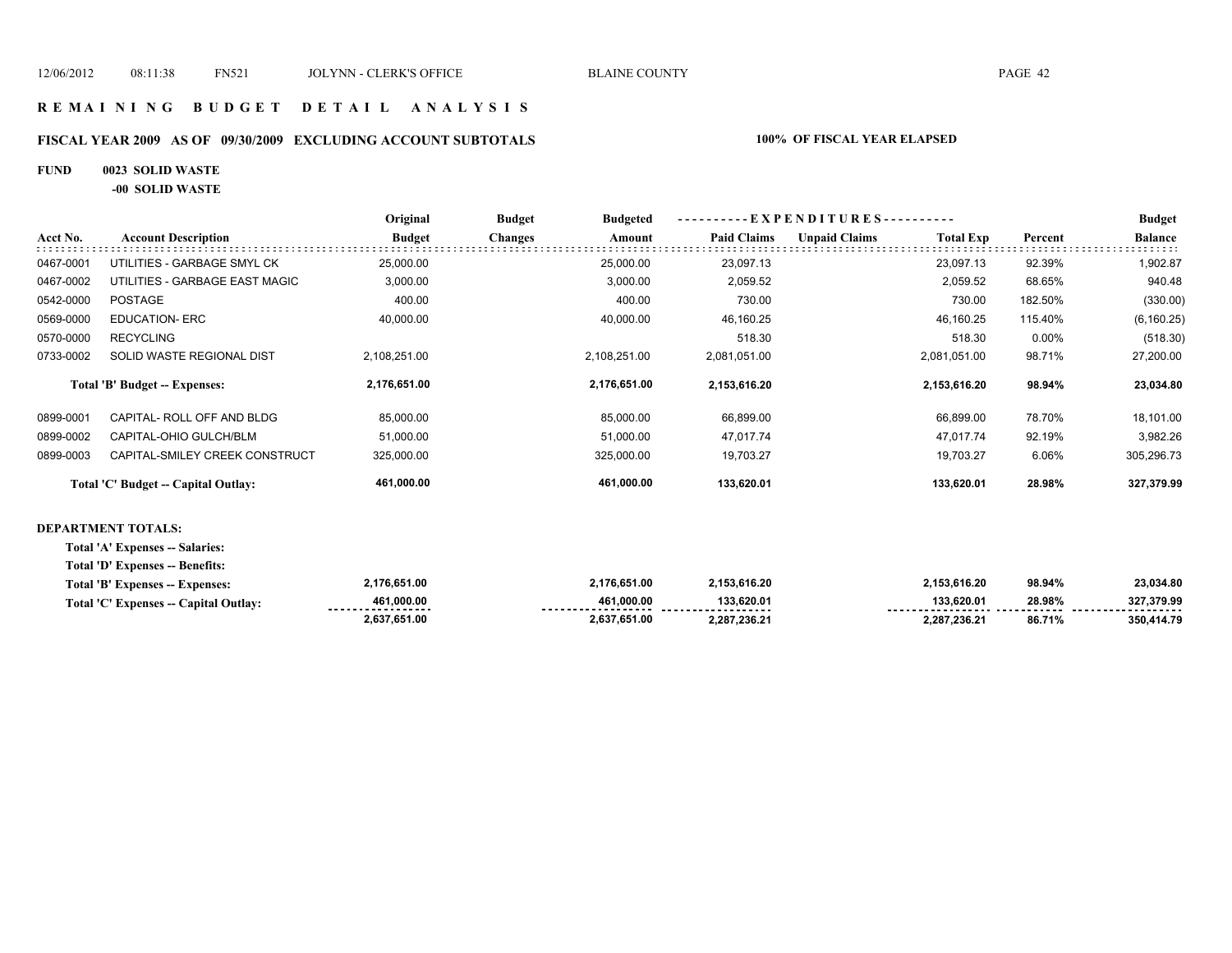12/06/2012 08:11:38 FN521 JOLYNN - CLERK'S OFFICE BLAINE COUNTY PAGE 43 **R E M A I N I N G B U D G E T D E T A I L A N A L Y S I S**

# **FISCAL YEAR 2009 AS OF 09/30/2009 EXCLUDING ACCOUNT SUBTOTALS 100% OF FISCAL YEAR ELAPSED**

**FUND TOTALS: 0023 SOLID WASTE**

**Total 'A' Expenses -- Salaries:**

**Total 'D' Expenses -- Benefits:**

| Total 'B' Expenses -- Expenses:       | 2,176,651.00                     | 2,176,651.00    | 2.153.616.20                     | 2,153,616.20 | 98.94% | 23,034.80                 |
|---------------------------------------|----------------------------------|-----------------|----------------------------------|--------------|--------|---------------------------|
| Total 'C' Expenses -- Capital Outlay: | 461.000.00<br>------------------ | 461.000.00<br>. | 133.620.01<br>------------------ | 133.620.01   | 28.98% | 327.379.99<br>----------- |
|                                       | 2.637.651.00                     | 2.637.651.00    | 2.287.236.21                     | 2.287.236.21 | 86.71% | 350,414.79                |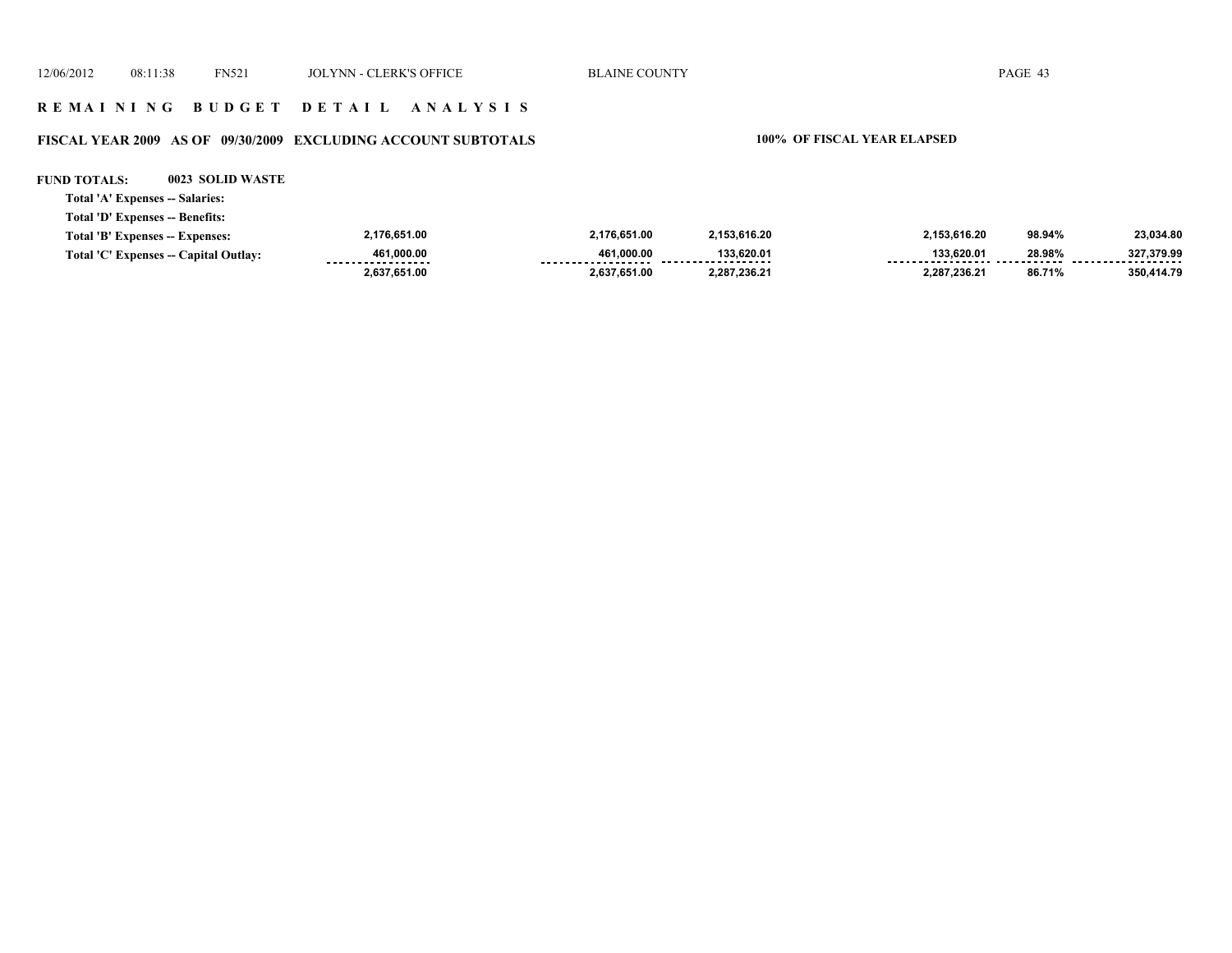#### **R E M A I N I N G B U D G E T D E T A I L A N A L Y S I S**

# **FISCAL YEAR 2009 AS OF 09/30/2009 EXCLUDING ACCOUNT SUBTOTALS 100% OF FISCAL YEAR ELAPSED**

#### **FUND 0027 WEEDS**

**-00 WEEDS**

|           |                                | Original      | <b>Budget</b>  | <b>Budgeted</b> | ----------EXPENDITURES---------- |                      |                  |         | <b>Budget</b>  |
|-----------|--------------------------------|---------------|----------------|-----------------|----------------------------------|----------------------|------------------|---------|----------------|
| Acct No.  | <b>Account Description</b>     | <b>Budget</b> | <b>Changes</b> | Amount          | <b>Paid Claims</b>               | <b>Unpaid Claims</b> | <b>Total Exp</b> | Percent | <b>Balance</b> |
| 0405-0000 | <b>SALARIES - SUPERVISOR</b>   | 55,422.00     |                | 55,422.00       | 55,385.46                        |                      | 55,385.46        | 99.93%  | 36.54          |
| 0406-0000 | SALARIES - EMPLOYEE, HALF-YEAR | 19,826.00     |                | 19,826.00       | 19,760.58                        |                      | 19,760.58        | 99.67%  | 65.42          |
| 0409-0000 | *SALARIES-OTHER PERSONNEL-CWMA | 1,000.00      |                | 1,000.00        |                                  |                      |                  | 0.00%   | 1,000.00       |
| 0409-0001 | SALARIES-OUTREACH COORDINATOR  | 35,758.00     |                | 35,758.00       | 35,728.53                        |                      | 35,728.53        | 99.92%  | 29.47          |
| 0409-0002 | SALARIES-TERMINATION           | 6,600.00      |                | 6,600.00        |                                  |                      |                  | 0.00%   | 6,600.00       |
| 0409-0099 | SALARIES - OVERTIME            | 200.00        |                | 200.00          |                                  |                      |                  | 0.00%   | 200.00         |
|           | Total 'A' Budget -- Salaries:  | 118,806.00    |                | 118,806.00      | 110,874.57                       |                      | 110,874.57       | 93.32%  | 7,931.43       |
| 0410-0000 | <b>RETIREMENT</b>              | 11,700.00     |                | 11,700.00       | 11,519.85                        |                      | 11,519.85        | 98.46%  | 180.15         |
| 0411-0000 | <b>FICA</b>                    | 9,170.00      |                | 9,170.00        | 7,781.52                         |                      | 7,781.52         | 84.86%  | 1,388.48       |
| 0412-0000 | LIFE INSURANCE                 | 202.00        |                | 202.00          | 201.90                           |                      | 201.90           | 99.95%  | 0.10           |
| 0413-0000 | <b>MEDICAL INSURANCE</b>       | 23,971.00     |                | 23,971.00       | 22,876.05                        |                      | 22,876.05        | 95.43%  | 1,094.95       |
| 0414-0000 | DENTAL INSURANCE               | 836.00        |                | 836.00          | 835.50                           |                      | 835.50           | 99.94%  | 0.50           |
| 0415-0000 | <b>STATE UNEMPLOYMENT</b>      | 480.00        |                | 480.00          | 406.85                           |                      | 406.85           | 84.76%  | 73.15          |
| 0416-0000 | WORKER'S COMPENSATION INSUR.   | 13,300.00     |                | 13,300.00       | 11,079.00                        |                      | 11,079.00        | 83.30%  | 2,221.00       |
| 0417-0000 | RETIREMENT 401A CO CONTRIBUT   | 300.00        |                | 300.00          | 263.56                           |                      | 263.56           | 87.85%  | 36.44          |
|           | Total 'D' Budget -- Benefits:  | 59,959.00     |                | 59,959.00       | 54,964.23                        |                      | 54,964.23        | 91.67%  | 4,994.77       |
| 0439-0000 | TRAVEL - OTHER                 | 600.00        |                | 600.00          |                                  |                      |                  | 0.00%   | 600.00         |
| 0440-0000 | SUPPLIES - OFFICE              | 1,000.00      |                | 1,000.00        | 550.92                           |                      | 550.92           | 55.09%  | 449.08         |
| 0449-0000 | <b>SUPPLIES</b>                | 31,000.00     |                | 31,000.00       | 24,097.42                        |                      | 24,097.42        | 77.73%  | 6,902.58       |
| 0464-0000 | UTILITIES - TELEPHONE, OTHER   | 3,000.00      |                | 3,000.00        | 2,318.90                         |                      | 2,318.90         | 77.30%  | 681.10         |
| 0464-0001 | UTILITIES - PROPANE            | 3,000.00      |                | 3,000.00        | 1,782.99                         |                      | 1,782.99         | 59.43%  | 1,217.01       |
| 0464-0002 | UTILITIES- POWER               | 300.00        |                | 300.00          | 187.42                           |                      | 187.42           | 62.47%  | 112.58         |
| 0470-0000 | VEHICLES - FUEL, GASOLINE      | 5,000.00      |                | 5,000.00        | 2,048.12                         |                      | 2,048.12         | 40.96%  | 2,951.88       |
| 0489-0000 | <b>OUTREACH PROGRAM</b>        | 5,000.00      |                | 5,000.00        | 4,046.85                         |                      | 4,046.85         | 80.94%  | 953.15         |
| 0499-0000 | REPAIRS/MAINT- OTHER           | 2,500.00      |                | 2,500.00        | 2,956.91                         |                      | 2,956.91         | 118.28% | (456.91)       |
| 0522-0000 | <b>ADVERTISING</b>             | 2,000.00      |                | 2,000.00        | 342.14                           |                      | 342.14           | 17.11%  | 1,657.86       |
| 0542-0000 | <b>POSTAGE</b>                 | 1,500.00      |                | 1,500.00        | 700.00                           |                      | 700.00           | 46.67%  | 800.00         |
| 0569-0000 | <b>EDUCATION- OTHER</b>        | 1,200.00      |                | 1,200.00        | 416.50                           |                      | 416.50           | 34.71%  | 783.50         |
| 0689-0001 | CONTRACTS - WEED SPRAYING      | 10,000.00     |                | 10,000.00       | 550.00                           |                      | 550.00           | 5.50%   | 9,450.00       |
| 0689-0002 | *GRANT- COST SHARE - CWMA      |               | 56,578.65      | 56,578.65 C     | 61,642.63                        |                      | 61,642.63        | 108.95% | (5,063.98)     |
| 0689-0003 | *TERRESTRIAL NOX WEED GRANT    |               |                |                 | 32.00                            |                      | 32.00            | 0.00%   | (32.00)        |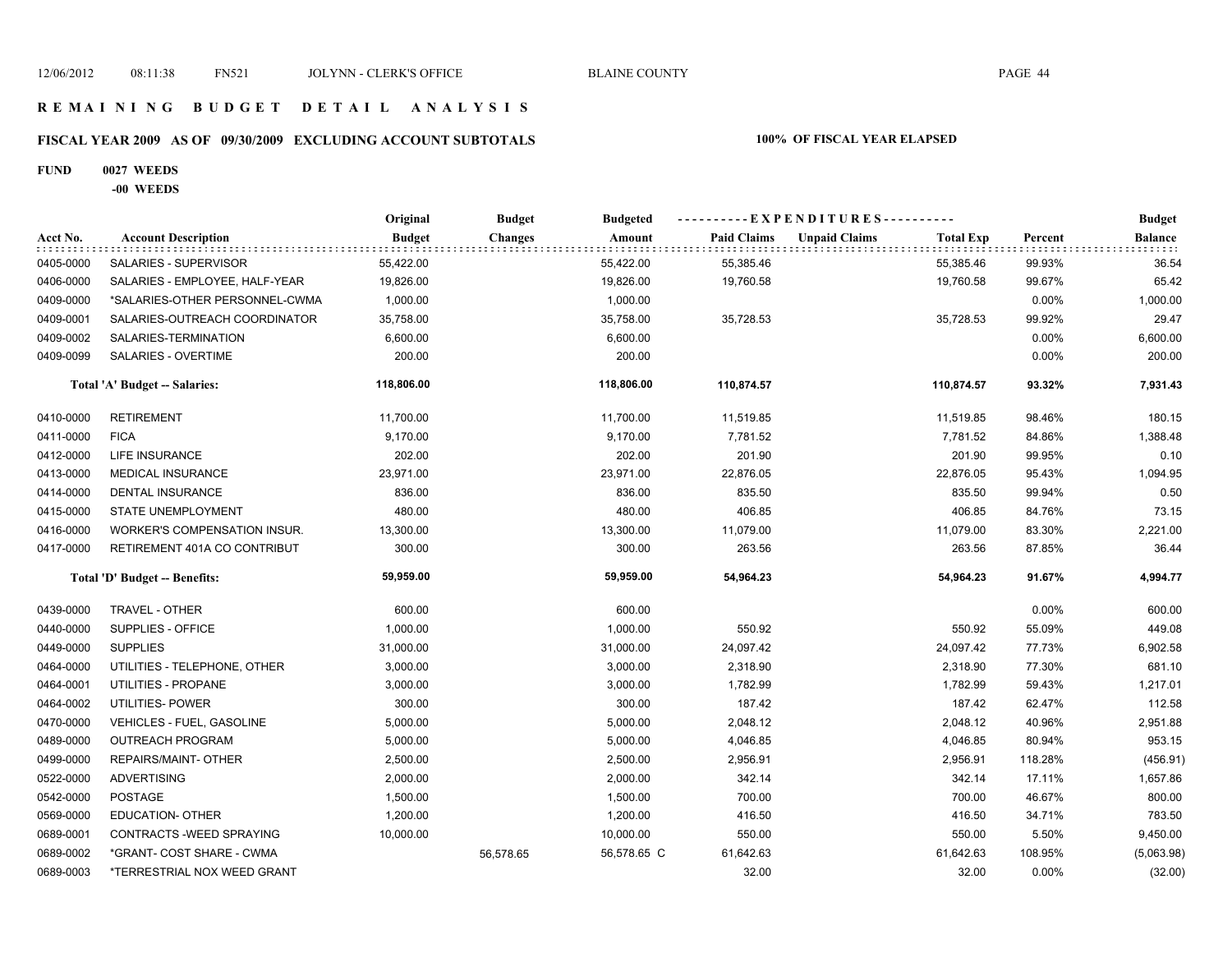#### **R E M A I N I N G B U D G E T D E T A I L A N A L Y S I S**

# **FISCAL YEAR 2009 AS OF 09/30/2009 EXCLUDING ACCOUNT SUBTOTALS 100% OF FISCAL YEAR ELAPSED**

#### **FUND 0027 WEEDS**

**-00 WEEDS**

|                     |                                       | Original      | <b>Budget</b>  | <b>Budgeted</b> | ----------EXPENDITURES---------- |                      |                  |         | <b>Budget</b>  |
|---------------------|---------------------------------------|---------------|----------------|-----------------|----------------------------------|----------------------|------------------|---------|----------------|
| Acct No.            | <b>Account Description</b>            | <b>Budget</b> | <b>Changes</b> | Amount          | <b>Paid Claims</b>               | <b>Unpaid Claims</b> | <b>Total Exp</b> | Percent | <b>Balance</b> |
|                     | Total 'B' Budget -- Expenses:         | 66,100.00     | 56,578.65      | 122,678.65      | 101,672.80                       |                      | 101,672.80       | 82.88%  | 21,005.85      |
|                     | <b>DEPARTMENT TOTALS:</b>             |               |                |                 |                                  |                      |                  |         |                |
|                     | Total 'A' Expenses -- Salaries:       | 118,806.00    |                | 118,806.00      | 110,874.57                       |                      | 110,874.57       | 93.32%  | 7,931.43       |
|                     | Total 'D' Expenses -- Benefits:       | 59,959.00     |                | 59,959.00       | 54,964.23                        |                      | 54,964.23        | 91.67%  | 4,994.77       |
|                     | Total 'B' Expenses -- Expenses:       | 66,100.00     | 56,578.65      | 122,678.65      | 101,672.80                       |                      | 101,672.80       | 82.88%  | 21,005.85      |
|                     | Total 'C' Expenses -- Capital Outlay: |               |                |                 |                                  |                      |                  |         |                |
|                     |                                       | 244,865.00    | 56,578.65      | 301,443.65      | 267,511.60                       |                      | 267,511.60       | 88.74%  | 33,932.05      |
| <b>FUND TOTALS:</b> | 0027 WEEDS                            |               |                |                 |                                  |                      |                  |         |                |
|                     | Total 'A' Expenses -- Salaries:       | 118,806.00    |                | 118,806.00      | 110,874.57                       |                      | 110,874.57       | 93.32%  | 7,931.43       |
|                     | Total 'D' Expenses -- Benefits:       | 59,959.00     |                | 59,959.00       | 54,964.23                        |                      | 54,964.23        | 92      | 4,994.77       |
|                     | Total 'B' Expenses -- Expenses:       | 66,100.00     | 56,578.65      | 122,678.65      | 101,672.80                       |                      | 101,672.80       | 82.88%  | 21,005.85      |
|                     | Total 'C' Expenses -- Capital Outlay: |               |                |                 |                                  |                      |                  |         |                |
|                     |                                       | 244,865.00    | 56,578.65      | 301,443.65      | 267,511.60                       |                      | 267,511.60       | 88.74%  | 33,932.05      |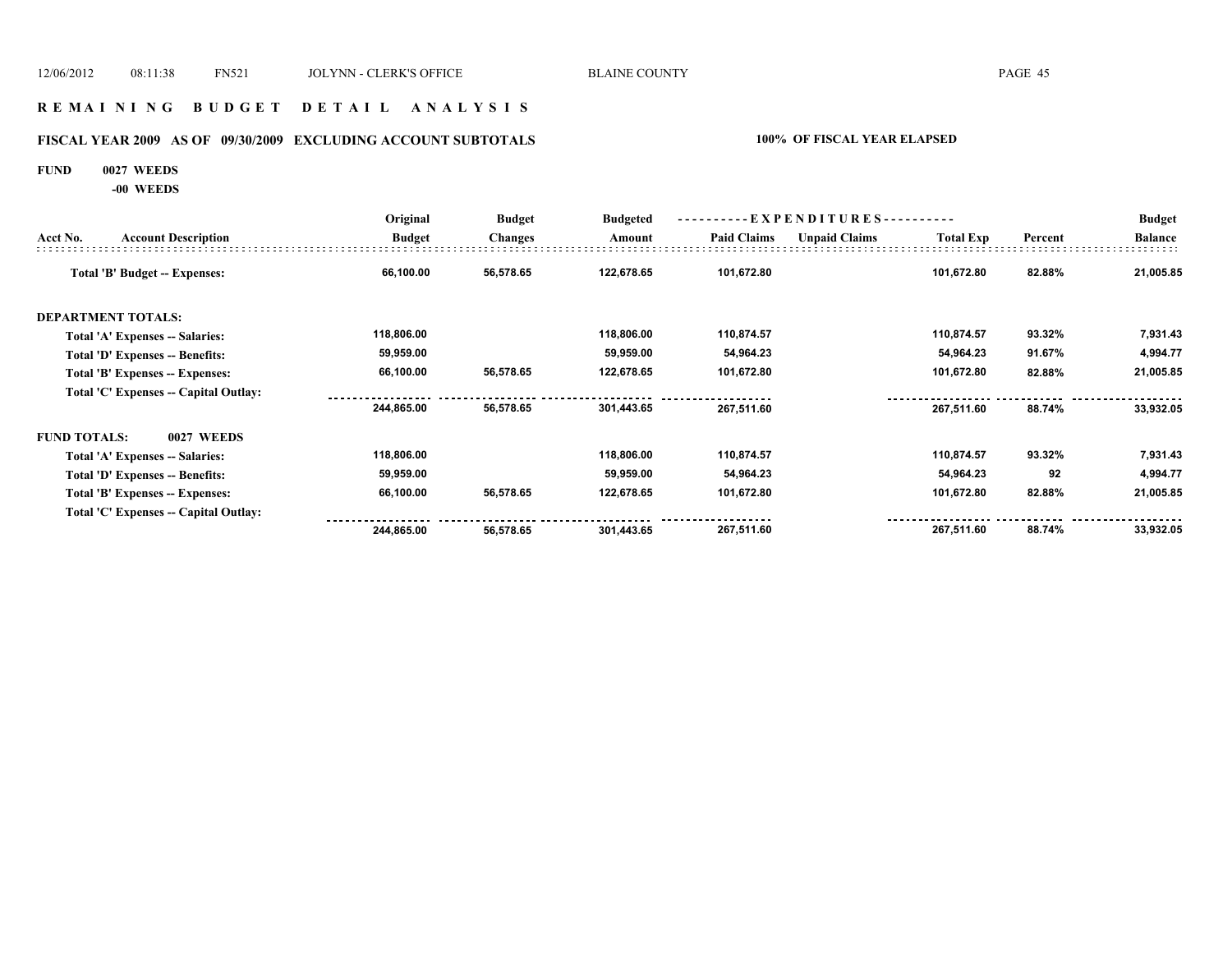### **R E M A I N I N G B U D G E T D E T A I L A N A L Y S I S**

### **FISCAL YEAR 2009 AS OF 09/30/2009 EXCLUDING ACCOUNT SUBTOTALS 100% OF FISCAL YEAR ELAPSED**

#### **FUND 0030 CAPITAL IMPROVEMENT FUND**

**-00 CAPITAL IMPROVEMENT FUND**

|          |                                 | Original      | <b>Budget</b> | <b>Budgeted</b> | ----------EXPENDITURES---------- |               |                  |         | <b>Budget</b>  |
|----------|---------------------------------|---------------|---------------|-----------------|----------------------------------|---------------|------------------|---------|----------------|
| Acct No. | <b>Account Description</b>      | <b>Budget</b> | Changes       | Amount          | <b>Paid Claims</b>               | Unpaid Claims | <b>Total Exp</b> | Percent | <b>Balance</b> |
|          | <b>DEPARTMENT TOTALS:</b>       |               |               |                 |                                  |               |                  |         |                |
|          | Total 'A' Expenses -- Salaries: |               |               |                 |                                  |               |                  |         |                |

**Total 'D' Expenses -- Benefits:**

**Total 'B' Expenses -- Expenses:**

**Total 'C' Expenses -- Capital Outlay:**

**FUND TOTALS: 0030 CAPITAL IMPROVEMENT FUND**

**Total 'A' Expenses -- Salaries:**

**Total 'D' Expenses -- Benefits:**

**Total 'B' Expenses -- Expenses:**

**Total 'C' Expenses -- Capital Outlay:**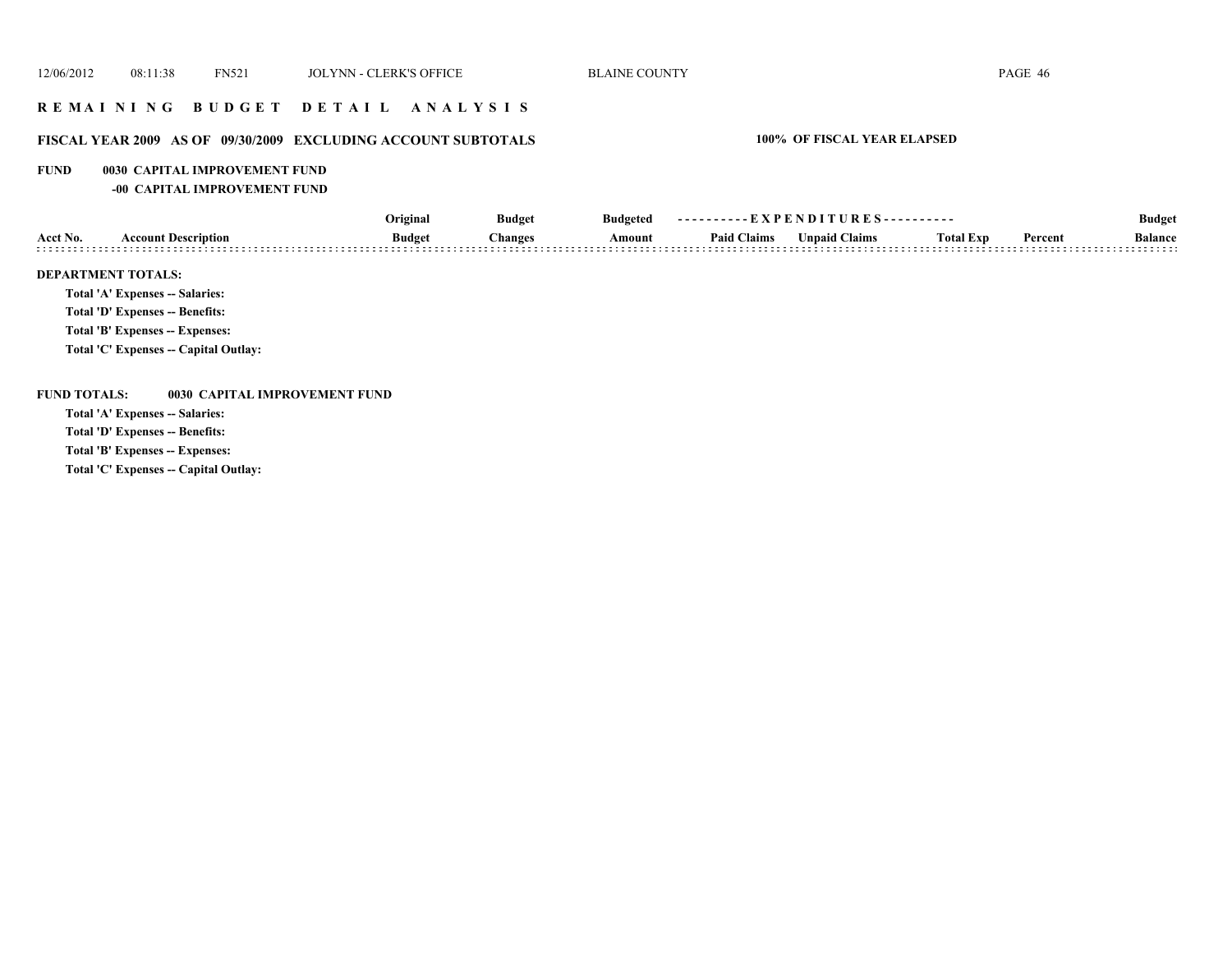# **R E M A I N I N G B U D G E T D E T A I L A N A L Y S I S**

# **FISCAL YEAR 2009 AS OF 09/30/2009 EXCLUDING ACCOUNT SUBTOTALS 100% OF FISCAL YEAR ELAPSED**

#### **FUND 0031 PSF BOND REDEMPTION FUND**

**-00 PSF BOND REDEMPTION FUND**

|                     | <b>Account Description</b>             | Original<br><b>Budget</b> | <b>Budget</b>  | <b>Budgeted</b> | ----------EXPENDITURES---------- |                      |                  |         | <b>Budget</b>  |
|---------------------|----------------------------------------|---------------------------|----------------|-----------------|----------------------------------|----------------------|------------------|---------|----------------|
| Acct No.            |                                        |                           | <b>Changes</b> | Amount          | <b>Paid Claims</b>               | <b>Unpaid Claims</b> | <b>Total Exp</b> | Percent | <b>Balance</b> |
| 0740-0000           | <b>BOND PAYMENT</b>                    | 783,681.00                |                | 783,681.00      | 782,988.76                       |                      | 782,988.76       | 99.91%  | 692.24         |
|                     | <b>Total 'B' Budget -- Expenses:</b>   | 783,681.00                |                | 783,681.00      | 782,988.76                       |                      | 782,988.76       | 99.91%  | 692.24         |
|                     | <b>DEPARTMENT TOTALS:</b>              |                           |                |                 |                                  |                      |                  |         |                |
|                     | Total 'A' Expenses -- Salaries:        |                           |                |                 |                                  |                      |                  |         |                |
|                     | Total 'D' Expenses -- Benefits:        |                           |                |                 |                                  |                      |                  |         |                |
|                     | Total 'B' Expenses -- Expenses:        | 783,681.00                |                | 783,681.00      | 782,988.76                       |                      | 782,988.76       | 99.91%  | 692.24         |
|                     | Total 'C' Expenses -- Capital Outlay:  |                           |                |                 |                                  |                      |                  |         |                |
|                     |                                        | 783,681.00                |                | 783,681.00      | 782,988.76                       |                      | 782,988.76       | 99.91%  | 692.24         |
| <b>FUND TOTALS:</b> | 0031 PSF BOND REDEMPTION FUND          |                           |                |                 |                                  |                      |                  |         |                |
|                     | <b>Total 'A' Expenses -- Salaries:</b> |                           |                |                 |                                  |                      |                  |         |                |
|                     | Total 'D' Expenses -- Benefits:        |                           |                |                 |                                  |                      |                  |         |                |
|                     | Total 'B' Expenses -- Expenses:        | 783,681.00                |                | 783,681.00      | 782,988.76                       |                      | 782,988.76       | 99.91%  | 692.24         |
|                     | Total 'C' Expenses -- Capital Outlay:  |                           |                |                 |                                  |                      |                  |         |                |
|                     |                                        | 783,681.00                |                | 783,681.00      | 782,988.76                       |                      | 782,988.76       | 99.91%  | 692.24         |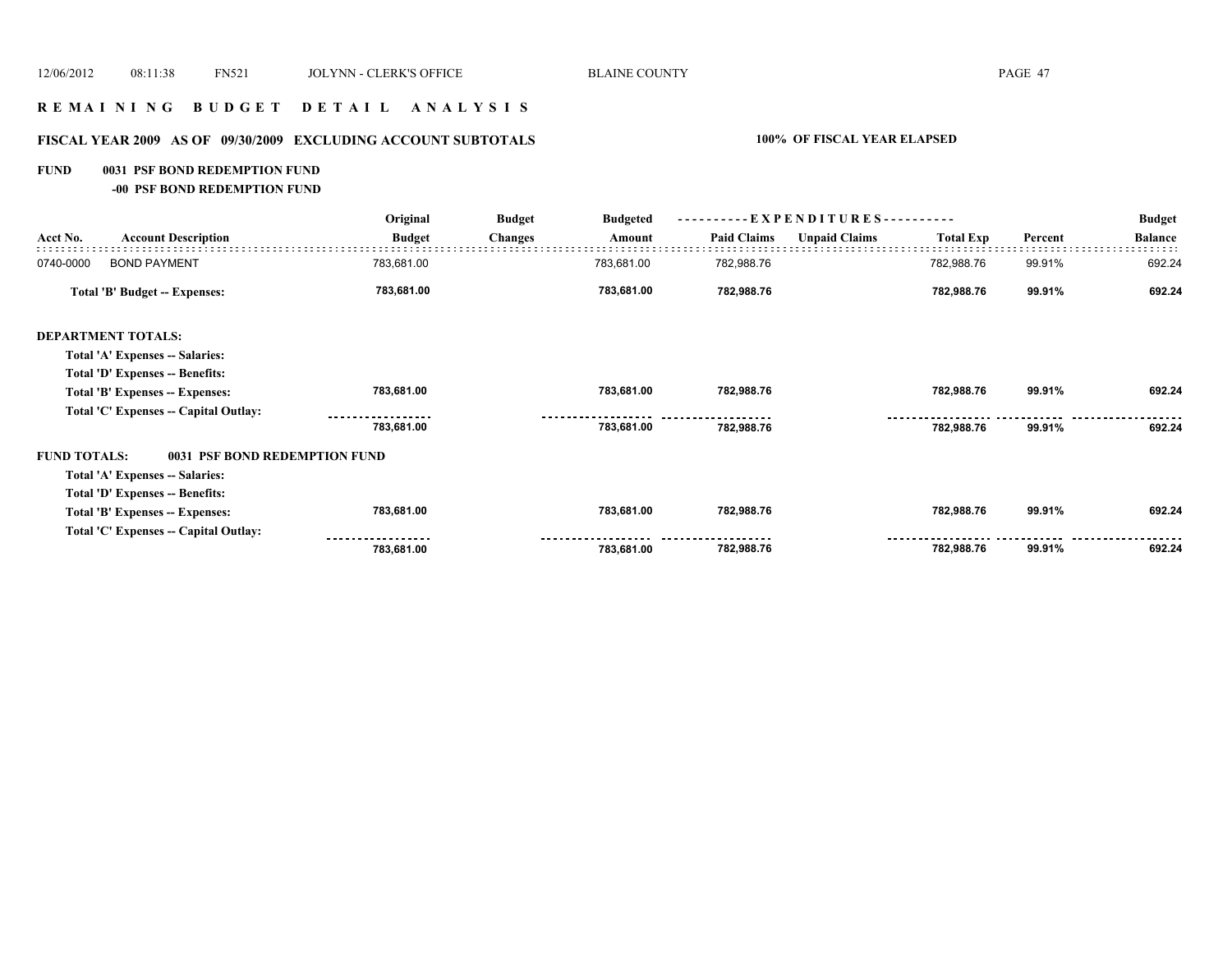# **R E M A I N I N G B U D G E T D E T A I L A N A L Y S I S**

# **FISCAL YEAR 2009 AS OF 09/30/2009 EXCLUDING ACCOUNT SUBTOTALS 100% OF FISCAL YEAR ELAPSED**

#### **FUND 0035 NURSING HOME OPERATIONS**

**-00 NURSING HOME OPERATIONS**

|                     |                                        | Original      | <b>Budget</b><br><b>Budgeted</b> | - E X P E N D I T U R E S - - |                      |                  |         | <b>Budget</b>  |
|---------------------|----------------------------------------|---------------|----------------------------------|-------------------------------|----------------------|------------------|---------|----------------|
| Acct No.            | <b>Account Description</b>             | <b>Budget</b> | <b>Changes</b><br>Amount         | <b>Paid Claims</b>            | <b>Unpaid Claims</b> | <b>Total Exp</b> | Percent | <b>Balance</b> |
| 0591-0003           | PROFESSIONAL SVC - CONTRACT            | 2,305,214.00  | 2,305,214.00                     | 2,305,214.00                  |                      | 2,305,214.00     | 100.00% |                |
| 0773-0000           | <b>INSURANCE</b>                       | 57,807.00     | 57,807.00                        | 57,836.57                     |                      | 57,836.57        | 100.05% | (29.57)        |
|                     | Total 'B' Budget -- Expenses:          | 2,363,021.00  | 2,363,021.00                     | 2,363,050.57                  |                      | 2,363,050.57     | 100.00% | (29.57)        |
| 0806-0002           | CAPITAL-NURSING HOME EQUIPMENT         | 13,000.00     | 13,000.00                        | 12,970.43                     |                      | 12,970.43        | 99.77%  | 29.57          |
|                     | Total 'C' Budget -- Capital Outlay:    | 13,000.00     | 13,000.00                        | 12,970.43                     |                      | 12,970.43        | 99.77%  | 29.57          |
|                     | <b>DEPARTMENT TOTALS:</b>              |               |                                  |                               |                      |                  |         |                |
|                     | Total 'A' Expenses -- Salaries:        |               |                                  |                               |                      |                  |         |                |
|                     | <b>Total 'D' Expenses -- Benefits:</b> |               |                                  |                               |                      |                  |         |                |
|                     | Total 'B' Expenses -- Expenses:        | 2,363,021.00  | 2,363,021.00                     | 2,363,050.57                  |                      | 2,363,050.57     | 100.00% | (29.57)        |
|                     | Total 'C' Expenses -- Capital Outlay:  | 13,000.00     | 13,000.00                        | 12,970.43                     |                      | 12,970.43        | 99.77%  | 29.57          |
|                     |                                        | 2,376,021.00  | 2,376,021.00                     | 2,376,021.00                  |                      | 2,376,021.00     | 100.00% |                |
| <b>FUND TOTALS:</b> | <b>0035 NURSING HOME OPERATIONS</b>    |               |                                  |                               |                      |                  |         |                |
|                     | Total 'A' Expenses -- Salaries:        |               |                                  |                               |                      |                  |         |                |
|                     | Total 'D' Expenses -- Benefits:        |               |                                  |                               |                      |                  |         |                |
|                     | Total 'B' Expenses -- Expenses:        | 2,363,021.00  | 2,363,021.00                     | 2,363,050.57                  |                      | 2,363,050.57     | 100.00% | (29.57)        |
|                     | Total 'C' Expenses -- Capital Outlay:  | 13,000.00     | 13,000.00                        | 12,970.43                     |                      | 12,970.43        | 99.77%  | 29.57          |
|                     |                                        | 2,376,021.00  | 2,376,021.00                     | 2,376,021.00                  |                      | 2,376,021.00     | 100.00% |                |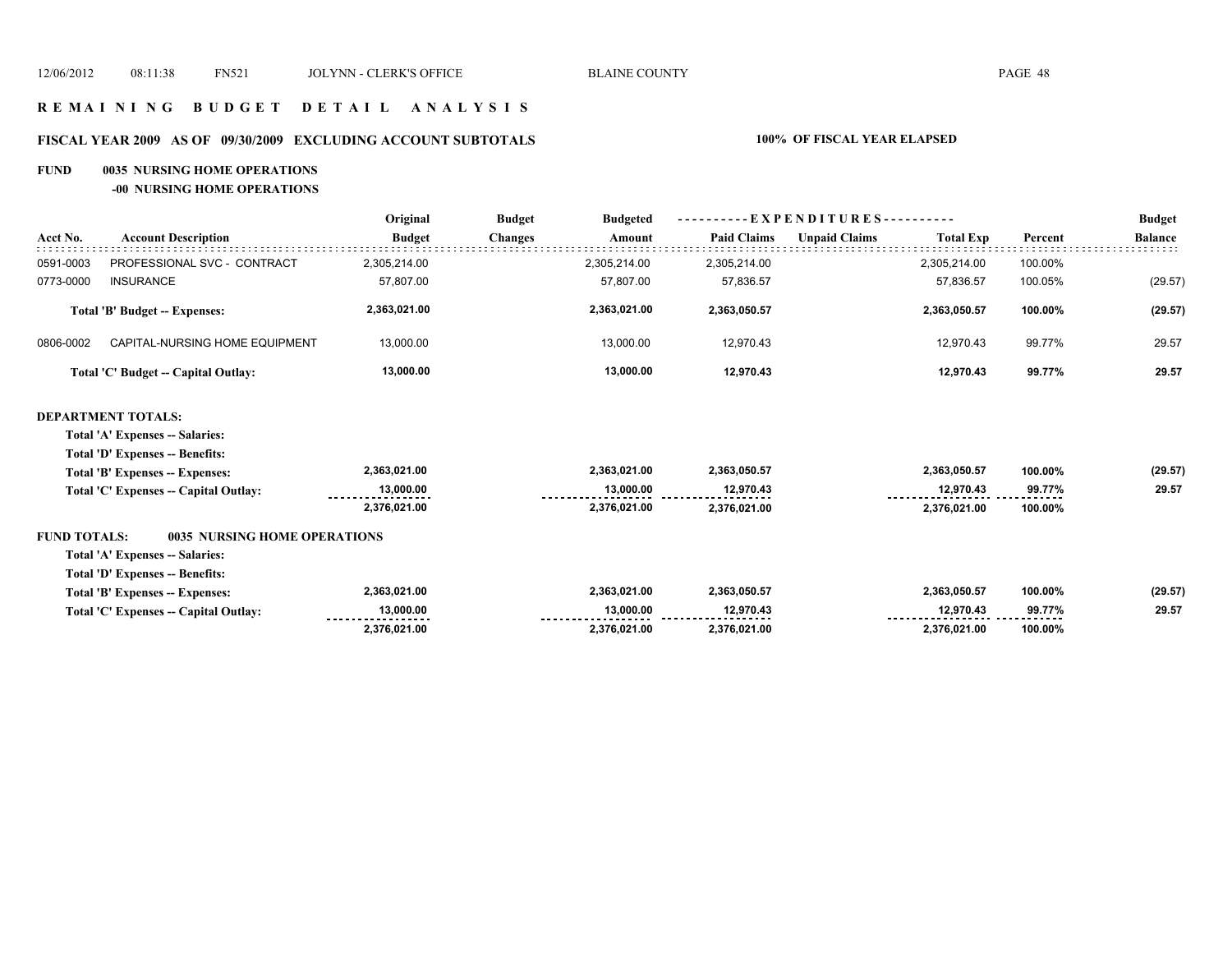### **R E M A I N I N G B U D G E T D E T A I L A N A L Y S I S**

# **FISCAL YEAR 2009 AS OF 09/30/2009 EXCLUDING ACCOUNT SUBTOTALS 100% OF FISCAL YEAR ELAPSED**

#### **FUND 0037 SNOWMOBILE**

**-00 SNOWMOBILE**

|                     |                                       | Original      | <b>Budget</b>  | <b>Budgeted</b> |                    |                      | --EXPENDITURES---------- |         |                |
|---------------------|---------------------------------------|---------------|----------------|-----------------|--------------------|----------------------|--------------------------|---------|----------------|
| Acct No.            | <b>Account Description</b>            | <b>Budget</b> | <b>Changes</b> | Amount          | <b>Paid Claims</b> | <b>Unpaid Claims</b> | <b>Total Exp</b>         | Percent | <b>Balance</b> |
| 0559-0000           | OTHER MISCELLANEOUS EXPENSES          |               |                |                 | 30,000.00          |                      | 30,000.00                | 0.00%   | (30,000.00)    |
|                     | Total 'B' Budget -- Expenses:         |               |                |                 | 30,000.00          |                      | 30,000.00                |         | (30,000.00)    |
|                     | <b>DEPARTMENT TOTALS:</b>             |               |                |                 |                    |                      |                          |         |                |
|                     | Total 'A' Expenses -- Salaries:       |               |                |                 |                    |                      |                          |         |                |
|                     | Total 'D' Expenses -- Benefits:       |               |                |                 |                    |                      |                          |         |                |
|                     | Total 'B' Expenses -- Expenses:       |               |                |                 | 30,000.00          |                      | 30,000.00                |         | (30,000.00)    |
|                     | Total 'C' Expenses -- Capital Outlay: |               |                |                 |                    |                      |                          |         |                |
|                     |                                       |               |                |                 | 30,000.00          |                      | 30,000.00                |         | (30,000.00)    |
| <b>FUND TOTALS:</b> | 0037 SNOWMOBILE                       |               |                |                 |                    |                      |                          |         |                |
|                     | Total 'A' Expenses -- Salaries:       |               |                |                 |                    |                      |                          |         |                |
|                     | Total 'D' Expenses -- Benefits:       |               |                |                 |                    |                      |                          |         |                |
|                     | Total 'B' Expenses -- Expenses:       |               |                |                 | 30,000.00          |                      | 30,000.00                |         | (30,000.00)    |
|                     | Total 'C' Expenses -- Capital Outlay: |               |                |                 |                    |                      |                          |         | .              |
|                     |                                       |               |                |                 | 30,000.00          |                      | 30,000.00                |         | (30,000.00)    |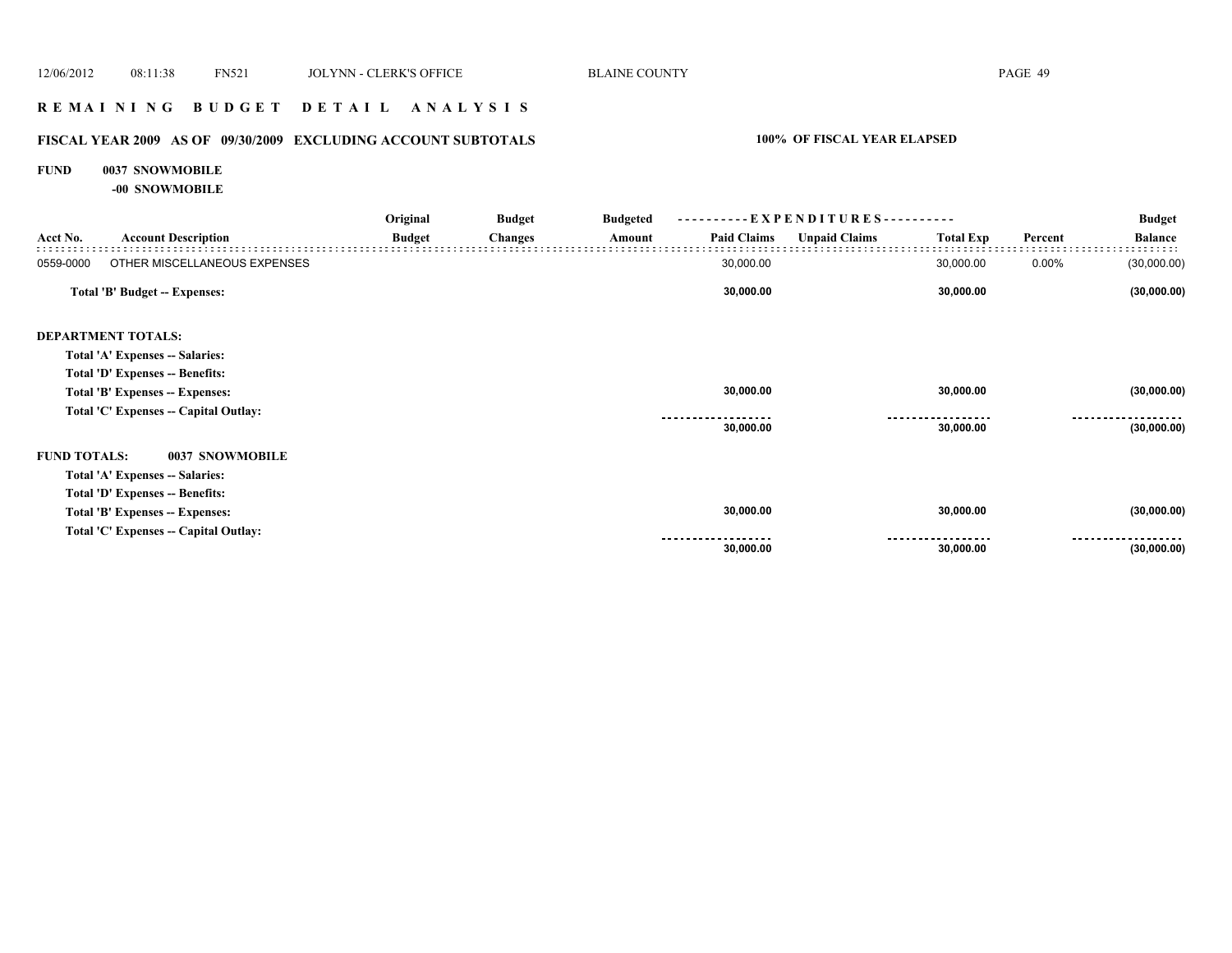#### **R E M A I N I N G B U D G E T D E T A I L A N A L Y S I S**

# **FISCAL YEAR 2009 AS OF 09/30/2009 EXCLUDING ACCOUNT SUBTOTALS 100% OF FISCAL YEAR ELAPSED**

### **FUND 0038 WATERWAYS**

**-00 WATERWAYS**

|           |                                       | Original      | <b>Budget</b>  | <b>Budgeted</b> |                    | - EXPENDITURES----------                 |         | <b>Budget</b>  |
|-----------|---------------------------------------|---------------|----------------|-----------------|--------------------|------------------------------------------|---------|----------------|
| Acct No.  | <b>Account Description</b>            | <b>Budget</b> | <b>Changes</b> | Amount          | <b>Paid Claims</b> | <b>Unpaid Claims</b><br><b>Total Exp</b> | Percent | <b>Balance</b> |
| 0409-0099 | SALARIES - OVERTIME                   | 6,800.00      | 1,200.00       | 8,000.00 C      | 7,751.98           | 7,751.98                                 | 96.90%  | 248.02         |
|           | <b>Total 'A' Budget -- Salaries:</b>  | 6,800.00      | 1,200.00       | 8,000.00        | 7,751.98           | 7,751.98                                 | 96.90%  | 248.02         |
| 0410-0000 | <b>RETIREMENT</b>                     | 730.00        |                | 730.00          | 831.78             | 831.78                                   | 113.94% | (101.78)       |
| 0411-0000 | <b>FICA</b>                           | 525.00        |                | 525.00          | 593.07             | 593.07                                   | 112.97% | (68.07)        |
| 0415-0000 | <b>STATE UNEMPLOYMENT</b>             | 30.00         |                | 30.00           | 31.01              | 31.01                                    | 103.37% | (1.01)         |
| 0416-0000 | <b>WORKER'S COMPENSATION INSUR.</b>   | 250.00        |                | 250.00          | 299.00             | 299.00                                   | 119.60% | (49.00)        |
| 0417-0000 | RETIREMENT 401A CO CONTRIBUT          | 10.00         |                | 10.00           |                    |                                          | 0.00%   | 10.00          |
|           | Total 'D' Budget -- Benefits:         | 1,545.00      |                | 1,545.00        | 1,754.86           | 1,754.86                                 | 113.58% | (209.86)       |
| 0558-0000 | <b>BOAT PATROL GRANT</b>              | 3,000.00      |                | 3,000.00        | 3,357.44           | 3,357.44                                 | 111.91% | (357.44)       |
| 0559-0000 | OTHER MISCELLANEOUS EXPENSES          | 16,000.00     |                | 16,000.00       | 15,502.60          | 15,502.60                                | 96.89%  | 497.40         |
|           | <b>Total 'B' Budget -- Expenses:</b>  | 19,000.00     |                | 19,000.00       | 18,860.04          | 18,860.04                                | 99.26%  | 139.96         |
|           | <b>DEPARTMENT TOTALS:</b>             |               |                |                 |                    |                                          |         |                |
|           | Total 'A' Expenses -- Salaries:       | 6,800.00      | 1,200.00       | 8,000.00        | 7,751.98           | 7,751.98                                 | 96.90%  | 248.02         |
|           | Total 'D' Expenses -- Benefits:       | 1,545.00      |                | 1,545.00        | 1,754.86           | 1,754.86                                 | 113.58% | (209.86)       |
|           | Total 'B' Expenses -- Expenses:       | 19,000.00     |                | 19,000.00       | 18,860.04          | 18,860.04                                | 99.26%  | 139.96         |
|           | Total 'C' Expenses -- Capital Outlay: |               |                |                 |                    |                                          |         |                |
|           |                                       | 27,345.00     | 1,200.00       | 28,545.00       | 28.366.88          | 28.366.88                                | 99.38%  | 178.12         |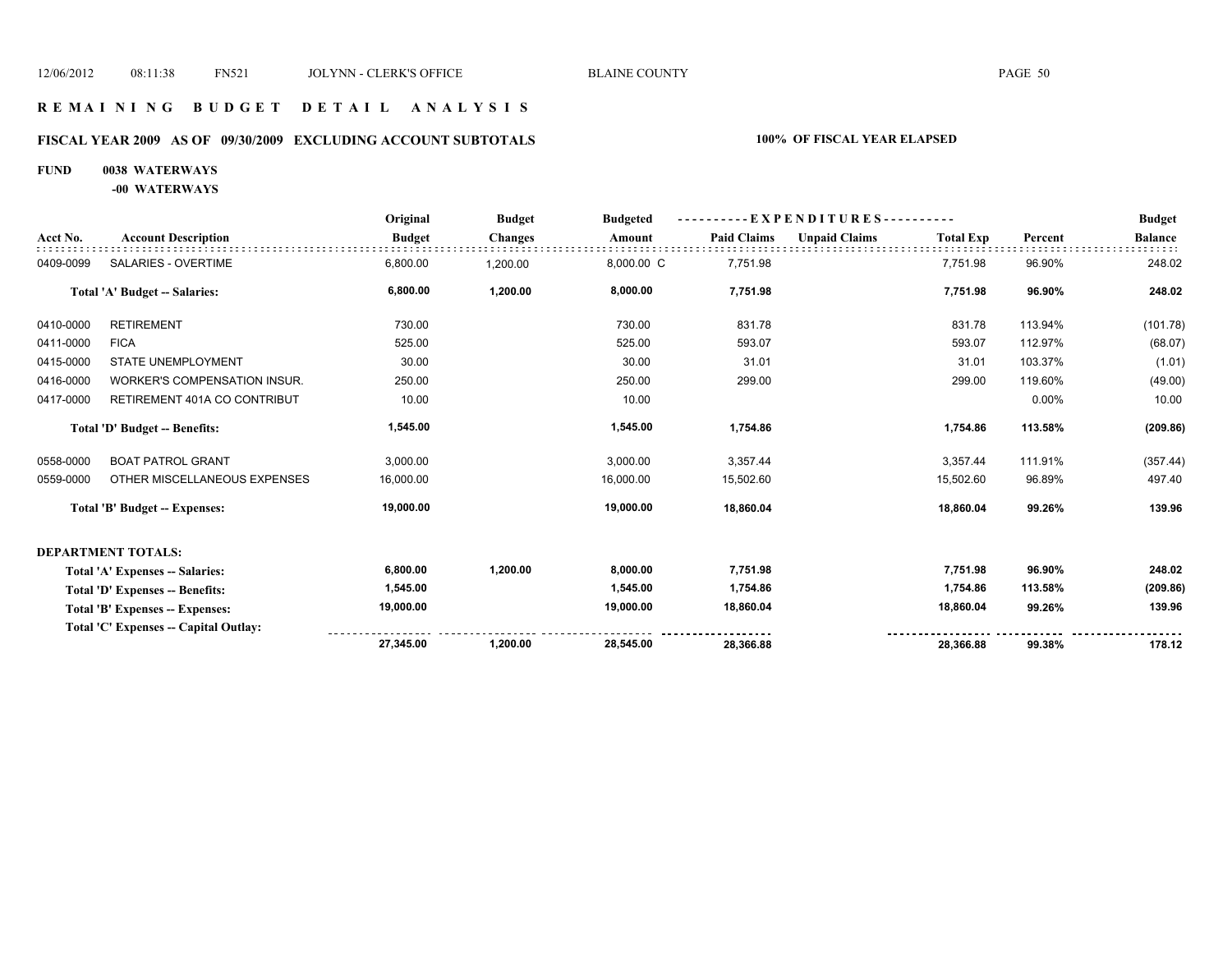### **R E M A I N I N G B U D G E T D E T A I L A N A L Y S I S**

# **FISCAL YEAR 2009 AS OF 09/30/2009 EXCLUDING ACCOUNT SUBTOTALS 100% OF FISCAL YEAR ELAPSED**

#### **FUND 0038 WATERWAYS**

**-01 WATERWAYS - MAINTENANCE**

|          |                                       | Original      | <b>Budget</b>  | <b>Budgeted</b> | ----------EXPENDITURES---------- |                      |                  |         | <b>Budget</b>  |
|----------|---------------------------------------|---------------|----------------|-----------------|----------------------------------|----------------------|------------------|---------|----------------|
| Acct No. | <b>Account Description</b>            | <b>Budget</b> | <b>Changes</b> | Amount          | <b>Paid Claims</b>               | <b>Unpaid Claims</b> | <b>Total Exp</b> | Percent | <b>Balance</b> |
|          | <b>DEPARTMENT TOTALS:</b>             |               |                |                 |                                  |                      |                  |         |                |
|          | Total 'A' Expenses -- Salaries:       |               |                |                 |                                  |                      |                  |         |                |
|          | Total 'D' Expenses -- Benefits:       |               |                |                 |                                  |                      |                  |         |                |
|          | Total 'B' Expenses -- Expenses:       |               |                |                 |                                  |                      |                  |         |                |
|          | Total 'C' Expenses -- Capital Outlay: |               |                |                 |                                  |                      |                  |         |                |
|          |                                       |               |                |                 |                                  |                      |                  |         |                |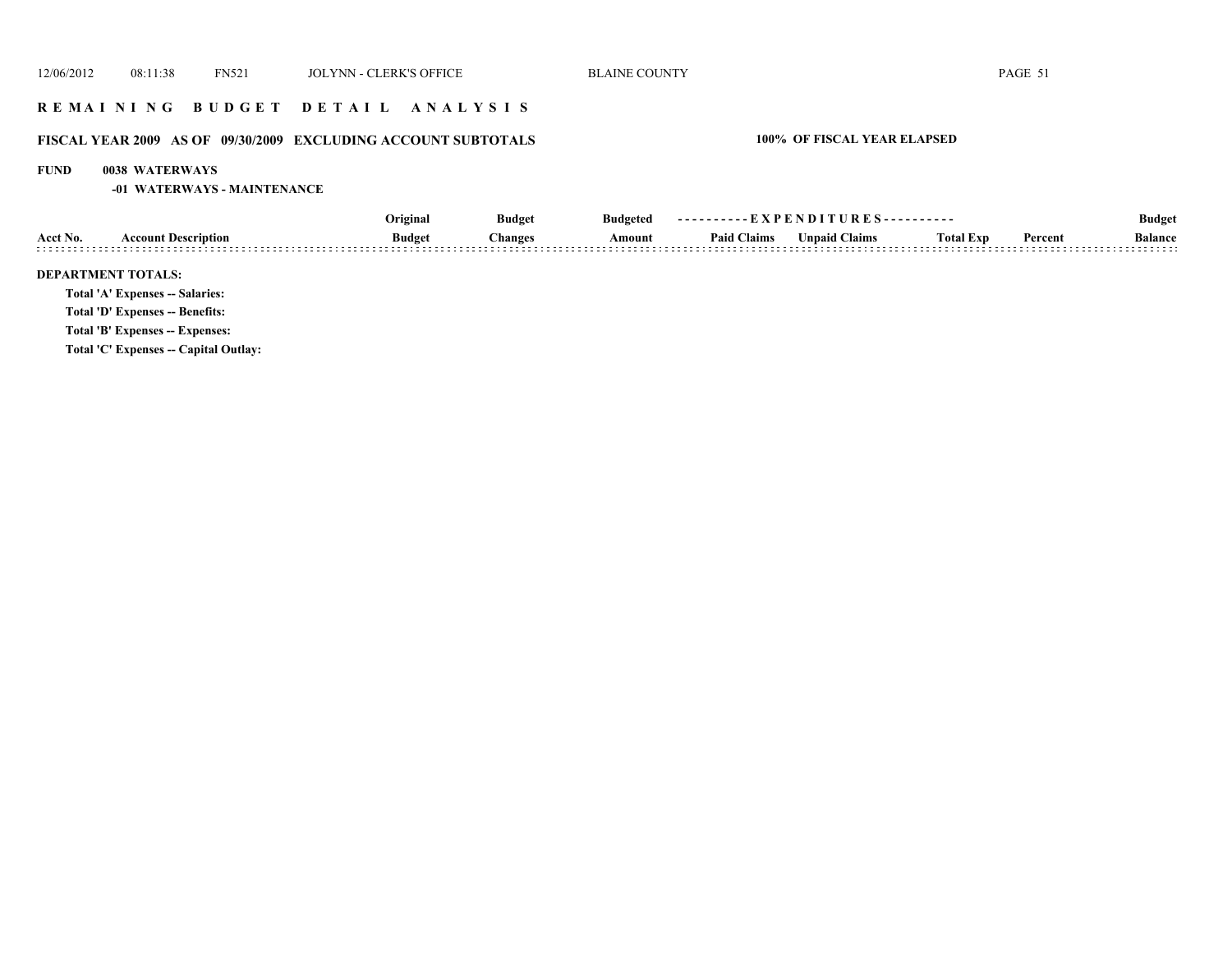### **R E M A I N I N G B U D G E T D E T A I L A N A L Y S I S**

# **FISCAL YEAR 2009 AS OF 09/30/2009 EXCLUDING ACCOUNT SUBTOTALS 100% OF FISCAL YEAR ELAPSED**

#### **FUND 0038 WATERWAYS**

**-02 BOAT PATROL GRANT**

|                     |                                       | Original      | <b>Budget</b>  | <b>Budgeted</b> | ----------EXPENDITURES---------- |                      |                  |         | <b>Budget</b>  |
|---------------------|---------------------------------------|---------------|----------------|-----------------|----------------------------------|----------------------|------------------|---------|----------------|
| Acct No.            | <b>Account Description</b>            | <b>Budget</b> | <b>Changes</b> | Amount          | <b>Paid Claims</b>               | <b>Unpaid Claims</b> | <b>Total Exp</b> | Percent | <b>Balance</b> |
|                     | <b>DEPARTMENT TOTALS:</b>             |               |                |                 |                                  |                      |                  |         |                |
|                     | Total 'A' Expenses -- Salaries:       |               |                |                 |                                  |                      |                  |         |                |
|                     | Total 'D' Expenses -- Benefits:       |               |                |                 |                                  |                      |                  |         |                |
|                     | Total 'B' Expenses -- Expenses:       |               |                |                 |                                  |                      |                  |         |                |
|                     | Total 'C' Expenses -- Capital Outlay: |               |                |                 |                                  |                      |                  |         |                |
| <b>FUND TOTALS:</b> | 0038 WATERWAYS                        |               |                |                 |                                  |                      |                  |         |                |
|                     | Total 'A' Expenses -- Salaries:       | 6,800.00      | 1,200.00       | 8,000.00        | 7,751.98                         |                      | 7,751.98         | 96.90%  | 248.02         |
|                     | Total 'D' Expenses -- Benefits:       | 1,545.00      |                | 1,545.00        | 1,754.86                         |                      | 1,754.86         | 114     | (209.86)       |
|                     | Total 'B' Expenses -- Expenses:       | 19,000.00     |                | 19,000.00       | 18,860.04                        |                      | 18,860.04        | 99.26%  | 139.96         |
|                     | Total 'C' Expenses -- Capital Outlay: |               |                |                 |                                  |                      |                  |         |                |
|                     |                                       | 27,345.00     | 1,200.00       | 28,545.00       | 28,366.88                        |                      | 28,366.88        | 99.38%  | 178.12         |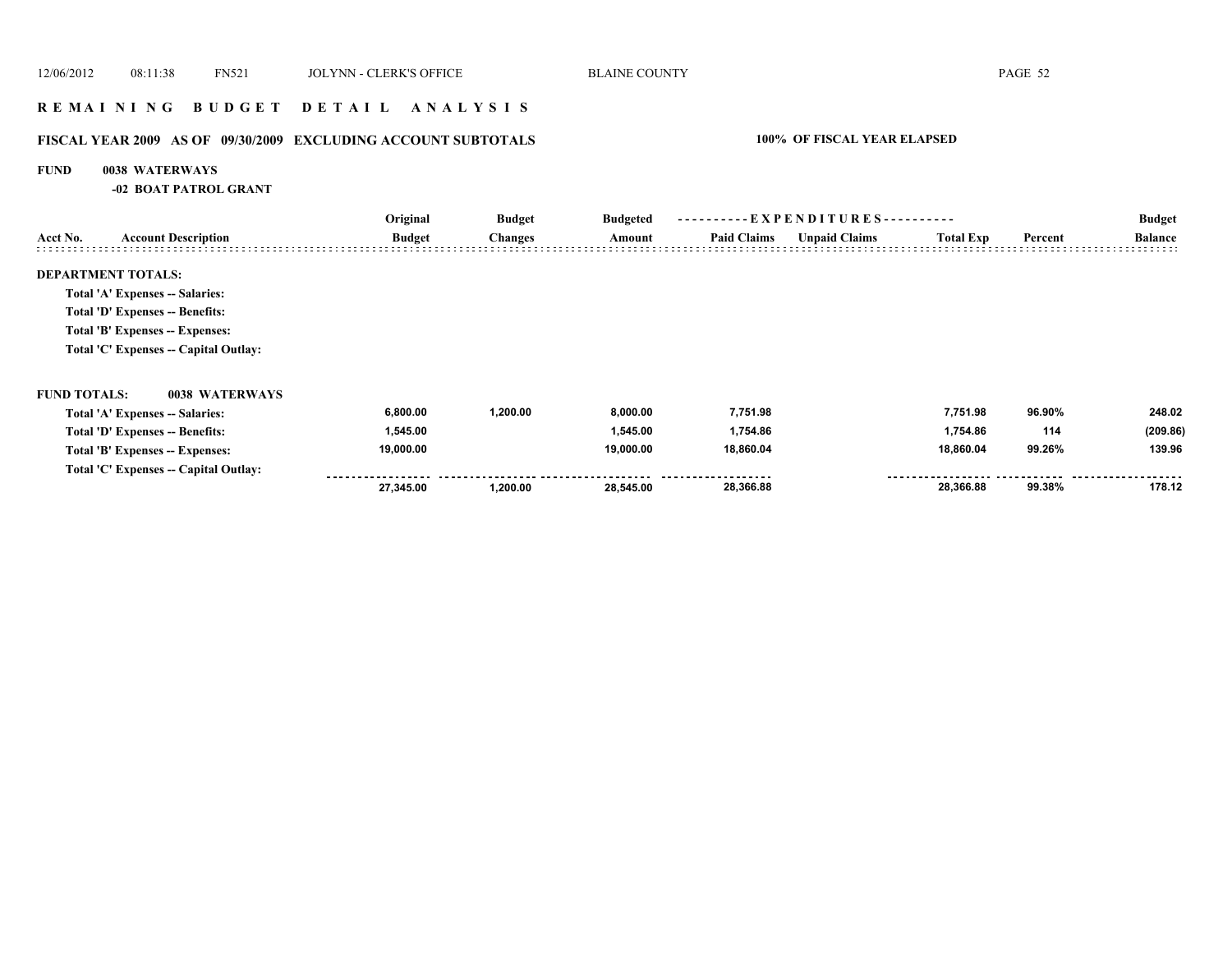# **FISCAL YEAR 2009 AS OF 09/30/2009 EXCLUDING ACCOUNT SUBTOTALS 100% OF FISCAL YEAR ELAPSED**

#### **FUND 0046 911 EMERGENCY COMMUNICATION**

**-00 911 EMERGENCY COMMUNICATION**

|           |                                     | Original      | <b>Budget</b>  | <b>Budgeted</b> |                    | ----------EXPENDITURES---------- |                  |         | <b>Budget</b>  |
|-----------|-------------------------------------|---------------|----------------|-----------------|--------------------|----------------------------------|------------------|---------|----------------|
| Acct No.  | <b>Account Description</b>          | <b>Budget</b> | <b>Changes</b> | Amount          | <b>Paid Claims</b> | <b>Unpaid Claims</b>             | <b>Total Exp</b> | Percent | <b>Balance</b> |
| 0401-0000 | SALARIES - MANAGER                  |               | 26,875.00      | 26,875.00 C     | 26,875.00          |                                  | 26,875.00        | 100.00% |                |
| 0401-0003 | SALARIES - GIS ANALYST              | 34,314.00     |                | 34,314.00       | 26,993.06          |                                  | 26,993.06        | 78.66%  | 7,320.94       |
| 0409-0001 | SALARIES - TERMINATION              | 400.00        |                | 400.00          | 312.64             |                                  | 312.64           | 78.16%  | 87.36          |
|           | Total 'A' Budget -- Salaries:       | 34,714.00     | 26,875.00      | 61,589.00       | 54,180.70          |                                  | 54,180.70        | 87.97%  | 7,408.30       |
| 0410-0000 | <b>RETIREMENT</b>                   | 3,600.00      | 1,672.22       | 5,272.22 C      | 5,272.23           |                                  | 5,272.23         | 100.00% | (0.01)         |
| 0411-0000 | <b>FICA</b>                         | 2,700.00      | 1,444.86       | 4,144.86 C      | 4,144.86           |                                  | 4,144.86         | 100.00% |                |
| 0412-0000 | LIFE INSURANCE                      | 41.00         | 26.30          | 67.30 C         | 67.30              |                                  | 67.30            | 100.00% |                |
| 0413-0000 | <b>MEDICAL INSURANCE</b>            | 2,973.00      | 58.50          | 3,031.50 C      | 3,031.50           |                                  | 3,031.50         | 100.00% |                |
| 0414-0000 | <b>DENTAL INSURANCE</b>             | 168.00        |                | 168.00          | 167.10             |                                  | 167.10           | 99.46%  | 0.90           |
| 0415-0000 | <b>STATE UNEMPLOYMENT</b>           | 140.00        | 51.72          | 191.72 C        | 191.72             |                                  | 191.72           | 100.00% |                |
| 0416-0000 | <b>WORKER'S COMPENSATION INSUR.</b> | 2,800.00      |                | 2,800.00        | 2,184.00           |                                  | 2,184.00         | 78.00%  | 616.00         |
| 0417-0000 | RETIREMENT 401A CO CONTRIBUT        | 300.00        |                | 300.00          |                    |                                  |                  | 0.00%   | 300.00         |
|           | Total 'D' Budget -- Benefits:       | 12,722.00     | 3,253.60       | 15,975.60       | 15,058.71          |                                  | 15,058.71        | 94.26%  | 916.89         |
| 0462-0000 | UTILITIES- TELEPHONE                | 56,000.00     |                | 56,000.00       | 63,983.95          |                                  | 63,983.95        | 114.26% | (7,983.95)     |
| 0482-0001 | PROFESSIONAL SVC-E911 DIRECTOR      | 91,720.00     | (30, 128.60)   | 61,591.40 C     | 61,532.60          |                                  | 61,532.60        | 99.90%  | 58.80          |
| 0482-0002 | PROFESSIONAL/OTHER PUR SVC          |               | 540.18         | 540.18 C        | 2,170.58           |                                  | 2,170.58         | 401.83% | (1,630.40)     |
| 0482-0003 | <b>CONSULTING SERVICES</b>          | 15,000.00     | 2,480.00       | 17,480.00 C     | 11,964.46          |                                  | 11,964.46        | 68.45%  | 5,515.54       |
| 0499-0000 | REPAIRS/MAINT- INCL CONTRACTS       | 10,000.00     |                | 10,000.00       | 6,230.98           |                                  | 6,230.98         | 62.31%  | 3,769.02       |
| 0528-0000 | DUES / MEMBERSHIPS                  |               | 3,750.00       | 3,750.00 C      | 3,750.00           |                                  | 3,750.00         | 100.00% |                |
| 0670-0000 | CONT-SOFTWARE MAINT/LIC CAD         | 38,000.00     |                | 38,000.00       | 39,861.00          |                                  | 39,861.00        | 104.90% | (1,861.00)     |
| 0670-0001 | <b>CONTRACTS - SYRINGA</b>          | 39,000.00     |                | 39,000.00       | 38,973.34          |                                  | 38,973.34        | 99.93%  | 26.66          |
| 0670-0003 | CONTRACT-MIDVALE STANLEY/SMILE      | 6,000.00      |                | 6,000.00        | 6,550.56           |                                  | 6,550.56         | 109.18% | (550.56)       |
| 0670-0004 | CONTRACT-FRONTIER CAREY             | 2,000.00      |                | 2,000.00        | 1,316.62           |                                  | 1,316.62         | 65.83%  | 683.38         |
|           | Total 'B' Budget -- Expenses:       | 257,720.00    | (23, 358.42)   | 234,361.58      | 236,334.09         |                                  | 236,334.09       | 100.84% | (1,972.51)     |
| 0803-0003 | CAPITAL COMMUNICATION EQUIP         | 128,687.00    | 67,074.58      | 195,761.58 C    | 200,417.79         |                                  | 200,417.79       | 102.38% | (4,656.21)     |
| 0807-0001 | CAPITAL - CONSTRUCTION              |               | 51,674.40      | 51,674.40 C     | 52,802.14          |                                  | 52,802.14        | 102.18% | (1, 127.74)    |
|           | Total 'C' Budget -- Capital Outlay: | 128,687.00    | 118,748.98     | 247,435.98      | 253,219.93         |                                  | 253,219.93       | 102.34% | (5,783.95)     |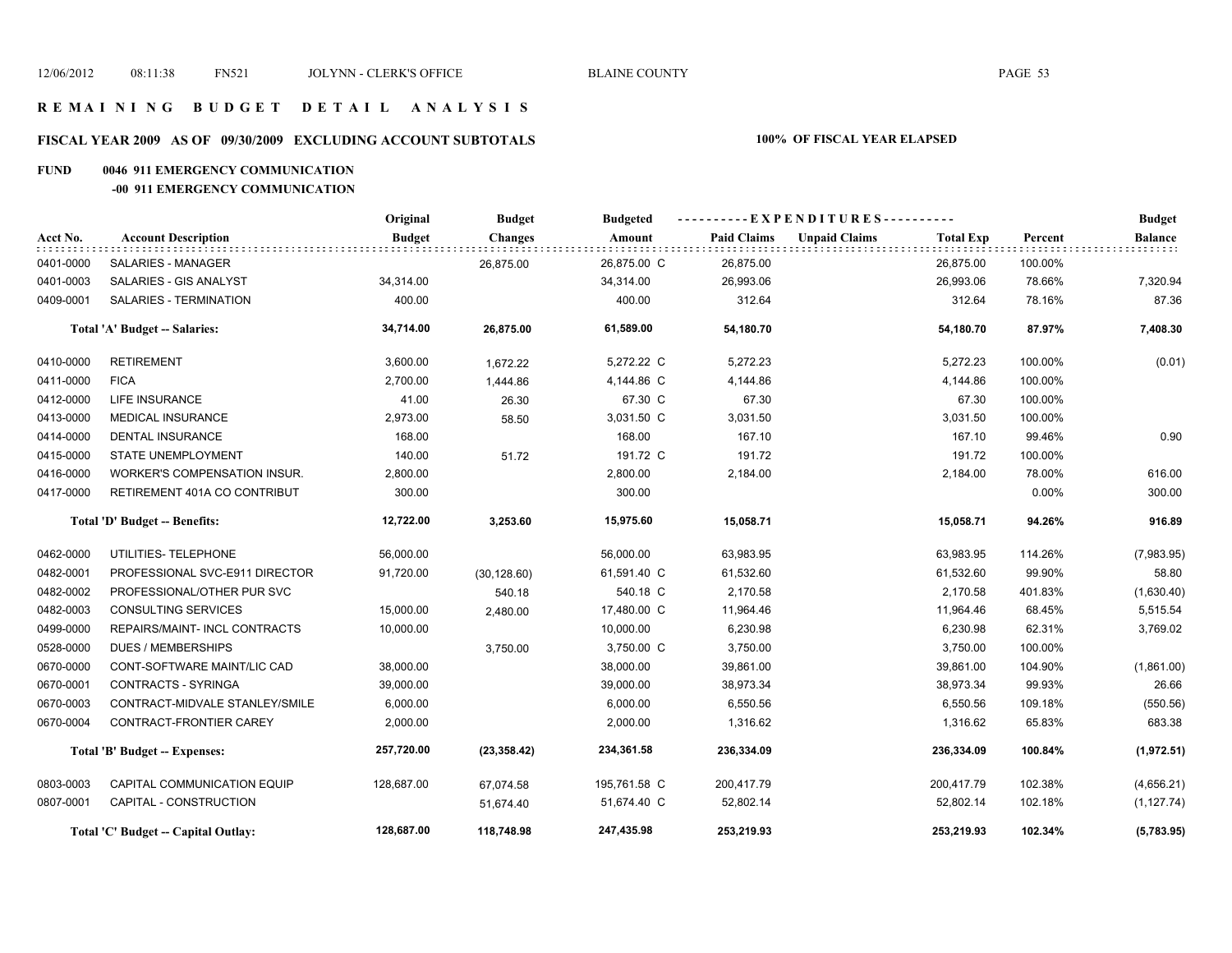# **FISCAL YEAR 2009 AS OF 09/30/2009 EXCLUDING ACCOUNT SUBTOTALS 100% OF FISCAL YEAR ELAPSED**

| <b>DEPARTMENT TOTALS:</b>                               |            |              |            |            |            |         |            |
|---------------------------------------------------------|------------|--------------|------------|------------|------------|---------|------------|
| Total 'A' Expenses -- Salaries:                         | 34,714.00  | 26.875.00    | 61.589.00  | 54.180.70  | 54.180.70  | 87.97%  | 7,408.30   |
| Total 'D' Expenses -- Benefits:                         | 12,722.00  | 3,253.60     | 15,975.60  | 15,058.71  | 15.058.71  | 94.26%  | 916.89     |
| Total 'B' Expenses -- Expenses:                         | 257,720.00 | (23, 358.42) | 234.361.58 | 236,334.09 | 236,334.09 | 100.84% | (1,972.51) |
| Total 'C' Expenses -- Capital Outlay:                   | 128.687.00 | 118,748.98   | 247,435.98 | 253,219.93 | 253,219.93 | 102.34% | (5,783.95) |
|                                                         | 433.843.00 | 125.519.16   | 559.362.16 | 558,793.43 | 558.793.43 | 99.90%  | 568.73     |
| 0046 911 EMERGENCY COMMUNICATION<br><b>FUND TOTALS:</b> |            |              |            |            |            |         |            |
| Total 'A' Expenses -- Salaries:                         | 34,714.00  | 26,875.00    | 61.589.00  | 54.180.70  | 54.180.70  | 87.97%  | 7,408.30   |
| Total 'D' Expenses -- Benefits:                         | 12,722.00  | 3,253.60     | 15.975.60  | 15,058.71  | 15.058.71  | 94      | 916.89     |
| Total 'B' Expenses -- Expenses:                         | 257,720.00 | (23, 358.42) | 234.361.58 | 236,334.09 | 236,334.09 | 100.84% | (1,972.51) |
| Total 'C' Expenses -- Capital Outlay:                   | 128.687.00 | 118,748.98   | 247.435.98 | 253.219.93 | 253.219.93 | 102.34% | (5,783.95) |
|                                                         | 433.843.00 | 125.519.16   | 559.362.16 | 558.793.43 | 558.793.43 | 99.90%  | 568.73     |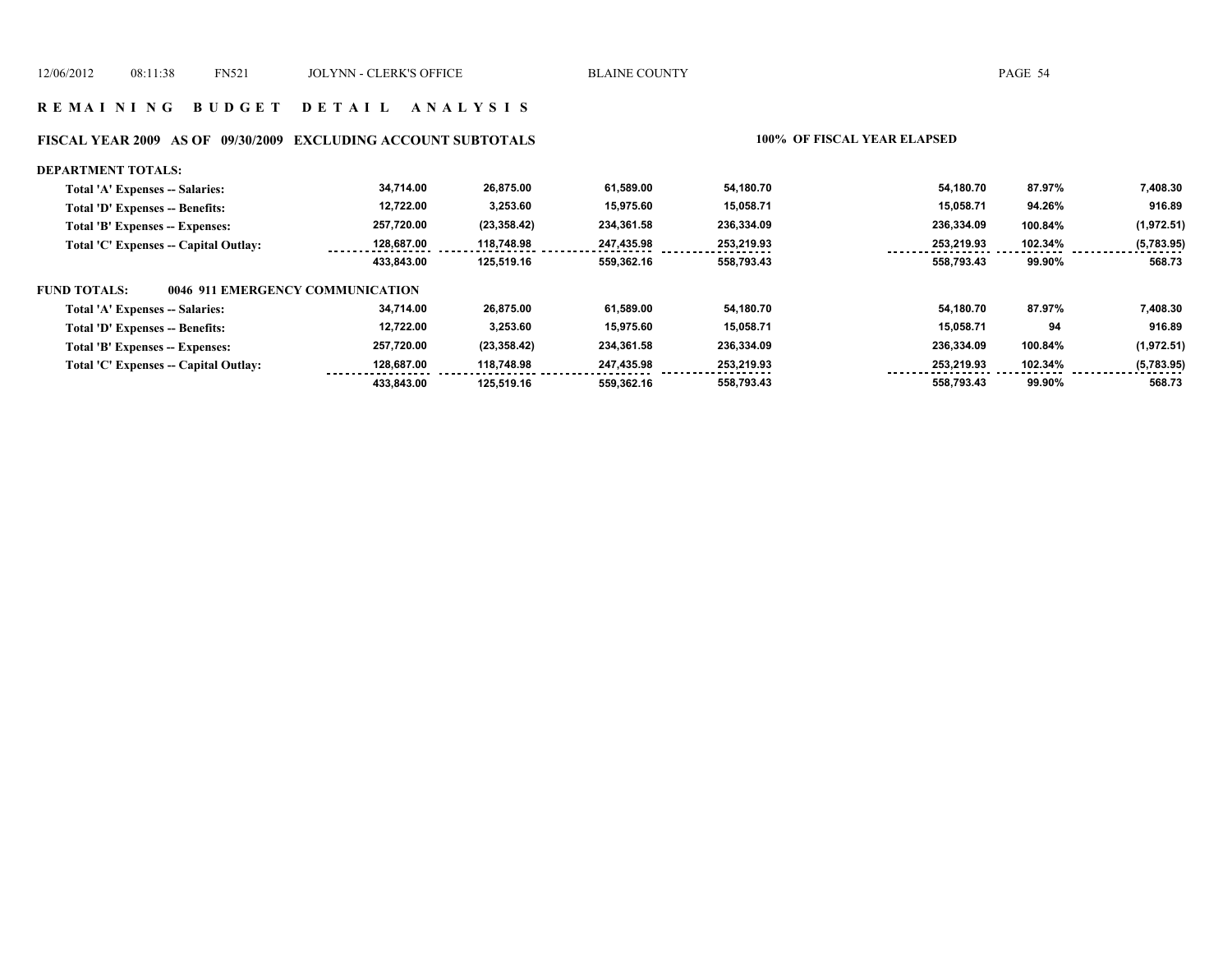#### **R E M A I N I N G B U D G E T D E T A I L A N A L Y S I S**

# **FISCAL YEAR 2009 AS OF 09/30/2009 EXCLUDING ACCOUNT SUBTOTALS 100% OF FISCAL YEAR ELAPSED**

#### **FUND 0051 LAND WATER & WILDLIFE**

**-00 LAND WATER & WILDLIFE**

|                     |                                       | Original      | <b>Budget</b>  | <b>Budgeted</b> | - EXPENDITURES---------- |                      |                  |         | <b>Budget</b>  |
|---------------------|---------------------------------------|---------------|----------------|-----------------|--------------------------|----------------------|------------------|---------|----------------|
| Acct No.            | <b>Account Description</b>            | <b>Budget</b> | <b>Changes</b> | Amount          | <b>Paid Claims</b>       | <b>Unpaid Claims</b> | <b>Total Exp</b> | Percent | <b>Balance</b> |
| 0480-0000           | ADMINISTRATIVE EXPENSES               |               | 5,500.00       | 5,500.00 C      | 4,320.00                 |                      | 4,320.00         | 78.55%  | 1,180.00       |
|                     | Total 'B' Budget -- Expenses:         |               | 5,500.00       | 5,500.00        | 4,320.00                 |                      | 4,320.00         | 78.55%  | 1,180.00       |
|                     | <b>DEPARTMENT TOTALS:</b>             |               |                |                 |                          |                      |                  |         |                |
|                     | Total 'A' Expenses -- Salaries:       |               |                |                 |                          |                      |                  |         |                |
|                     | Total 'D' Expenses -- Benefits:       |               |                |                 |                          |                      |                  |         |                |
|                     | Total 'B' Expenses -- Expenses:       |               | 5,500.00       | 5,500.00        | 4,320.00                 |                      | 4,320.00         | 78.55%  | 1,180.00       |
|                     | Total 'C' Expenses -- Capital Outlay: |               |                |                 |                          |                      |                  |         |                |
|                     |                                       |               | 5,500.00       | 5,500.00        | 4,320.00                 |                      | 4,320.00         | 78.55%  | 1,180.00       |
| <b>FUND TOTALS:</b> | 0051 LAND WATER & WILDLIFE            |               |                |                 |                          |                      |                  |         |                |
|                     | Total 'A' Expenses -- Salaries:       |               |                |                 |                          |                      |                  |         |                |
|                     | Total 'D' Expenses -- Benefits:       |               |                |                 |                          |                      |                  |         |                |
|                     | Total 'B' Expenses -- Expenses:       |               | 5,500.00       | 5,500.00        | 4,320.00                 |                      | 4,320.00         | 78.55%  | 1,180.00       |
|                     | Total 'C' Expenses -- Capital Outlay: |               |                |                 |                          |                      |                  |         |                |
|                     |                                       |               | 5,500.00       | 5,500.00        | 4,320.00                 |                      | 4,320.00         | 78.55%  | 1,180.00       |